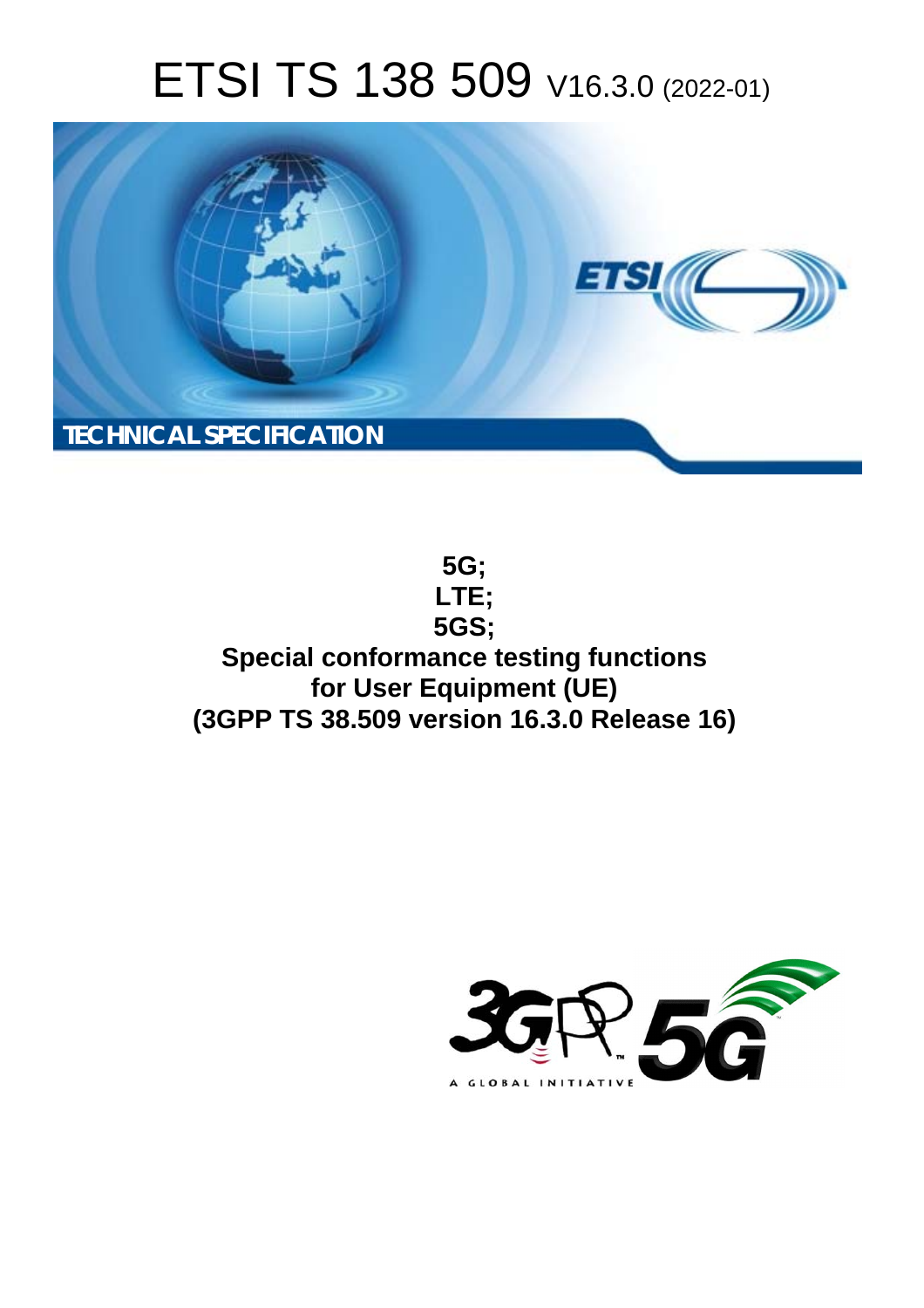Reference RTS/TSGR-0538509vg30

Keywords

5G,LTE

#### *ETSI*

650 Route des Lucioles F-06921 Sophia Antipolis Cedex - FRANCE

Tel.: +33 4 92 94 42 00 Fax: +33 4 93 65 47 16

Siret N° 348 623 562 00017 - APE 7112B Association à but non lucratif enregistrée à la Sous-Préfecture de Grasse (06) N° w061004871

#### *Important notice*

The present document can be downloaded from: <http://www.etsi.org/standards-search>

The present document may be made available in electronic versions and/or in print. The content of any electronic and/or print versions of the present document shall not be modified without the prior written authorization of ETSI. In case of any existing or perceived difference in contents between such versions and/or in print, the prevailing version of an ETSI deliverable is the one made publicly available in PDF format at [www.etsi.org/deliver](http://www.etsi.org/deliver).

Users of the present document should be aware that the document may be subject to revision or change of status. Information on the current status of this and other ETSI documents is available at <https://portal.etsi.org/TB/ETSIDeliverableStatus.aspx>

If you find errors in the present document, please send your comment to one of the following services: <https://portal.etsi.org/People/CommiteeSupportStaff.aspx>

#### *Notice of disclaimer & limitation of liability*

The information provided in the present deliverable is directed solely to professionals who have the appropriate degree of experience to understand and interpret its content in accordance with generally accepted engineering or other professional standard and applicable regulations.

No recommendation as to products and services or vendors is made or should be implied.

No representation or warranty is made that this deliverable is technically accurate or sufficient or conforms to any law and/or governmental rule and/or regulation and further, no representation or warranty is made of merchantability or fitness for any particular purpose or against infringement of intellectual property rights.

In no event shall ETSI be held liable for loss of profits or any other incidental or consequential damages.

Any software contained in this deliverable is provided "AS IS" with no warranties, express or implied, including but not limited to, the warranties of merchantability, fitness for a particular purpose and non-infringement of intellectual property rights and ETSI shall not be held liable in any event for any damages whatsoever (including, without limitation, damages for loss of profits, business interruption, loss of information, or any other pecuniary loss) arising out of or related to the use of or inability to use the software.

#### *Copyright Notification*

No part may be reproduced or utilized in any form or by any means, electronic or mechanical, including photocopying and microfilm except as authorized by written permission of ETSI. The content of the PDF version shall not be modified without the written authorization of ETSI.

The copyright and the foregoing restriction extend to reproduction in all media.

© ETSI 2022. All rights reserved.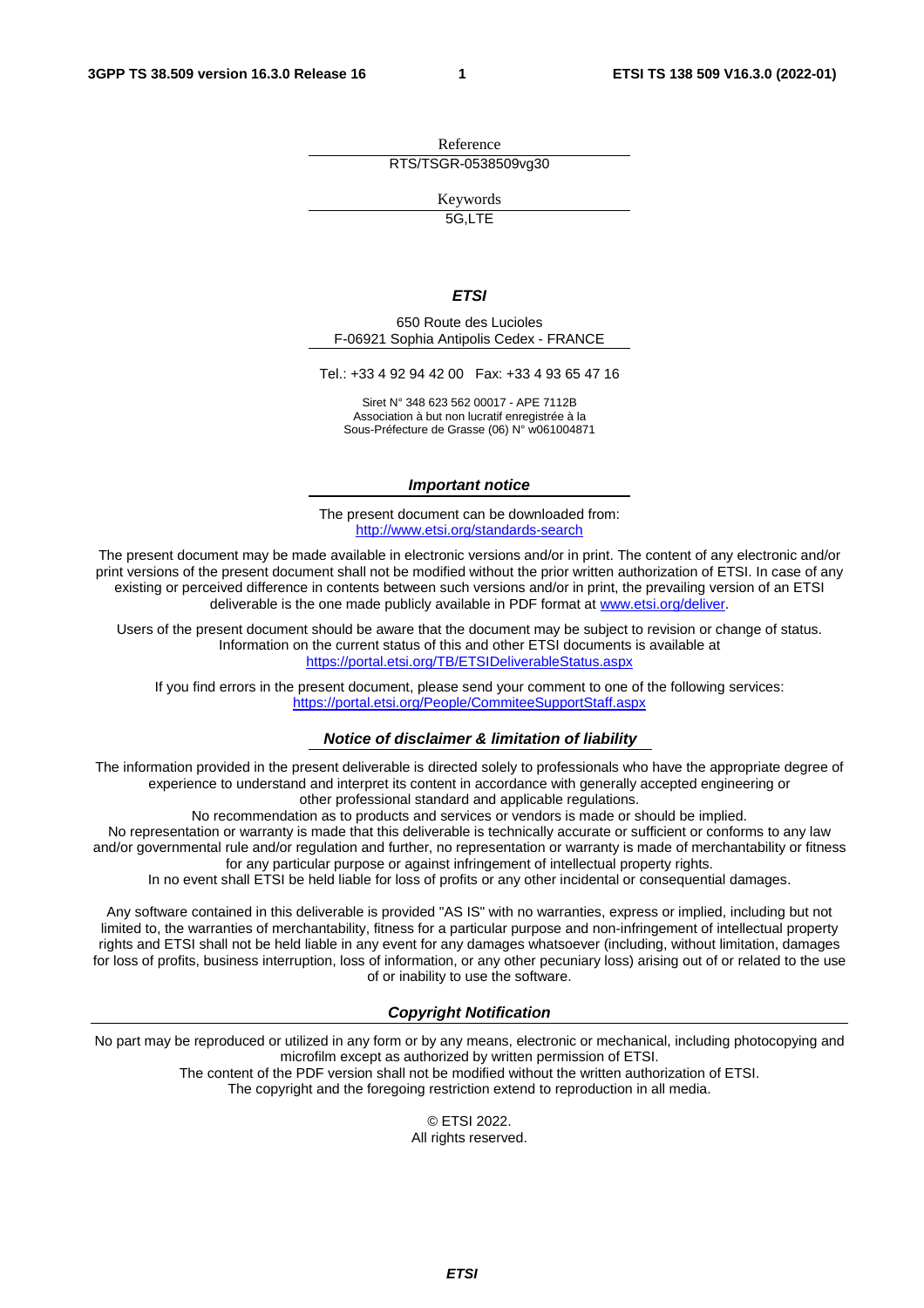# Intellectual Property Rights

#### Essential patents

IPRs essential or potentially essential to normative deliverables may have been declared to ETSI. The declarations pertaining to these essential IPRs, if any, are publicly available for **ETSI members and non-members**, and can be found in ETSI SR 000 314: *"Intellectual Property Rights (IPRs); Essential, or potentially Essential, IPRs notified to ETSI in respect of ETSI standards"*, which is available from the ETSI Secretariat. Latest updates are available on the ETSI Web server ([https://ipr.etsi.org/\)](https://ipr.etsi.org/).

Pursuant to the ETSI Directives including the ETSI IPR Policy, no investigation regarding the essentiality of IPRs, including IPR searches, has been carried out by ETSI. No guarantee can be given as to the existence of other IPRs not referenced in ETSI SR 000 314 (or the updates on the ETSI Web server) which are, or may be, or may become, essential to the present document.

#### **Trademarks**

The present document may include trademarks and/or tradenames which are asserted and/or registered by their owners. ETSI claims no ownership of these except for any which are indicated as being the property of ETSI, and conveys no right to use or reproduce any trademark and/or tradename. Mention of those trademarks in the present document does not constitute an endorsement by ETSI of products, services or organizations associated with those trademarks.

**DECT™**, **PLUGTESTS™**, **UMTS™** and the ETSI logo are trademarks of ETSI registered for the benefit of its Members. **3GPP™** and **LTE™** are trademarks of ETSI registered for the benefit of its Members and of the 3GPP Organizational Partners. **oneM2M™** logo is a trademark of ETSI registered for the benefit of its Members and of the oneM2M Partners. **GSM**® and the GSM logo are trademarks registered and owned by the GSM Association.

# Legal Notice

This Technical Specification (TS) has been produced by ETSI 3rd Generation Partnership Project (3GPP).

The present document may refer to technical specifications or reports using their 3GPP identities. These shall be interpreted as being references to the corresponding ETSI deliverables.

The cross reference between 3GPP and ETSI identities can be found under<http://webapp.etsi.org/key/queryform.asp>.

# Modal verbs terminology

In the present document "**shall**", "**shall not**", "**should**", "**should not**", "**may**", "**need not**", "**will**", "**will not**", "**can**" and "**cannot**" are to be interpreted as described in clause 3.2 of the [ETSI Drafting Rules](https://portal.etsi.org/Services/editHelp!/Howtostart/ETSIDraftingRules.aspx) (Verbal forms for the expression of provisions).

"**must**" and "**must not**" are **NOT** allowed in ETSI deliverables except when used in direct citation.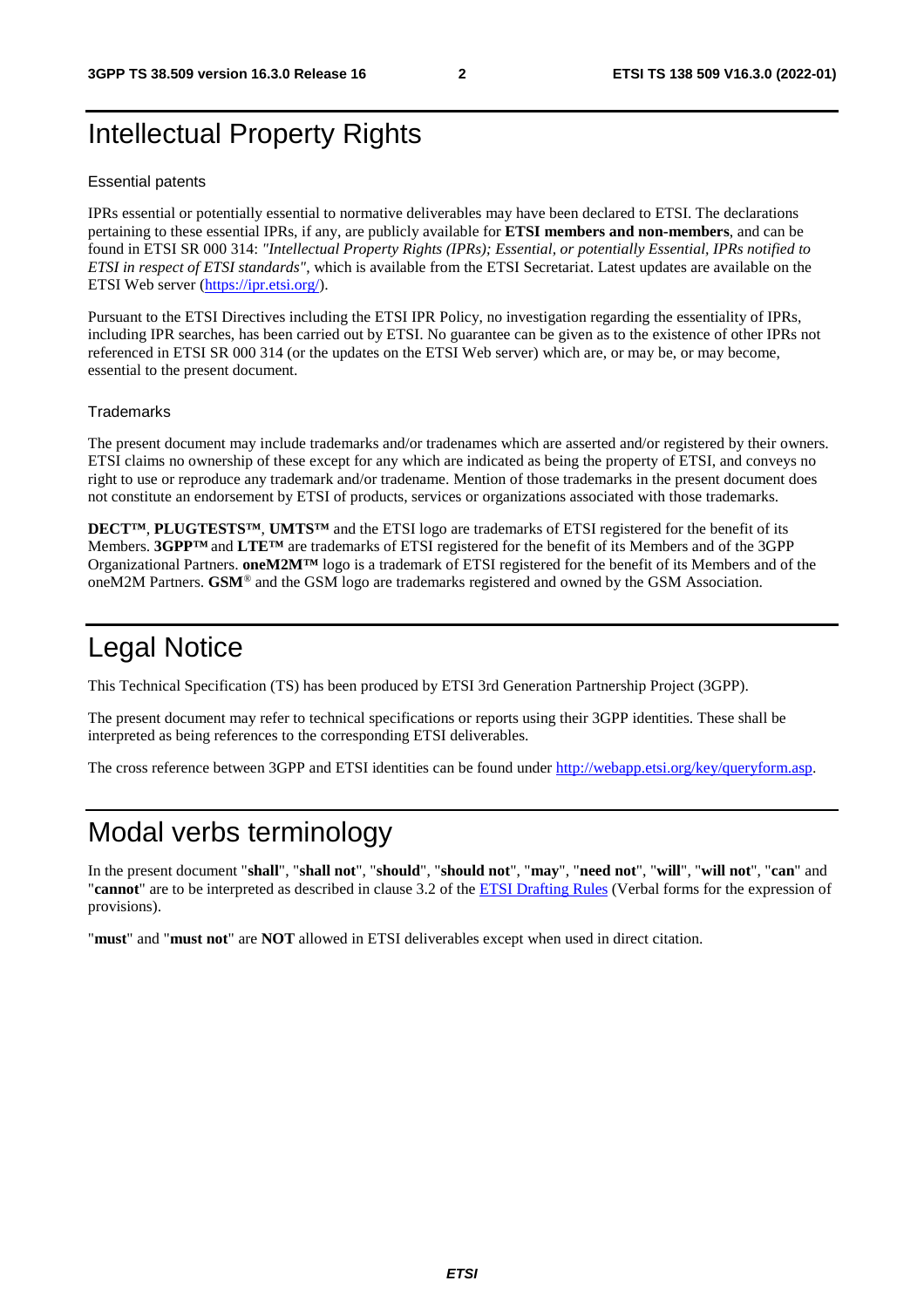$\mathbf{3}$ 

# Contents

| 1              |                                                                      |    |
|----------------|----------------------------------------------------------------------|----|
| $\overline{2}$ |                                                                      |    |
| 3              |                                                                      |    |
| 3.1            |                                                                      |    |
| 3.2            |                                                                      |    |
| 3.3            |                                                                      |    |
| 4              |                                                                      |    |
| 4.1            |                                                                      |    |
| 4.2            |                                                                      |    |
| 5              |                                                                      |    |
| 5.1            |                                                                      |    |
| 5.2            |                                                                      |    |
| 5.2.1          |                                                                      |    |
| 5.2.2          |                                                                      |    |
| 5.2.3          |                                                                      |    |
| 5.3            |                                                                      |    |
| 5.3.1          |                                                                      |    |
| 5.3.2          |                                                                      |    |
| 5.3.2.0        |                                                                      |    |
| 5.3.2.1        |                                                                      |    |
| 5.3.2.2        |                                                                      |    |
| 5.3.3          |                                                                      |    |
| 5.3.4          |                                                                      |    |
| 5.3.4.1        |                                                                      |    |
| 5.3.4.2        |                                                                      |    |
| 5.3.4.2.1      |                                                                      |    |
| 5.3.4.2.2      |                                                                      |    |
| 5.3.4.2.3      |                                                                      |    |
| 5.3.4.3        |                                                                      |    |
| 5.3.4.3.0      |                                                                      | 23 |
| 5.3.4.3.1      |                                                                      |    |
| 5.4<br>5.4.1   |                                                                      |    |
| 5.4.2          |                                                                      |    |
| 5.4.2.1        |                                                                      |    |
| 5.4.2.2        |                                                                      |    |
| 5.4.3          |                                                                      |    |
| 5.4.3.1        |                                                                      |    |
| 5.4.3.2        |                                                                      |    |
| 5.4.3.3        |                                                                      |    |
| 5.5            |                                                                      |    |
| 5.5.1          |                                                                      |    |
| 5.5.2          |                                                                      |    |
| 5.5.3          |                                                                      |    |
| 5.6            |                                                                      |    |
| 5.6.1          |                                                                      |    |
| 5.6.1.1        |                                                                      |    |
| 5.6.1.2        |                                                                      |    |
| 5.6.1.3        | Reception of RESET UE POSITIONING STORED INFORMATION message by UE33 |    |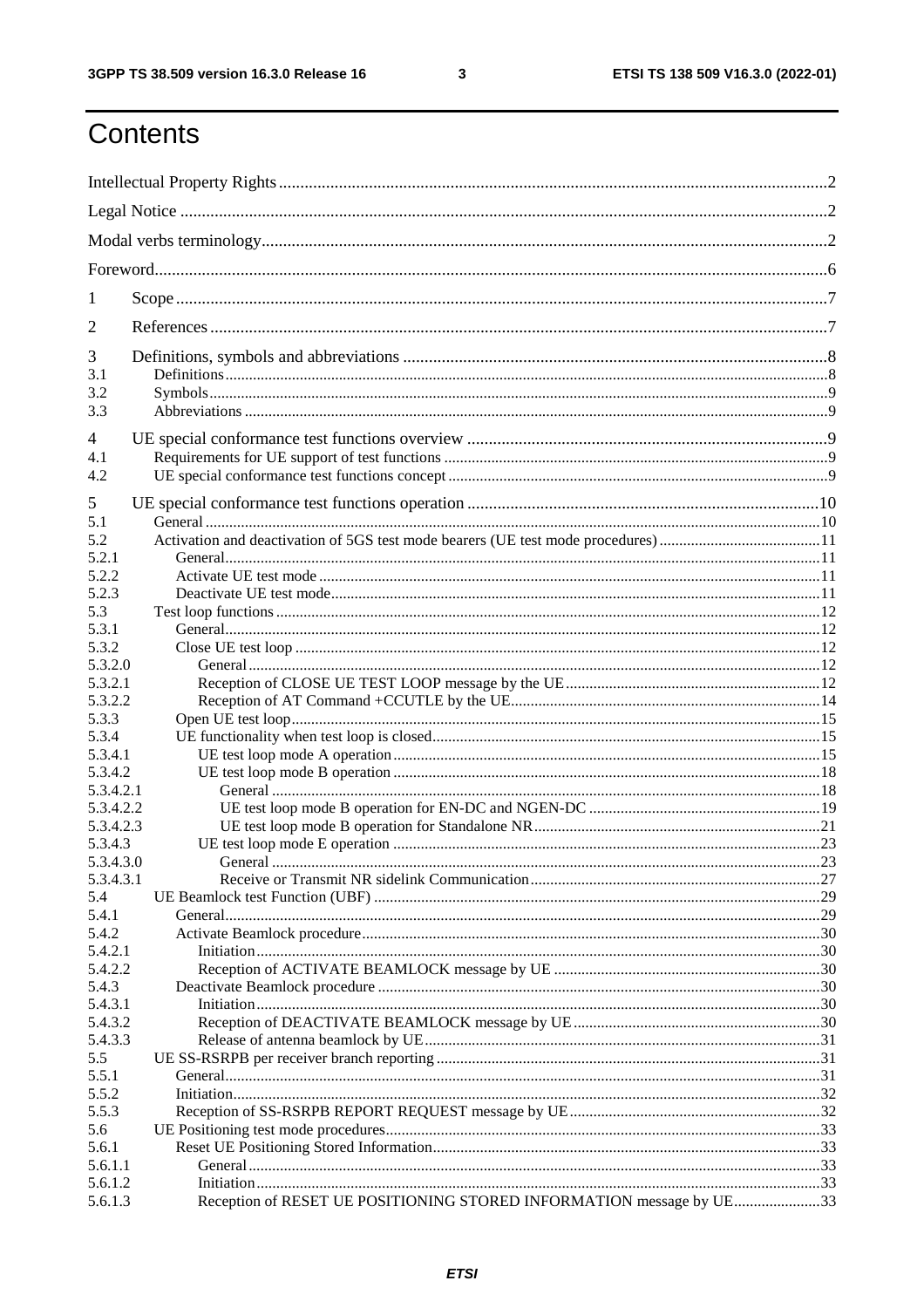| 5.6.2   |                                                                   |  |
|---------|-------------------------------------------------------------------|--|
| 5.6.2.1 |                                                                   |  |
| 5.6.2.2 |                                                                   |  |
| 5.6.2.3 |                                                                   |  |
| 5.6.3   |                                                                   |  |
| 5.7     |                                                                   |  |
| 5.7.1   |                                                                   |  |
| 5.8     |                                                                   |  |
| 5.8.1   |                                                                   |  |
| 5.8.2   |                                                                   |  |
| 5.9     |                                                                   |  |
| 5.9.1   |                                                                   |  |
| 5.9.1.1 |                                                                   |  |
| 5.9.1.2 |                                                                   |  |
| 5.9.1.3 | Reception of UE TEST LOOP NR SIDELINK COUNTER REQUEST by the UE38 |  |
| 5.9.1.4 |                                                                   |  |
| 5.10    |                                                                   |  |
| 5.10.1  |                                                                   |  |
|         |                                                                   |  |
| 6       |                                                                   |  |
| 6.1     |                                                                   |  |
| 6.2     |                                                                   |  |
| 6.2.1   |                                                                   |  |
| 6.2.2   |                                                                   |  |
| 6.2.3   |                                                                   |  |
| 6.2.4   |                                                                   |  |
| 6.3     |                                                                   |  |
| 6.3.1   |                                                                   |  |
| 6.3.2   |                                                                   |  |
| 6.3.3   |                                                                   |  |
| 6.3.4   |                                                                   |  |
| 6.3.5   |                                                                   |  |
| 6.3.6   |                                                                   |  |
| 6.4     |                                                                   |  |
| 6.4.1   |                                                                   |  |
| 6.4.2   |                                                                   |  |
| 6.4.3   |                                                                   |  |
| 6.4.4   |                                                                   |  |
| 6.5     |                                                                   |  |
| 6.5.1   |                                                                   |  |
| 6.5.2   |                                                                   |  |
| 6.6     |                                                                   |  |
| 6.6.1   |                                                                   |  |
| 6.6.2   |                                                                   |  |
| 6.7     |                                                                   |  |
| 6.7.1   |                                                                   |  |
| 6.7.1   |                                                                   |  |
| 6.8     |                                                                   |  |
| 6.8.1   |                                                                   |  |
| 6.8.2   |                                                                   |  |
| 6.9     |                                                                   |  |
| 6.9.1   |                                                                   |  |
| 6.9.2   |                                                                   |  |
| 6.10    |                                                                   |  |
| 6.10.1  |                                                                   |  |
| 6.10.2  |                                                                   |  |
|         |                                                                   |  |
| 7       |                                                                   |  |
| 7.1     |                                                                   |  |
| 7.2     |                                                                   |  |
| 7.3     |                                                                   |  |
| 7.4     |                                                                   |  |
|         |                                                                   |  |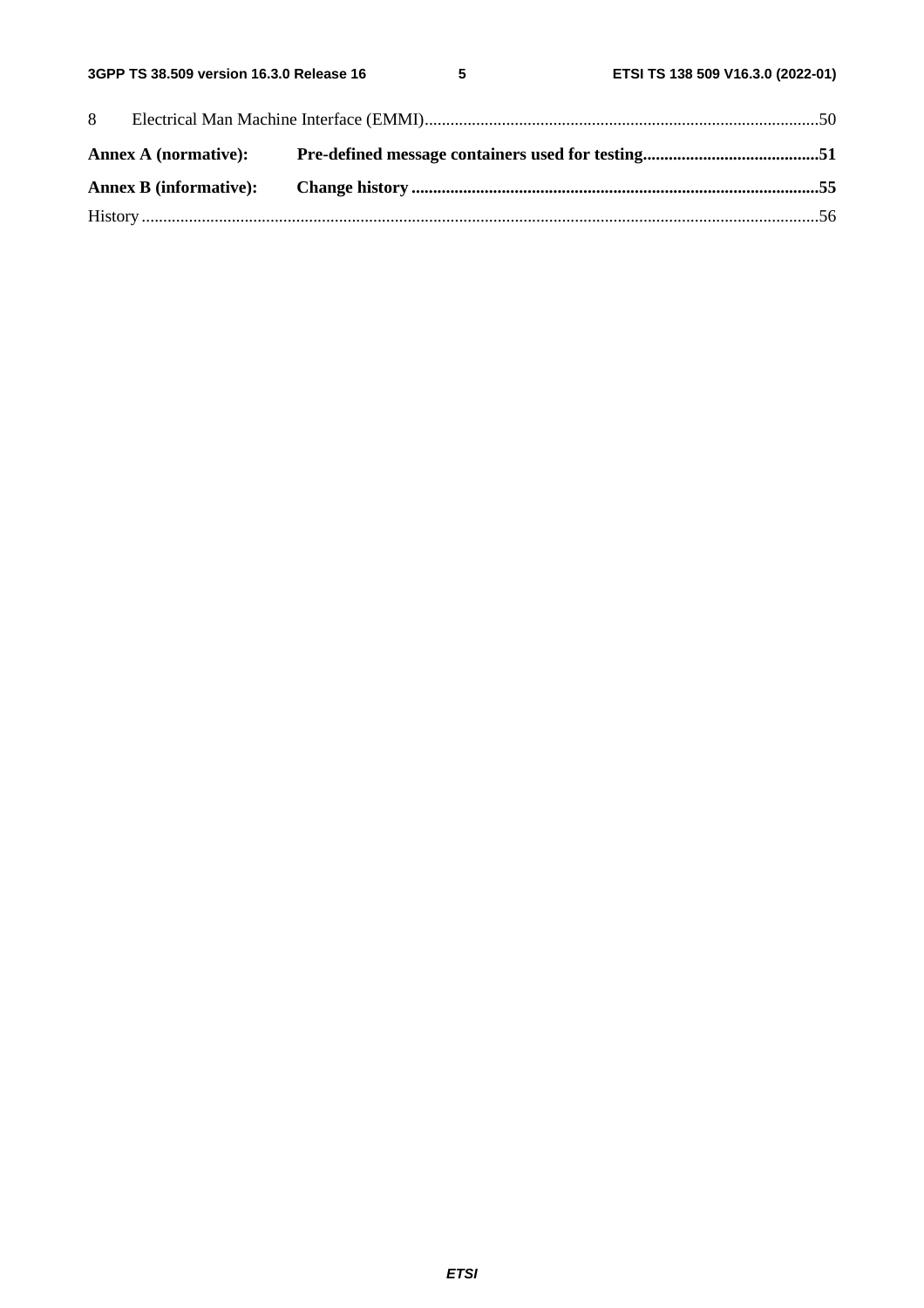# Foreword

This Technical Specification has been produced by the 3rd Generation Partnership Project (3GPP).

The contents of the present document are subject to continuing work within the TSG and may change following formal TSG approval. Should the TSG modify the contents of the present document, it will be re-released by the TSG with an identifying change of release date and an increase in version number as follows:

Version x.y.z

where:

- x the first digit:
	- 1 presented to TSG for information;
	- 2 presented to TSG for approval;
	- 3 or greater indicates TSG approved document under change control.
- y the second digit is incremented for all changes of substance, i.e. technical enhancements, corrections, updates, etc.
- z the third digit is incremented when editorial only changes have been incorporated in the document.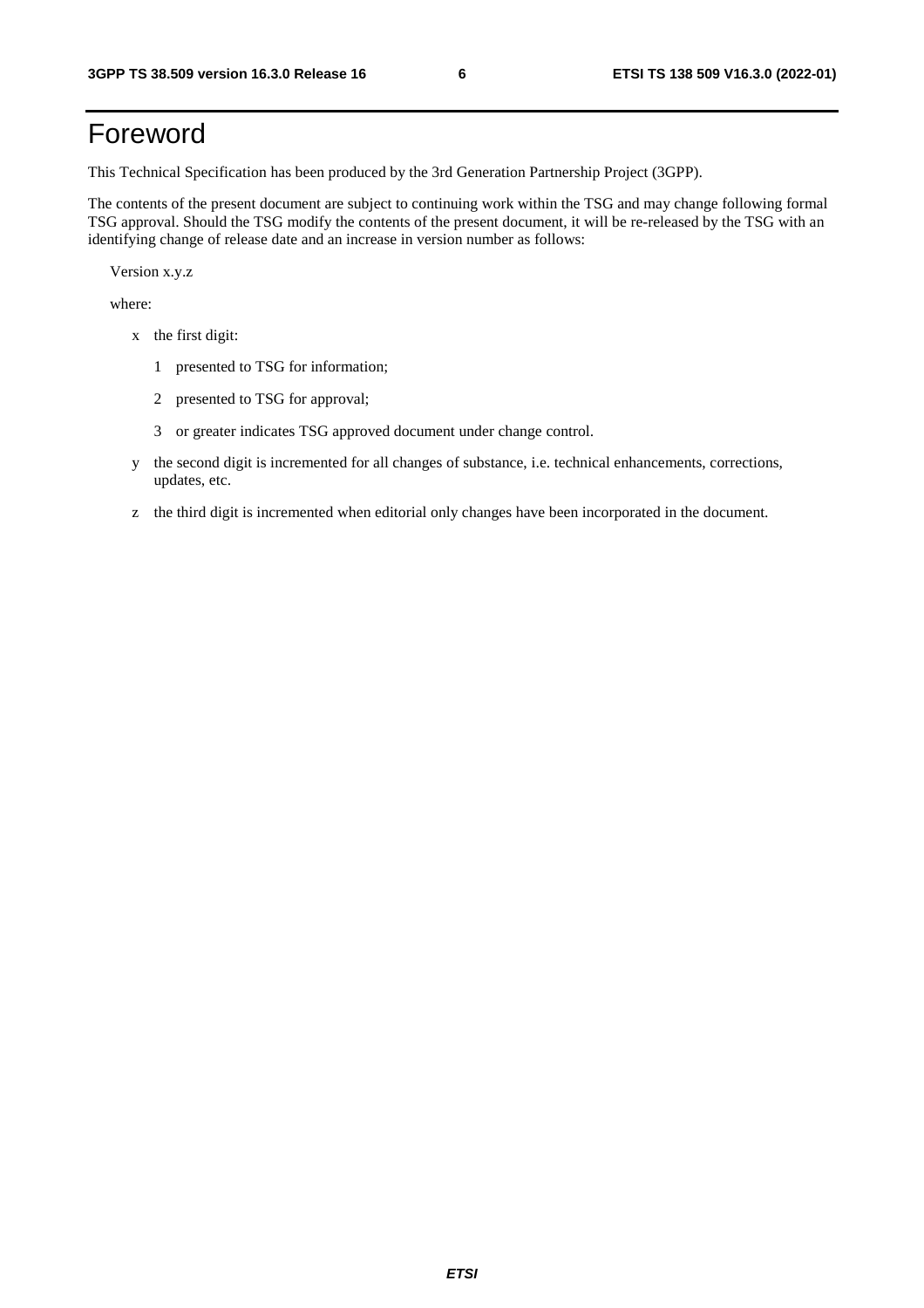# 1 Scope

The present document defines for User Equipment (UE) those special functions and their activation/deactivation methods that are required in the UE for conformance testing purposes when the UE is connected to the 5G System (5GS) via its radio interface(s).

The document also describes the operation of these special functions when the 5GS capable UEs are connected via a non-5GS system e.g. E-UTRA FDD or TDD system.

Depending on the 5GS system's architecture some relevant for the UE for conformance testing special functions may be defined in TS 36.509 [6].

# 2 References

The following documents contain provisions which, through reference in this text, constitute provisions of the present document.

 References are either specific (identified by date of publication, edition number, version number, etc.) or non-specific.

- For a specific reference, subsequent revisions do not apply.
- For a non-specific reference, the latest version applies. In the case of a reference to a 3GPP document (including a GSM document), a non-specific reference implicitly refers to the latest version of that document *in the same Release as the present document* unless the context in which the reference is made suggests a different Release is relevant (information on the applicable release in a particular context can be found in e.g. test case title, description or applicability, message description or content).
- [1] 3GPP TR 21.905: "Vocabulary for 3GPP Specifications".
- [2] 3GPP TS 38.508-1: "5GS; User Equipment (UE) conformance specification; Part 1: Common test environment ".
- [3] 3GPP TS 38.523-1: "5GS; User Equipment (UE) conformance specification; Part 1: Protocol ".
- [4] 3GPP TS 38.523-3: "5GS; User Equipment (UE) conformance specification; Part 3: Protocol Test Suites "
- [5] 3GPP TS 38.522: "NR; User Equipment (UE) conformance specification; Applicability of RF and RRM test cases".
- [6] 3GPP TS 36.509: "Evolved Universal Terrestrial Radio Access (E-UTRA) and Evolved Packet Core (EPC); Special conformance testing functions for User Equipment (UE)".
- [7] 3GPP TS 24.007: "Mobile radio interface signalling layer 3; General Aspects".
- [8] 3GPP TS 34.109: "Terminal logical test interface; Special conformance testing functions".
- [9] 3GPP TS 44.014: "Individual equipment type requirements and interworking; Special conformance testing functions".
- [10] 3GPP TS 36.331: "Evolved Universal Terrestrial Radio Access (EUTRA) Radio Resource Control (RRC) Protocol Specification".
- [11] 3GPP TS 38.331: "NR Radio Resource Control (RRC) protocol specification".
- [12] 3GPP TS 38.521-1: "NR; User Equipment (UE) conformance specification; Radio transmission and reception; Part 1: Range 1 Standalone".
- [13] 3GPP TS 38.521-2: "NR; User Equipment (UE) conformance specification; Radio transmission and reception; Part 2: Range 2 Standalone".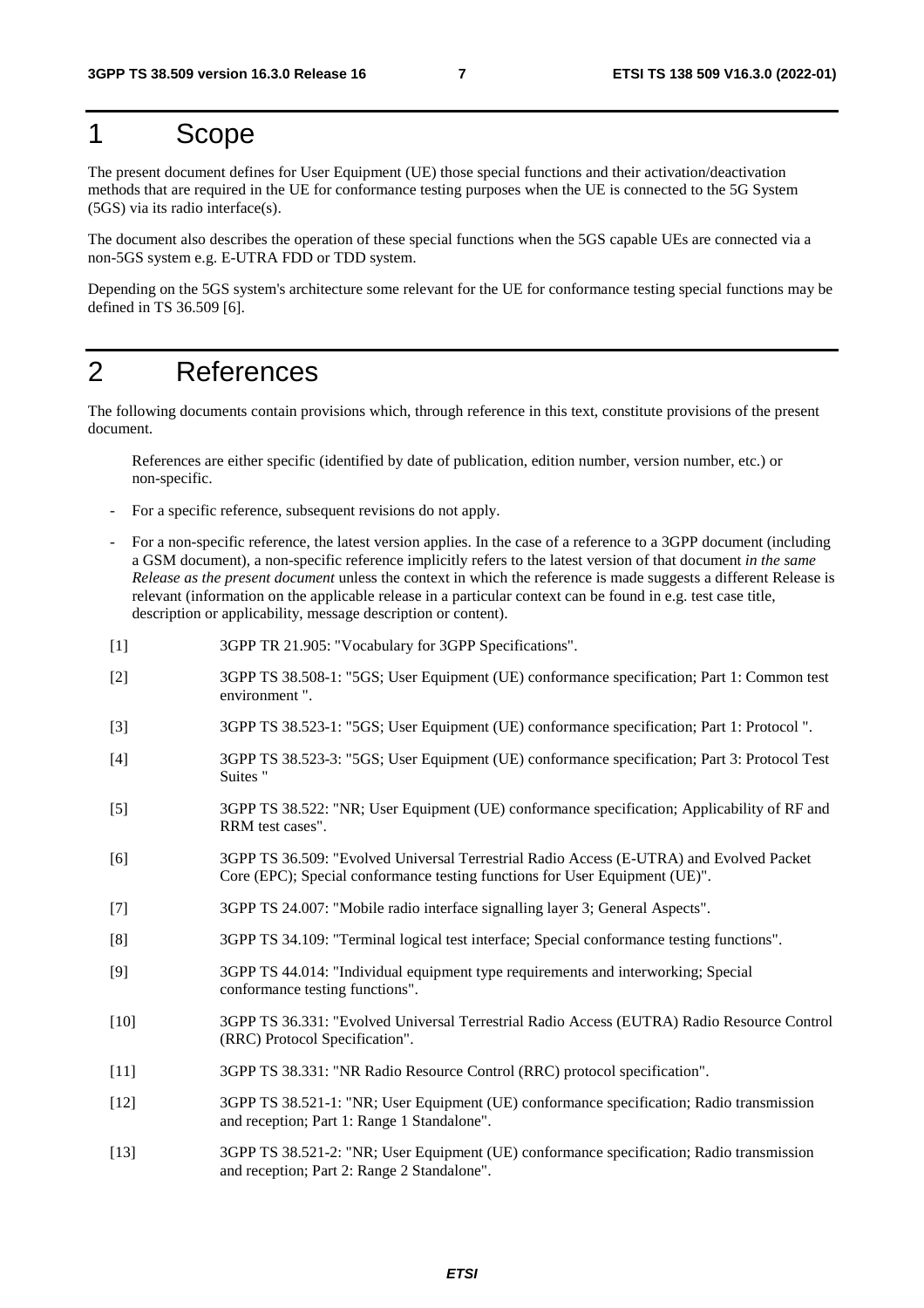- [14] 3GPP TS 38.521-3: "NR; User Equipment (UE) conformance specification; Radio transmission and reception; Part 3: Range 1 and Range 2 Interworking operation with other radios".
- [15] 3GPP TS 38.521-4: "NR; User Equipment conformance specification; Radio transmission and reception; Part 4: Performance".
- [16] 3GPP TS 38.533: NR; "User Equipment (UE) conformance specification; Radio resource management".
- [17] 3GPP TS 24.301: "Non-Access-Stratum (NAS) protocol for Evolved Packet System (EPS); Stage 3".
- [18] 3GPP TS 36.323: "Evolved Universal Terrestrial Radio Access (E-UTRA); Packet Data Convergence Protocol (PDCP) specification".
- [19] 3GPP TS 38.323: "NR; Packet Data Convergence Protocol (PDCP) specification".
- [20] 3GPP TS 38.306: "NR; User Equipment (UE) radio access capabilities".
- [21] 3GPP TS 24.501: "Non-Access-Stratum (NAS) protocol for 5G System (5GS); Stage 3".
- [22] 3GPP TS 38.215: "NR; Physical Layer Measurements".
- [23] 3GPP TS 38.321: "NR; Medium Access Control (MAC) protocol specification".
- [24] 3GPP TS 37.355: "LTE Positioning Protocol (LPP)".

# 3 Definitions, symbols and abbreviations

# 3.1 Definitions

For the purposes of the present document, the terms and definitions given in 3GPP TR 21.905 [1] and the following apply. A term defined in the present document takes precedence over the definition of the same term, if any, in 3GPP TR 21.905 [1].

**Frequency Range 2 (FR2):** The frequency ranges in which NR can operate being in the range of 24250 MHz - 52600 MHz.

**Logical Test Interface:** interface which provides the logical service to interwork and to communicate between UE and System Simulator during the test of a UE

**SS (System Simulator):** test system (or equipment) that drives the test process with UE, like 5G System simulator

**TMC (Test Mode Control):** UE protocol entity used by the SS to control the UE specific testing functions

NOTE: In other Special conformance testing functions for User Equipment (UE) 3GPP specifications e.g. 36.509 [6], the term Test Control (TC) is used for describing the same UE entity. The different names do not preclude the implementation of a single entity to handle all the functionality in a UE supporting different 3GPP technologies.

**UE (User Equipment):** user equipment as defined in [1] that is under test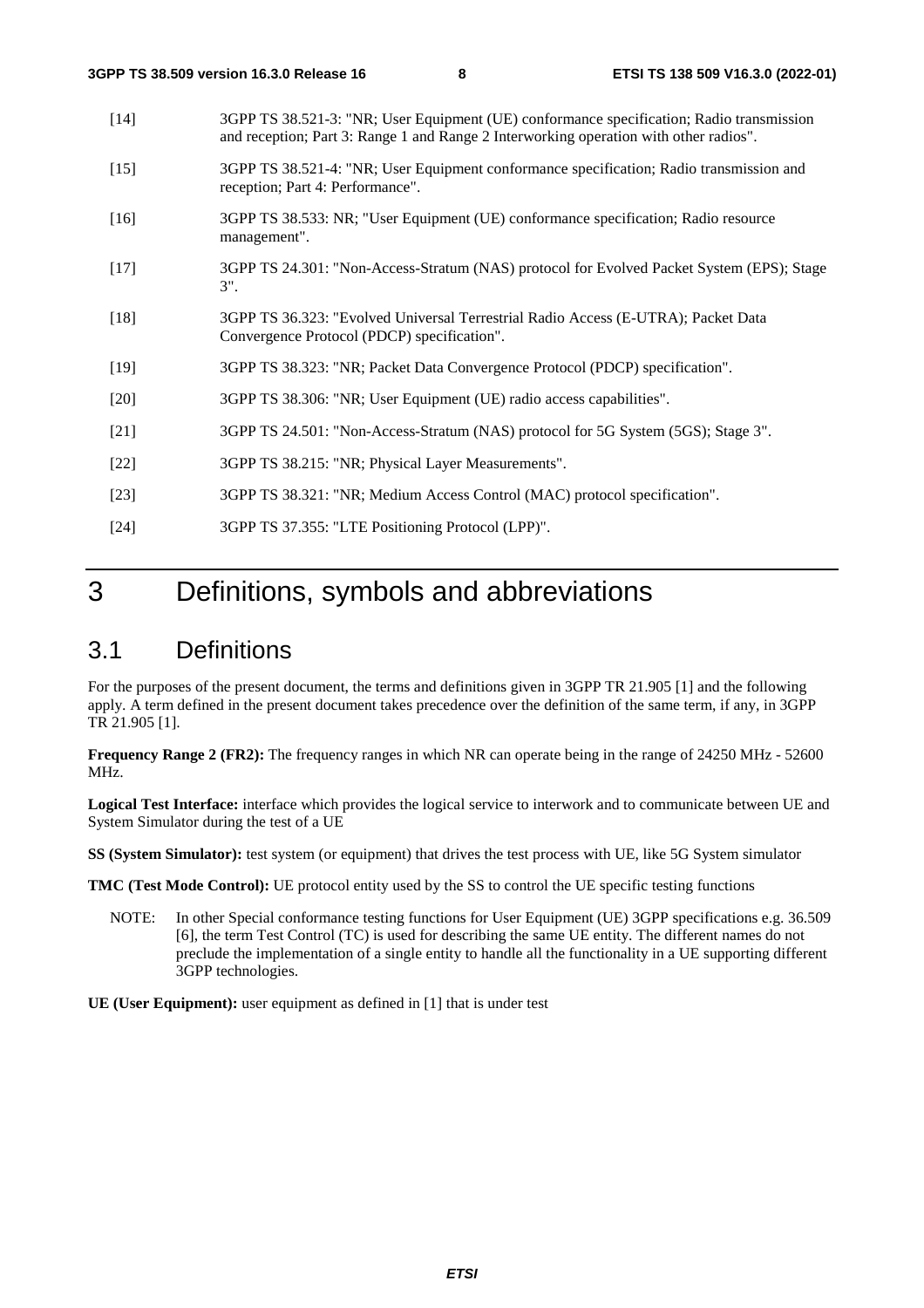## 3.2 Symbols

No specific symbols apply for the purposes of the present document.

### 3.3 Abbreviations

For the purposes of the present document, the abbreviations given in 3GPP TR 21.905 [1] and the following apply. An abbreviation defined in the present document takes precedence over the definition of the same abbreviation, if any, in 3GPP TR 21.905 [1].

| <b>EMMI</b>     | Electrical Man Machine Interface                      |
|-----------------|-------------------------------------------------------|
| <b>FFS</b>      | For further Study                                     |
| FR <sub>2</sub> | Frequency Range 2                                     |
| LB              | Loop Back                                             |
| <b>MTC</b>      | Main Test Component                                   |
| <b>NSSAI</b>    | <b>Network Slice Selection Assistance Information</b> |
| SS              | System Simulator                                      |
| <b>TMC</b>      | <b>Test Mode Control</b>                              |
|                 |                                                       |

# 4 UE special conformance test functions overview

# 4.1 Requirements for UE support of test functions

The UE special conformance test functions are required for the support of 5GS conformance testing. They form a part of the core requirements and thus have a direct impact on the design of the UE. The use of the word "mandatory" in the present specification shall be understood as a particular requirement being mandatory for performing UE conformance testing.

NOTE: While the importance of conformance testing should not be underestimated, and hence is highly recommended, the implementation of facilitation of it is left to the Device implementation.

# 4.2 UE special conformance test functions concept

The present specification defines the UE special conformance test functions including any relevant procedure and the Test Mode Control (TMC) message contents used for information exchange.

The conformance test methods applied in RF/RRM Conformance Test Specification TS 38.521-1 [12], TS 38.521-2 [13], TS 38.521-3 [14], TS 38.521-4 [15] and TS 38.533 [16], and, the conformance test models used in Protocol Conformance Test Specifications TS 38.523-1 [3] and TS 38.523-3 [4], as well as, common test environment definition and Generic procedures specified in TS 38.508-1 [2] utilise the UE special conformance test functions. Default TMC messages and information element contents utilised in all before mentioned test specifications are specified in TS 38.508-1 [2].

The UE special conformance test functions vary depending on the conformance testing functionality they are designed to support. The following broader groups of UE special conformance test functions can be identified:

- Test Loop Functions: Functions which require a loop to be established between the UE and the System Simulator (SS) to allow e.g. DL data packets sent by the SS to be looped back UL by the UE
- General Test Functions: Commands send by the SS e.g. to trigger a certain UE behaviour which may be a behaviour determined by 3GPP core spec requirements or such needed to facilitate conformance testing and not being part of any 3GPP core spec requirements, or, to provide to the UE information needed for the conformance testing.
- NOTE 1: An example for behaviour needed to facilitate conformance testing and not representing behaviour determined by 3GPP core spec requirements is counting and reporting the number of received data packets thereby providing means to the SS to verify 3GPP core spec requirements.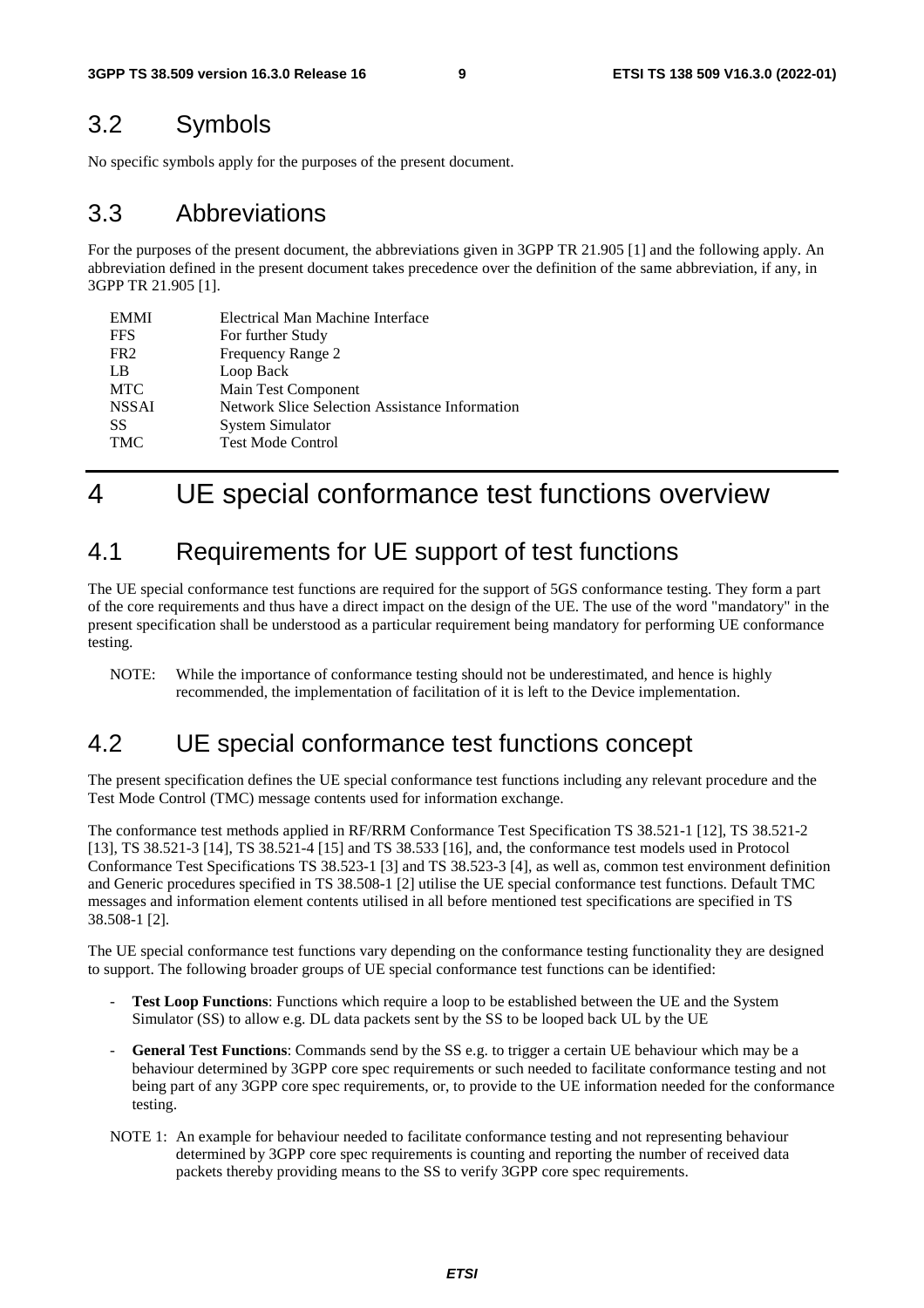The utilisation of any UE special conformance test functions shall be considered as putting the UE in a test mode. The duration of the test mode depends on the UE special conformance test function and in most of the cases will be delimited by an activation and a deactivation command. However, in the case of general test functions used e.g. only to provide information relevant for the conformance testing the test mode can be considered as entered as soon as the information is received and exited as soon as the information has been acted upon.

As a common rule the UE special conformance test functions provide access to isolated functions of the UE via the radio interface without introducing new physical interfaces just for the reason of conformance testing. However, in certain cases the usage of AT Commands may be required which will require an external interface e.g. EMMI.

NOTE 2: It should be emphasised that the UE test functions only describe the functional behaviour of the UE with respect to its external interfaces; physical implementation of the UE test function is completely left open to the manufacturer.

Depending on the conformance testing functionality they are designed to support, the UE special conformance test functions may comprise:

- A single DL message (e.g. a test function intended to provide to the UE information needed for the conformance testing)
- A Request/Acknowledgement type of 2 messages exchange, an DL message followed by a UL message, (e.g. a test function intended to request the UE to execute an action which requires acknowledgment that request was received and acted upon)

Furthermore, depending on the conformance test scenarios

An UE special conformance test function can be used in isolation.

NOTE 3: An example for this is the provision to the UE of location information which can then be used by the UE throughout its "normal" i.e. not test mode functions dependant behaviour.

- Two, or more, UE special conformance test functions may need to be executed in a particular sequence before the target UE behaviour can be assumed.
- NOTE 4: An example for this are the Activate UE test mode and Close UE test loop functions. The former needs to be executed first, at a particular moment of time, in order a specific type of test bearer terminated in a particular UE protocol layer to be established. Followed by the latter, executed at different point of time, which will instruct the UE to start looping back the received packets.
- Two, or more, UE special conformance test functions may be executed simultaneously with no particular relation one to another allowing for different test mode functionality to take place at the same time.
- NOTE 5: An example for this are the UE Beamlock test function and the test functions needed for test loop mode operation (see NOTE 4). The former may need to be active throughout the entire tests with the latter being active in parts of the test as appropriate. Both being active independently.

For the specification of UE special conformance test functions the present specification may refer to other specifications. In the case when text on the same matter exists in the present specification and in the referred specification, the text in the present specification takes precedence.

# 5 UE special conformance test functions operation

# 5.1 General

For consistency with legacy terminology, the present specification uses the terms 'Activate UE test mode' and 'Deactivate UE test mode' for denoting the activation and the deactivation of 5GS test mode bearers procedures respectively. Consequently, 'Activate UE test mode' should not be understood as setting the UE in test mode in general rather, as setting the UE in a mode (i.e. establishing a special type of test bearers) which other special UE conformance testing functions require for proper operation. As this has been mentioned elsewhere in the present specification, not all special UE conformance testing functions require such a setting.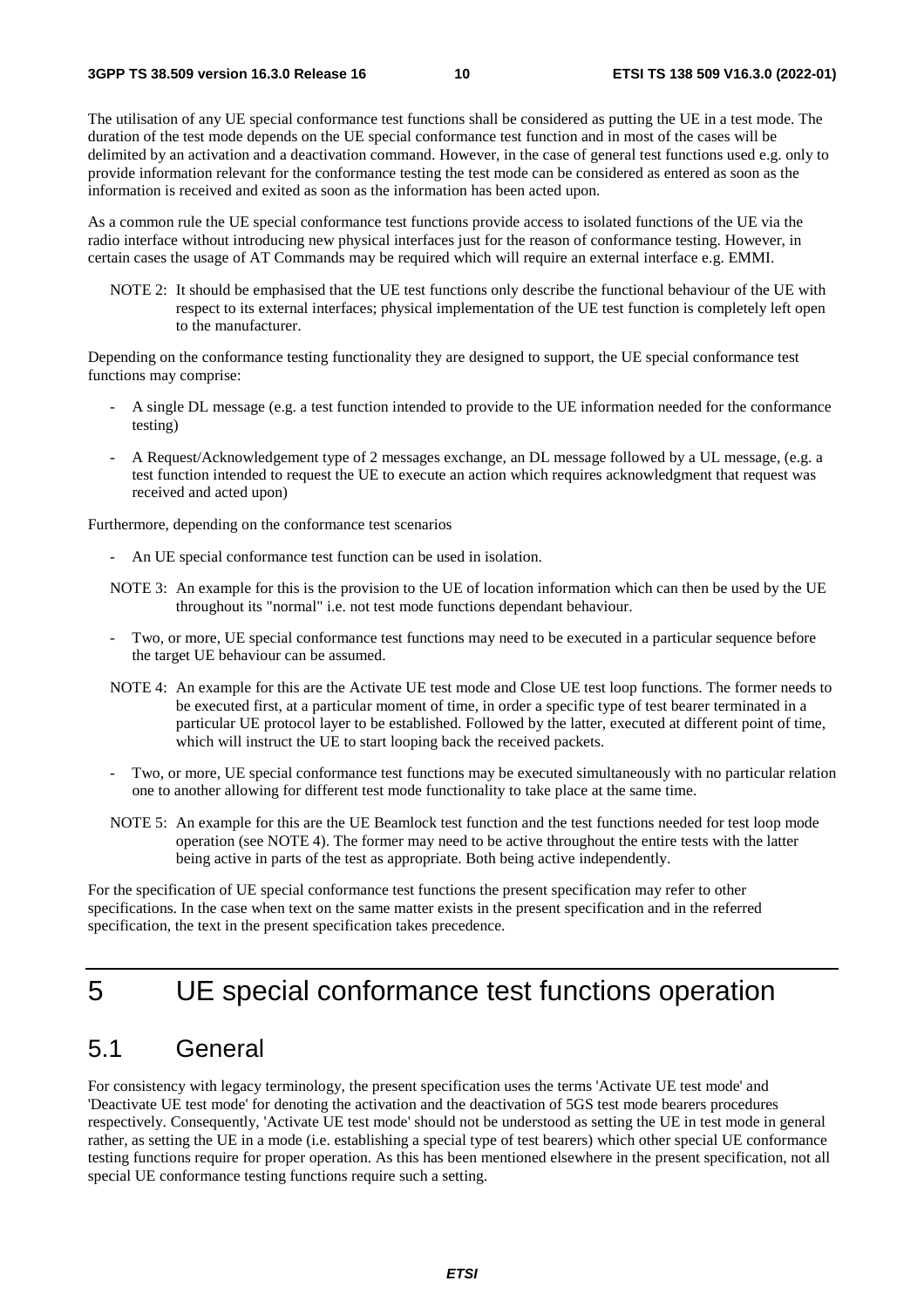Similarly, the present specification may use the term 'UE test loop mode X operation", where X is a chose letter, for denoting operation which does not represent true looping back of data being received rather, it represents what can be called as a "pseudo loop" i.e. providing back information about the received data e.g. the number of the received packets.

# 5.2 Activation and deactivation of 5GS test mode bearers (UE test mode procedures)

#### 5.2.1 General

The SS performs, where applicable, activation and deactivation of the conformance test functions in the UE by sending Security Protected NAS Layer 3 messages.

The UE test mode procedures are intended for setting the UE into a test mode where the SS can set up test bearers terminated at a particular point in the 5GS protocol stack as specified in the functional block diagram of each UE test loop mode of operation. The following test bearers are defined in the present specification:

- data radio bearers (UE test loop mode A),
- EPS bearers or 5GS QoS flows (UE test loop mode B).
- NR PC5 QoS flows (UE test loop mode E).

#### 5.2.2 Activate UE test mode

Same as TS 36.509 [6], subclause 5.3.2 with the following exceptions:

- where E-UTRA is mentioned the same applies for NR;
- where  $V2X$  is mentioned the same applies for NR sidelink;

the NB-IoT mode is out of the scope of the present specification;

where different UE test loop modes are mentioned only those applicable to 5GS should be taken into account (see subclause 5.3.4 for the applicable 5GS UE test loop modes).

#### 5.2.3 Deactivate UE test mode

Same as TS 36.509 [6], subclause 5.3.3 with the following exceptions

- where E-UTRA is mentioned the same applies for NR;
- where  $V2X$  is mentioned the same applies for NR sidelink;
- the NB-IoT mode is out of the scope of the present specification;
- where different UE test loop modes are mentioned only those applicable to 5GS should be taken into account (see subclause 5.3.4 for the applicable 5GS UE test loop modes).

Apart from sending the appropriate deactivation command to the UE the functions shall be deactivated by:

switching off the UE; or

by removing the USIM.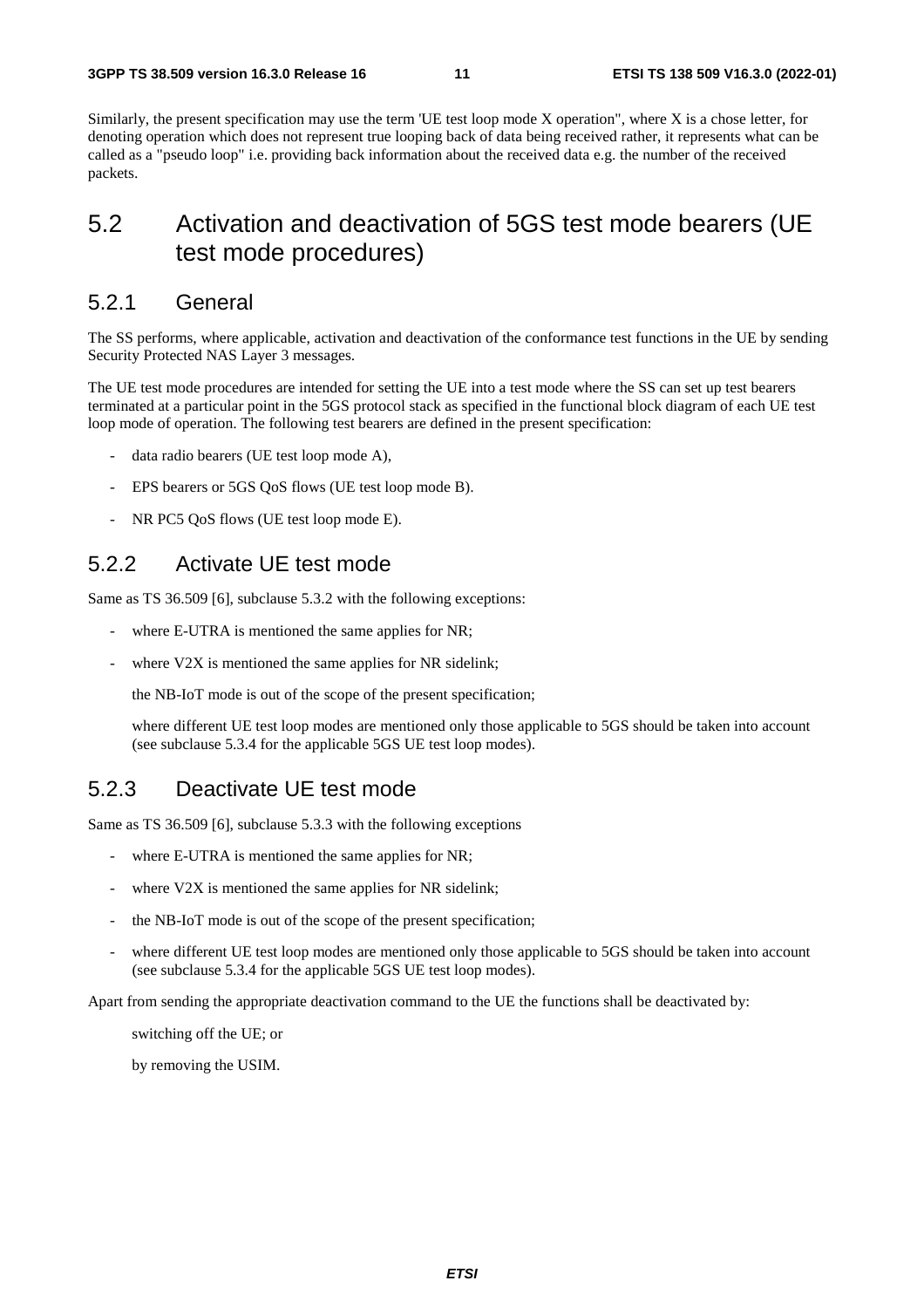# 5.3 Test loop functions

### 5.3.1 General

Before a loop functionality can be exercised, the test loop needs to be closed; this is to be understood as the UE being instructed to start looping back received data packets. When looping back received data packets is not any longer required the loop should be re-opened; opening of a loop does not change the type of bearer being established by the UE test mode activation function (subclause 5.2.2).

To limit the number of special test functions, the concept of closing and opening a loop is also used as instruction to the UE to initiate/terminate other actions. An example of this is counting the received packets and reporting the number of received packets back to the SS; in the context of this utilisation closing a loop is to be understood as the UE being instructed to start counting the packets, whereas opening a loop should be understood as stop counting the packets. Other utilisation of the closing/opening a "test loop" test functionality can be specified if appropriate.

The UE test loop functions for 5GS are intended for:

- NR receiver and transmitter testing to disable application data transfer in downlink and uplink during SS UE measurements.
- NR layer 2 (MAC, RLC, PDCP, SDAP) and data radio bearer testing to generate data transfer in downlink and uplink.
- NR layer 2 (MAC, RLC, PDCP, SDAP) and sidelink data radio bearer testing to generate data transfer in sidelink.
- 5GC and NR layer 3 testing to verify data transfer continuation over RRC and 5GC procedures.
- 5GC and NR layer 3 testing to verify data transfer over PC5 interface.
- 5GC NAS user-plane testing to verify uplink QoS flow descriptions handling.
- PC5-U testing to verify sidelink PC5 QoS flow descriptions handling.

### 5.3.2 Close UE test loop

#### 5.3.2.0 General

Same as TS 36.509 [6], subclause 5.4.2 with the following exceptions:

- where E-UTRA is mentioned the same applies for NR;
- where  $V2X$  is mentioned the same applies for NR sidelink;
- the NB-IoT mode is out of the scope of the present specification
- where different UE test loop modes are mentioned only those applicable to 5GS should be taken into account (see subclause 5.3.4 for the applicable 5GS UE test loop modes).
- where EPS bearers are mentioned the same applies for 5GS QoS flows; and
- UE supported minimum buffer size for MR-DC and NR shall match the required total layer 2 buffer size as specified in TS 38.306 [20], clause 4.1.4.
- Subclause 5.4.2.3 in TS 36.509 [6] is replaced by 5.3.2.1 in current specification.
- Subclause 5.4.2.4in TS 36.509 [6] is replaced by 5.3.2.2 in current specification.

#### 5.3.2.1 Reception of CLOSE UE TEST LOOP message by the UE

Same as TS 36.509 [6], subclause 5.4.2.3 with the following exceptions:

…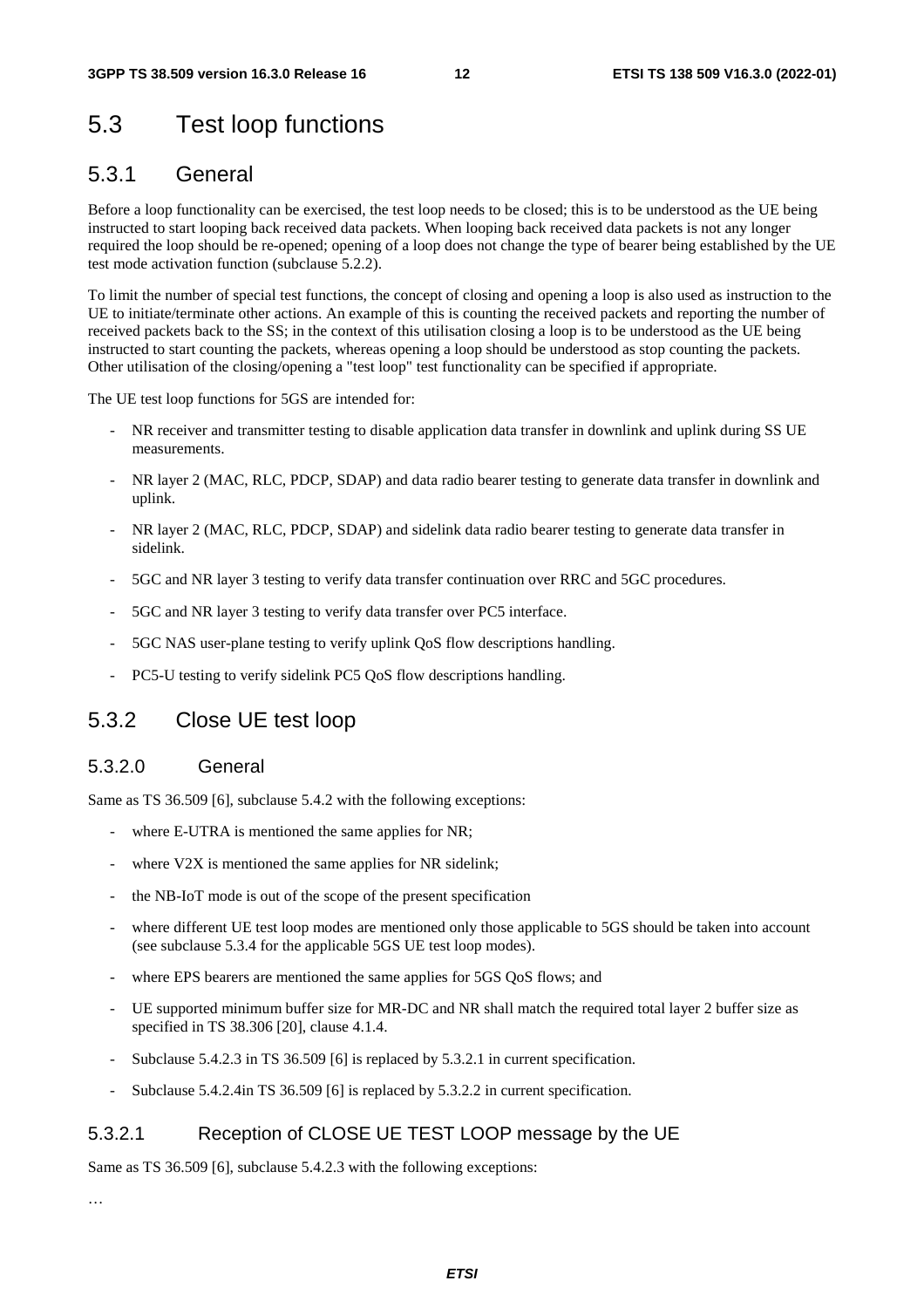1> else if UE test loop mode E has been selected;

- 2> if UE test loop mode A or UE test loop mode B operation is already closed on one or more data radio bearers; or
- 2> if TEST\_LOOP\_MODE\_C\_ACTIVE = TRUE or TEST\_LOOP\_MODE\_D\_ACTIVE = TRUE or TEST\_LOOP\_MODE\_E\_ACTIVE = TRUE or TEST\_LOOP\_MODE\_F\_ACTIVE = TRUE or TEST\_LOOP\_MODE\_G\_ACTIVE = TRUE or TEST\_LOOP\_MODE\_H\_ACTIVE = TRUE or TEST\_LOOP\_MODE\_I\_ACTIVE = TRUE; or
- 2> if the UE is unable to read the pre-configured parameters for NR sidelink Communication from the USIM; or
- 2> when test loop mode E is utilised in NR sidelink out-of-coverage scenarios:
	- 3> the UE behaviour is unspecified.
- 2> otherwise:
	- 3> set TEST\_LOOP\_MODE\_E\_ACTIVE to TRUE
	- 3> if the E0 bit in Communication Transmit or Receive parameter in UE test loop mode E setup IE is set as zero;
		- 4> set TEST\_LOOP\_MODE\_E\_TRIGGER to RECEIVE
		- 4> set state variable PROSE\_COMMUNICATION\_MONITOR\_N to the number of entities in the list of Group Destination IDs to individually monitor included in the UE test loop mode E setup IE;
		- 4> if PROSE\_COMMUNICATION\_MONITOR\_N is greater than MAX\_ModeE\_Monitor\_Entities:
			- 5> the UE behaviour is unspecified.
		- $4>$  for SL\_ID = 0...(PROSE\_COMMUNICATION\_MONITOR\_N-1):
			- 5> set state variable PROSE\_COMMUNICATION\_DEST\_ID(SL\_ID) to the parameter Group Destination ID #(SL\_ID) to monitor of the UE test loop mode E setup IE;
			- 5> set state variable STCH\_PACKET\_COUNTER(SL\_ID) to zero;
			- 5> set state variable PSCCH\_PACKET\_COUNTER(SL\_ID) to zero;
			- 5> set state variable PSSCH\_PACKET\_COUNTER(SL\_ID) to zero;
		- 4> set state variable STCH\_PACKET\_COUNTER(PROSE\_COMMUNICATION\_MONITOR\_N) to zero;
		- 4> set state variable PSCCH\_PACKET\_COUNTER(PROSE\_COMMUNICATION\_MONITOR\_N) to zero;
		- 4> set state variable PSSCH\_PACKET\_COUNTER(PROSE\_COMMUNICATION\_MONITOR\_N) to zero;
		- 4> perform the UE actions for UE Test Loop Mode E operation as specified in subclause 5.4.4c;
	- 3> if the E0 bit in Communication Transmit or Receive parameter in UE test loop mode E setup IE is set as one;
		- 4> if the E1 bit in Communication Transmit or Receive parameter in UE test loop mode E setup IE is set as zero;
			- 5> set TEST\_LOOP\_MODE\_E\_TRIGGER to TRANSMIT;
		- 4> else
			- 5> set TEST\_LOOP\_MODE\_E\_TRIGGER to TRANSMIT\_SL\_MIMO;
		- 4> perform the UE actions for UE Test Loop Mode E operation as specified in subclause 5.4.4c;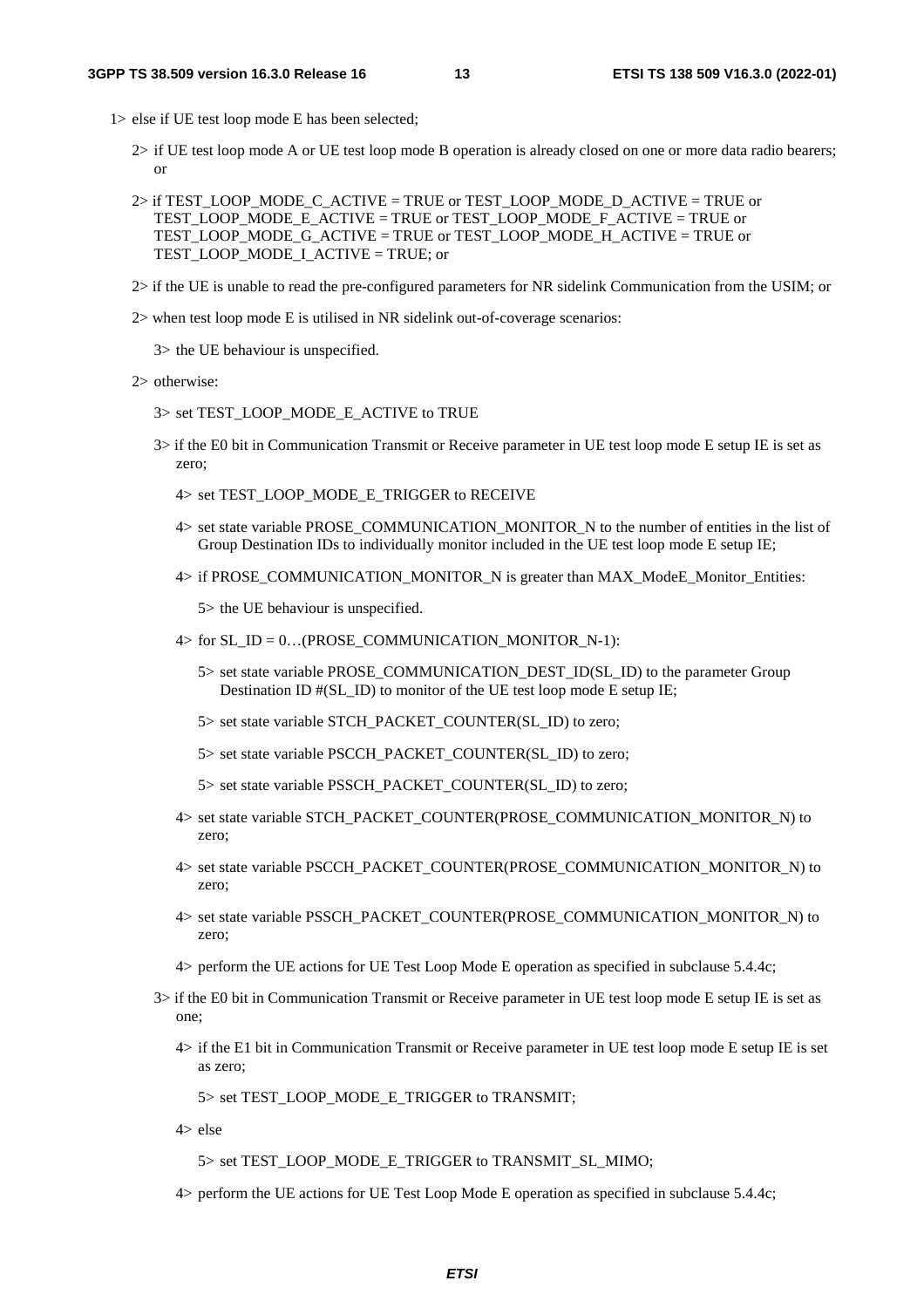3> send CLOSE UE TEST LOOP COMPLETE message (the loopback shall be operational prior to the sending of the acknowledgement).

#### 5.3.2.2 Reception of AT Command +CCUTLE by the UE

Upon receiving the AT Command +CCUTLE= $\lt$ status=0 $\lt$ [, $\lt$ direction $\gt$ [, $\lt$ format $\gt$ , $\lt$ length $\gt$  $\lt$ monitor\_list $\gt$ ]] the UE shall:

- 1> if UE test loop mode E has been selected;
	- 2> if TEST\_LOOP\_MODE\_E\_ACTIVE = TRUE; or
	- 2> if the UE is unable to read the pre-configured parameters for NR sidelink Communication from the USIM:
		- 3> the UE behaviour is unspecified.
	- 2> otherwise:

#### 3> set TEST\_LOOP\_MODE\_E\_ACTIVE to TRUE

- 3> if the <direction> parameter in +CCUTLE set command is set as zero;
	- 4> set TEST\_LOOP\_MODE\_E\_TRIGGER to RECEIVE
	- 4> if the <format> parameter in +CCUTLE set command is set as 1
		- 5> set state variable PROSE\_COMMUNICATION\_MONITOR\_N to the number of entities in the list of Destination Layer-2 IDs to individually monitor included in the <monitor\_list> parameter of +CCUTLE set command;
		- 5> if PROSE\_COMMUNICATION\_MONITOR\_N is greater than MAX\_ModeE\_Monitor\_Entities:
			- 6> the UE behaviour is unspecified.
		- $5>$  for SL\_ID = 0...(PROSE\_COMMUNICATION\_MONITOR\_N-1):
			- 6> set state variable PROSE\_COMMUNICATION\_DEST\_ID(SL\_ID) to the parameter Destination Layer-2 ID #(SL\_ID) to monitor in the +CCUTLE set command;
			- 6> set state variable STCH\_PACKET\_COUNTER(SL\_ID) to zero;
			- 6> set state variable PSCCH\_PACKET\_COUNTER(SL\_ID) to zero;
			- 6> set state variable PSSCH\_PACKET\_COUNTER(SL\_ID) to zero;
		- 5> set state variable STCH\_PACKET\_COUNTER(PROSE\_COMMUNICATION\_MONITOR\_N) to zero;
		- 5> set state variable PSCCH\_PACKET\_COUNTER(PROSE\_COMMUNICATION\_MONITOR\_N) to zero;
		- 5> set state variable PSSCH\_PACKET\_COUNTER(PROSE\_COMMUNICATION\_MONITOR\_N) to zero;
		- 5> perform the UE actions for UE Test Loop Mode E operation as specified in subclause 5.4.4c;

4> else

5> the UE behaviour is unspecified.

- 3> if the <direction> parameter in +CCUTLE set command is set as one;
	- 4> if the [<2-layer>] parameter in UE test loop mode E setup IE is set as zero

5> set TEST\_LOOP\_MODE\_E\_TRIGGER to TRANSMIT

4> else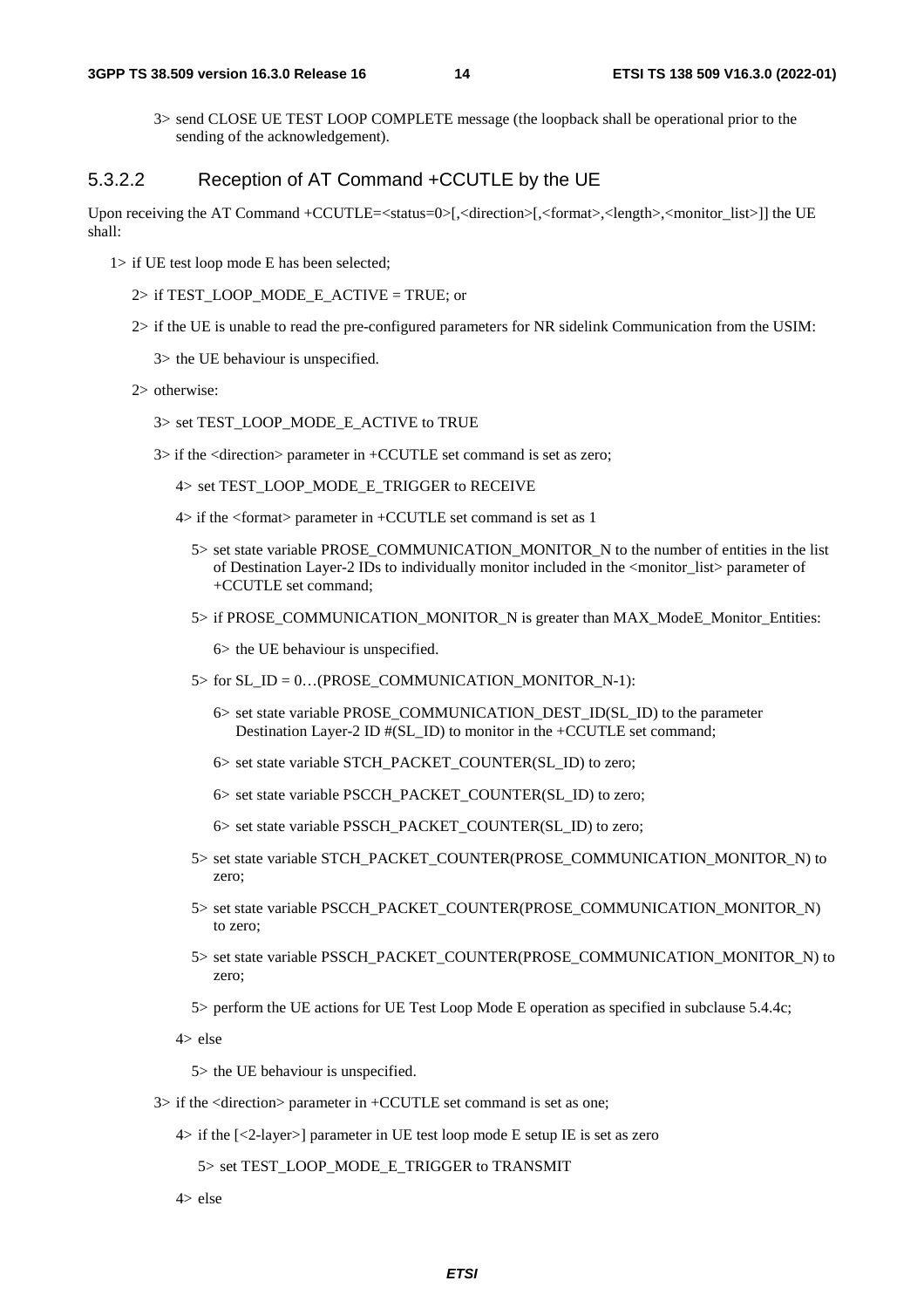#### 5> set TEST\_LOOP\_MODE\_E\_TRIGGER to TRANSMIT\_SL\_MIMO;

4> perform the UE actions for UE Test Loop Mode E operation as specified in subclause 5.4.4c;

1> else;

2> the UE behaviour is unspecified.

Editor's Note: The AT command [2-layer] is pending to be added by CT1.

### 5.3.3 Open UE test loop

Same as TS 36.509 [6], subclause 5.4.5 with the exceptions:

- where E-UTRA is mentioned the same applies for NR;
- where  $V2X$  is mentioned the same applies for NR sidelink;
- the NB-IoT mode is out of the scope of the present specification;
- where different UE test loop modes are mentioned only those applicable to 5GS should be taken into account (see subclause 5.3.4 for the applicable 5GS UE test loop modes).

#### 5.3.4 UE functionality when test loop is closed

#### 5.3.4.1 UE test loop mode A operation

Editor's note: Functional block diagrams for UE test loop mode A for NE-DC need to be added.

UE test loop mode A provides loopback of PDCP SDUs for bi-directional data radio bearers while UE is operating in NR. The downlink PDCP SDUs received by the UE on each bi-directional data radio bearer are returned on the same radio bearer regardless of the PDCP SDU contents and of the QoS flow descriptions of the associated QoS Flow as specified in TS 24.501 [21].

Figures 5.3.4.1-1 and 5.3.4.1-2 show functional block diagrams of UE test loop function for the TMC entity and UE test loop mode A for the case when EN-DC or NGEN-DC with a MCG bearer and a SCG bearer is configured and for the case EN-DC or NGEN-DC with a MCG and a split bearer is configured.

Figures 5.3.4.1-3 shows functional block diagrams of UE test loop function for the TMC entity and UE test loop mode A for the case when standalone NR is configured.

NOTE 1: The number and the order of RB LB Entities in the functional block diagrams are provided for illustration only. No specific order or numbering is precluded.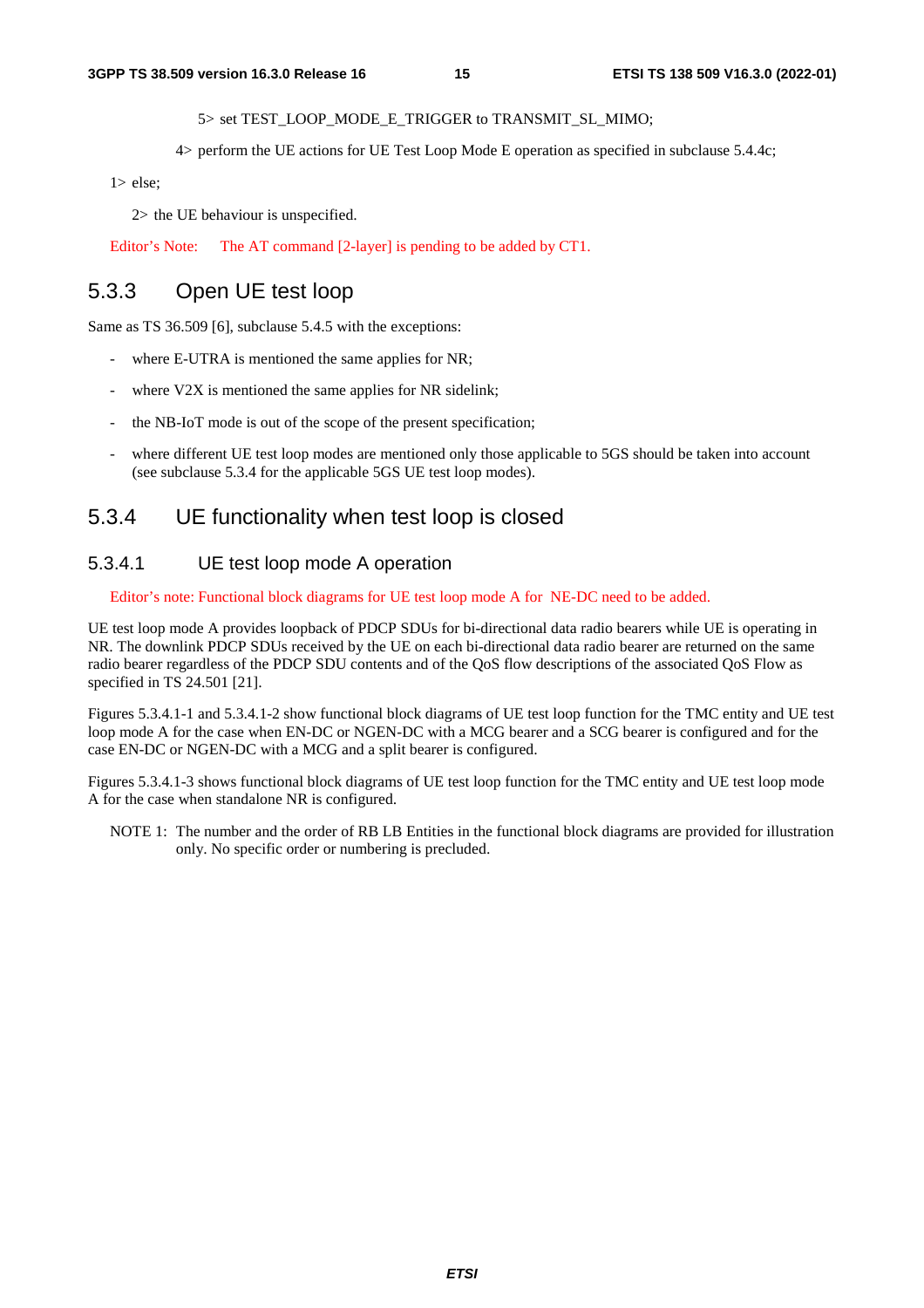

**Figure 5.3.4.1-1: Model for Test Mode Control and UE Test Loop Mode A on UE side when EN-DC or NGEN-DC with MCG bearer and SCG bearer is configured**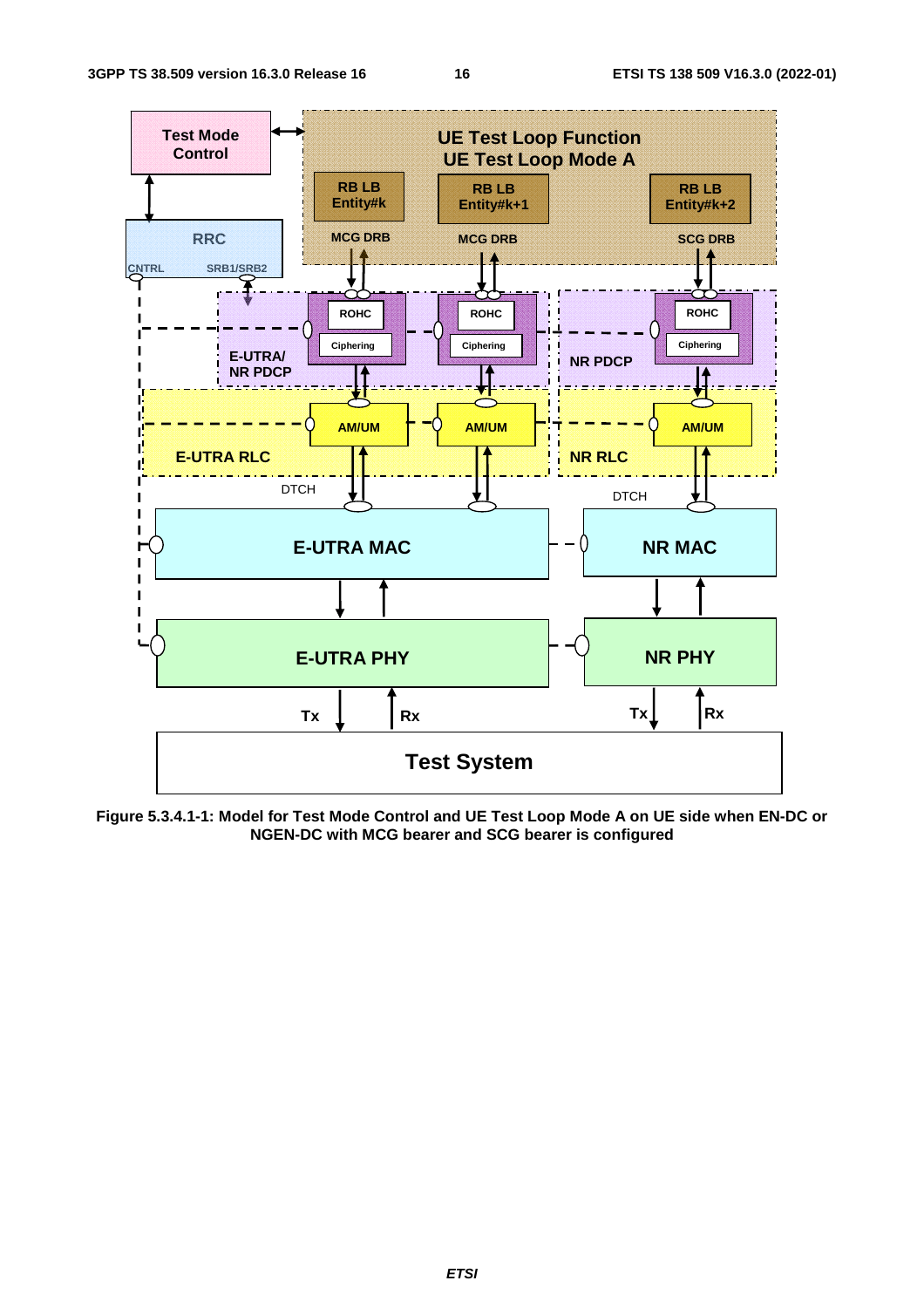

**Figure 5.3.4.1-2: Model for Test Mode Control and UE Test Loop Mode A on UE side when EN-DC or NGEN-DC with MCG and split bearer configured**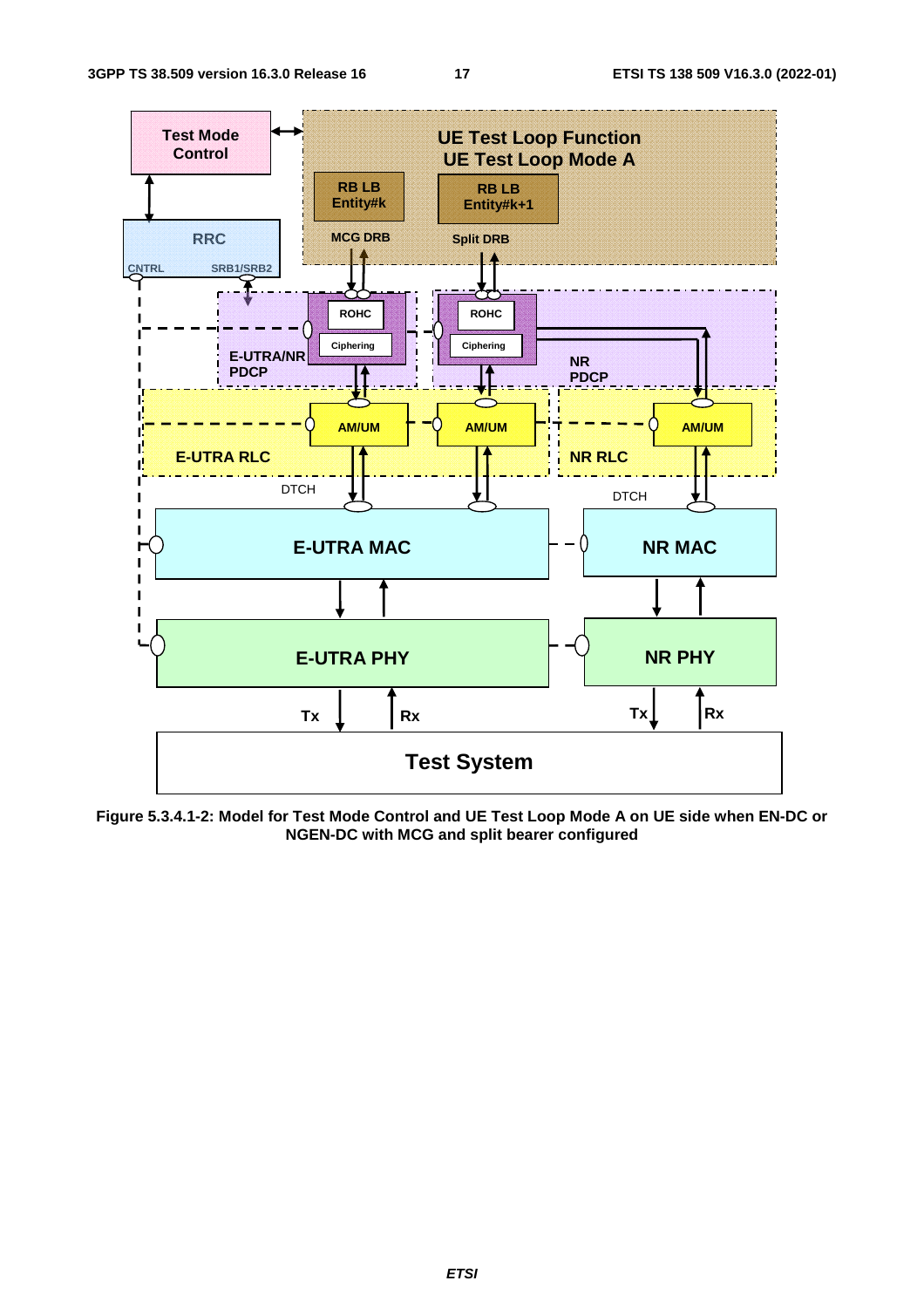

#### **Figure 5.3.4.1-3: Model for Test Mode Control and UE Test Loop Mode A on UE side when standalone NR is configured**

UE test loop mode A is mandatory to all 5GS UEs.

Prior to closing the UE test loop mode A, thereby requesting the UE to start looping back the received data packets, at least one 5GS test mode bi-directional data radio bearer shall have been established between SS and UE. This implies that before the procedure for establishing the bi-directional data radio bearer takes place the SS needs to activate the UE test mode as specified in subclause 5.2.2.

The 5GS UE test loop mode A operation is the same as the one described in TS 36.509 [6], subclause 5.4.3 with the exception where E-UTRA is mentioned the same applies for NR, and, the understanding that the NB-IoT mode is out of the scope of the present specification.

#### 5.3.4.2 UE test loop mode B operation

Editor's note: Functional block diagrams for UE test loop mode B for NE-DC need to be added.

#### 5.3.4.2.1 General

UE test loop mode B is mandatory to all 5GS UEs supporting one or more PDU session establishments.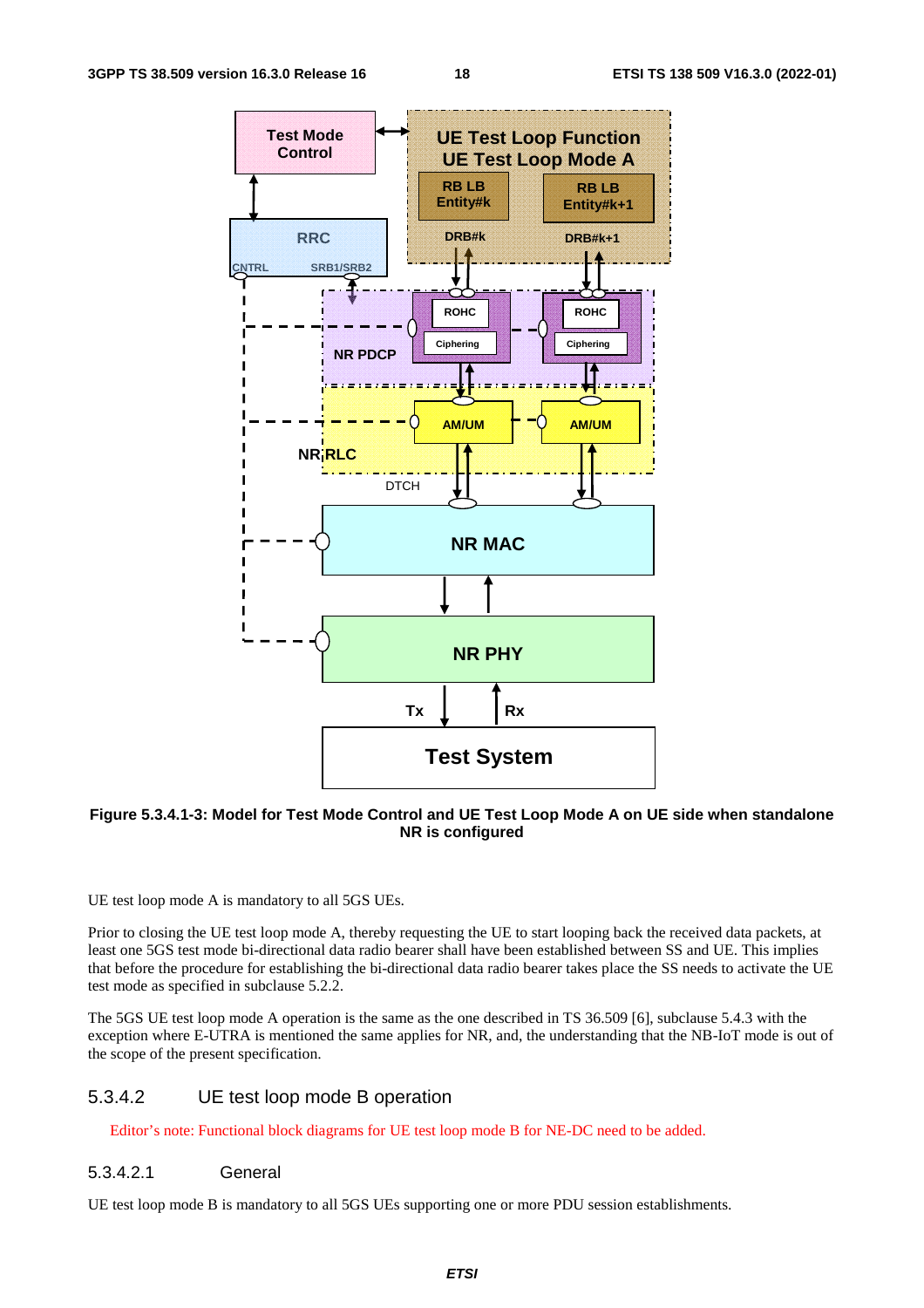#### 5.3.4.2.2 UE test loop mode B operation for EN-DC and NGEN-DC

UE test loop mode B provides loopback of PDCP SDUs for bi-directional EPS bearers while UE is operated in NR or E-UTRA modes. When operating in NR or E-UTRA, the downlink PDCP SDUs or SNDCP PDUs received by the UE on all bi-directional data radio bearers are returned by the UE on the data radio bearer associated with an QoS Flow with a QoS flow descriptions matching the TCP/UDP/IP protocol information within the PDCP SDU or SNDCP SDU as specified in TS 24.501 [21].

NOTE 1: When multiple PDN connections are established (or multiple Primary PDP Contexts are active), it is assumed that different IP addresses are allocated to the UE by the SS on each PDN.

Figures 5.3.4.2.2-1 and 5.3.4.2.2-2 show functional block diagrams of UE test loop function for the TMC entity and UE test loop mode B for the case when EN-DC or NGEN-DC with a MCG bearer and a SCG bearer is configured and for the case EN-DC or NGEN-DC with a MCG and a split bearer is configured.

NOTE 2: The number and the order of RB LB Entities in the UE Test Loop Function in the functional block diagrams are provided for illustration only. No specific order or numbering is precluded.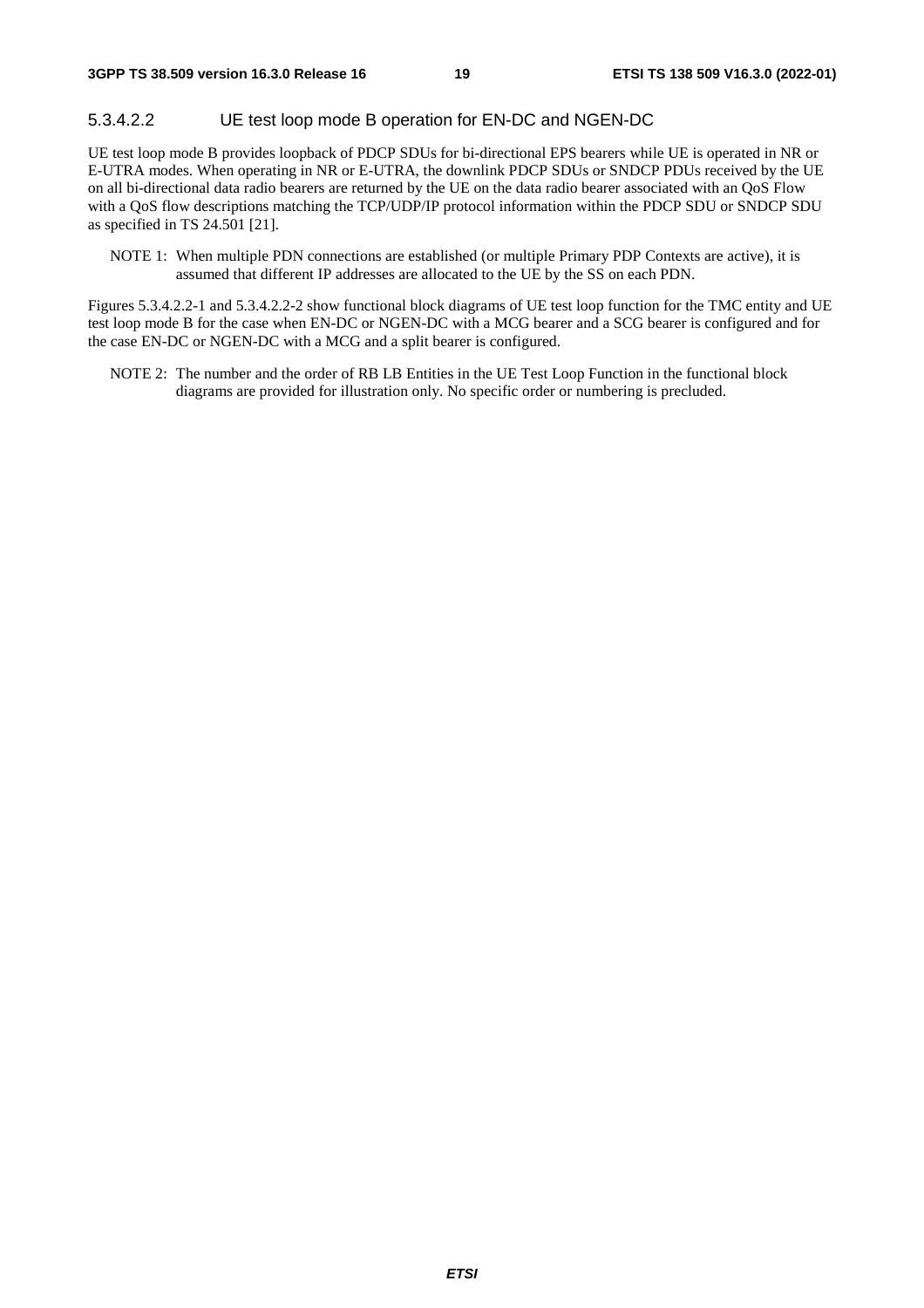

**Figure 5.3.4.2.2-1: Model for Test Mode Control and UE Test Loop Mode B on UE side when EN-DC or NGEN-DC with MCG bearer and SCG bearer is configured**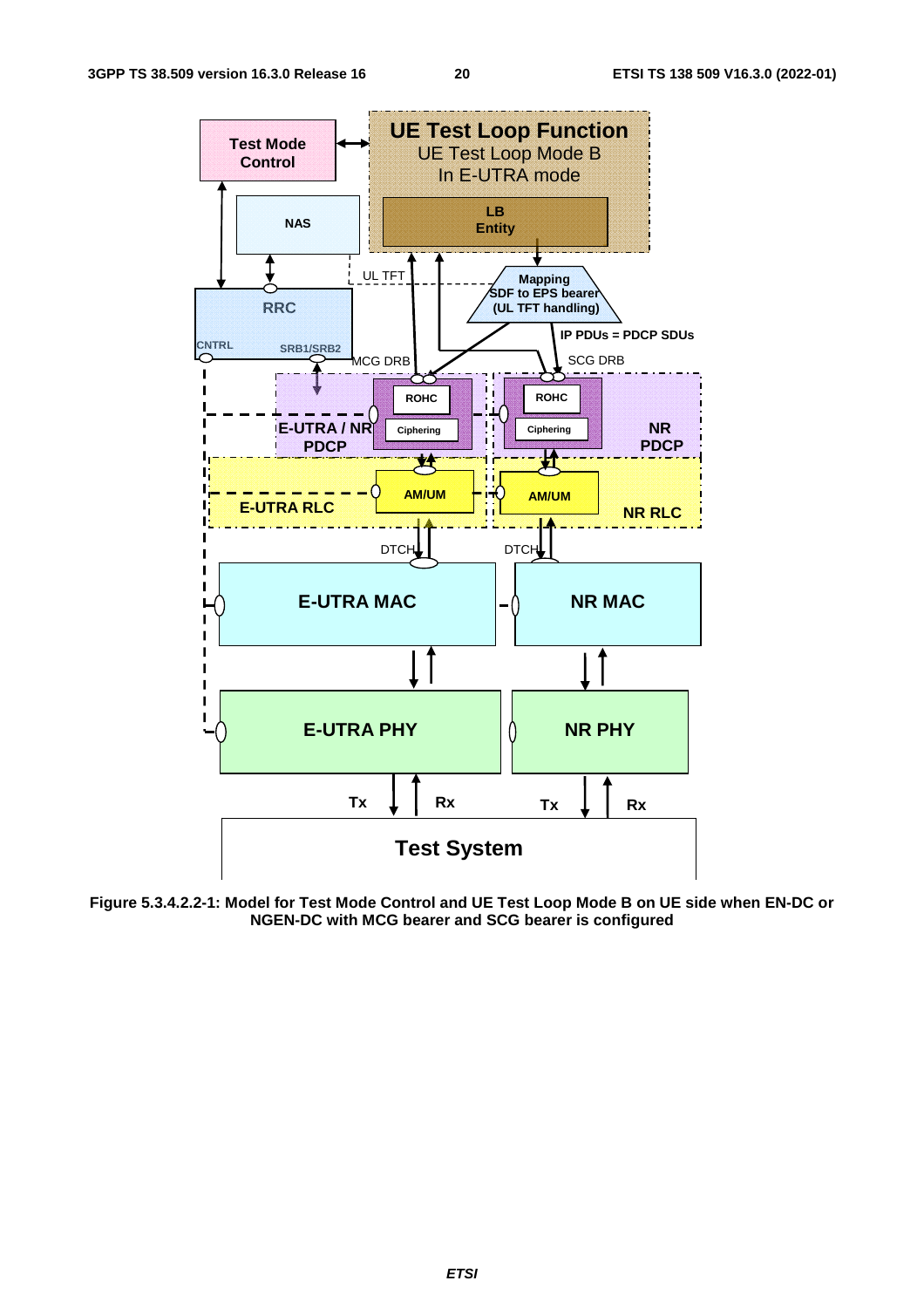



#### 5.3.4.2.3 UE test loop mode B operation for Standalone NR

UE test loop mode B provides loopback of SDAP SDUs for bi-directional QoS Flows while UE is operated in standalone NR mode. Prior to closing the UE test loop mode B, thereby requesting the UE to start looping back the received data packets, at least one 5GS test mode bi-directional QoS Flow shall have been established between SS and UE. This implies that before the procedure for establishing the bi-directional QoS Flows takes place the SS needs to activate the UE test mode as specified in subclause 5.2.2

The downlink SDAP SDUs or IP PDU's received by the UE on all bi-directional QoS Flows are returned by the UE without any modification of the IP header to the UL QoS flow descriptions handling SAP for transmission in uplink.

NOTE 1: When multiple PDU sessions are established, it is assumed that different IP addresses are allocated to the UE by the SS on each PDU session.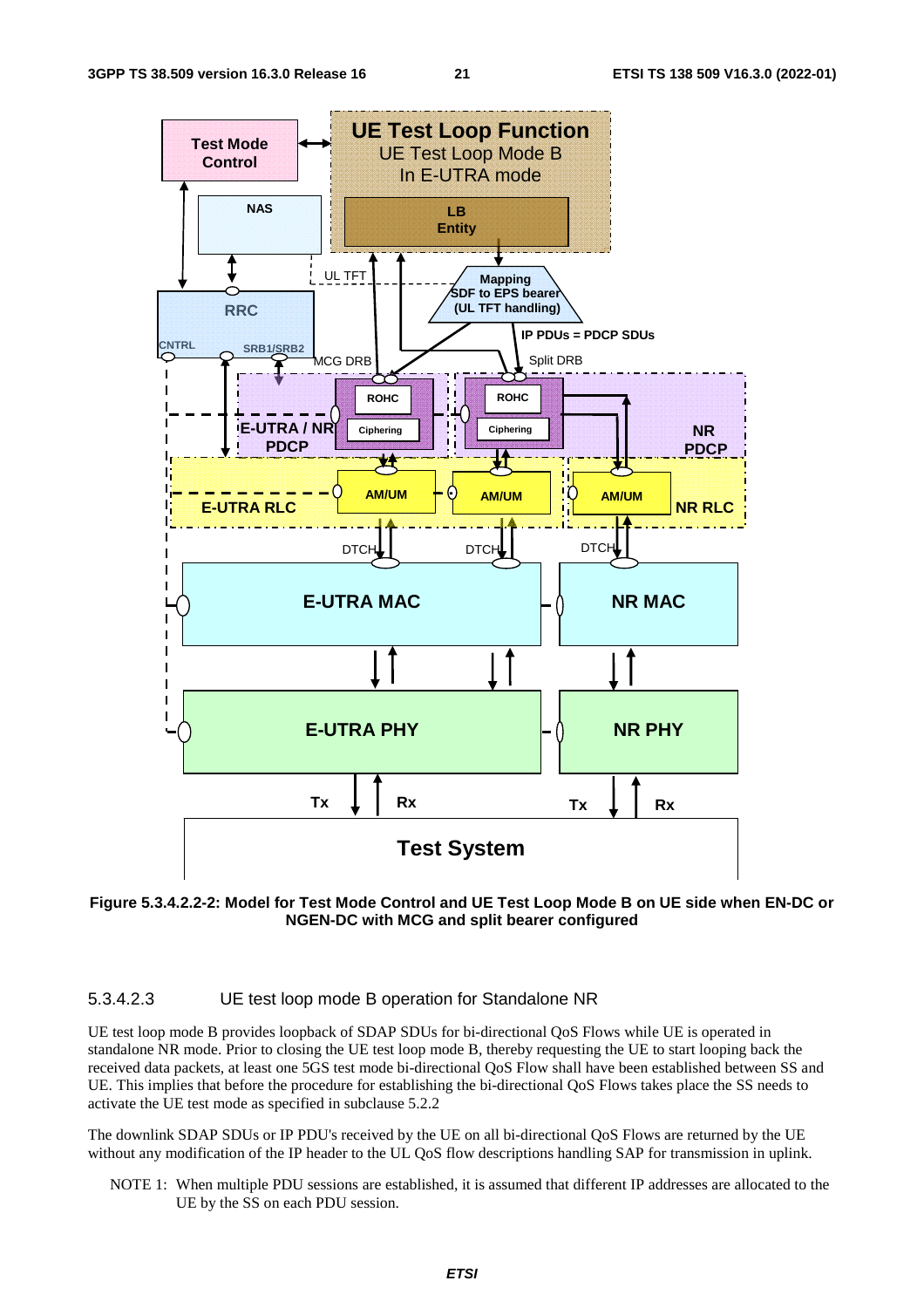Figure 5.3.4.2.3-1 shows functional block diagrams of UE test loop function for the TMC entity and UE test loop mode B for the case when standalone NR is configured.

NOTE 2: The number and the order of QoS Flow LB Entities in the UE Test Loop Function in the functional block diagrams are provided for illustration only. No specific order or numbering is precluded.

The 5GS UE test loop mode B operation is the same as the one described in TS 36.509 [6], subclause 5.4.4 with the exception where E-UTRA is mentioned the same applies for NR, and, where PDCP SDU is mentioned the same applies for SDAP SDU.



**Figure 5.3.4.2.3-1: Model for Test Mode Control and UE Test Loop Mode B on UE side when standalone NR is configured**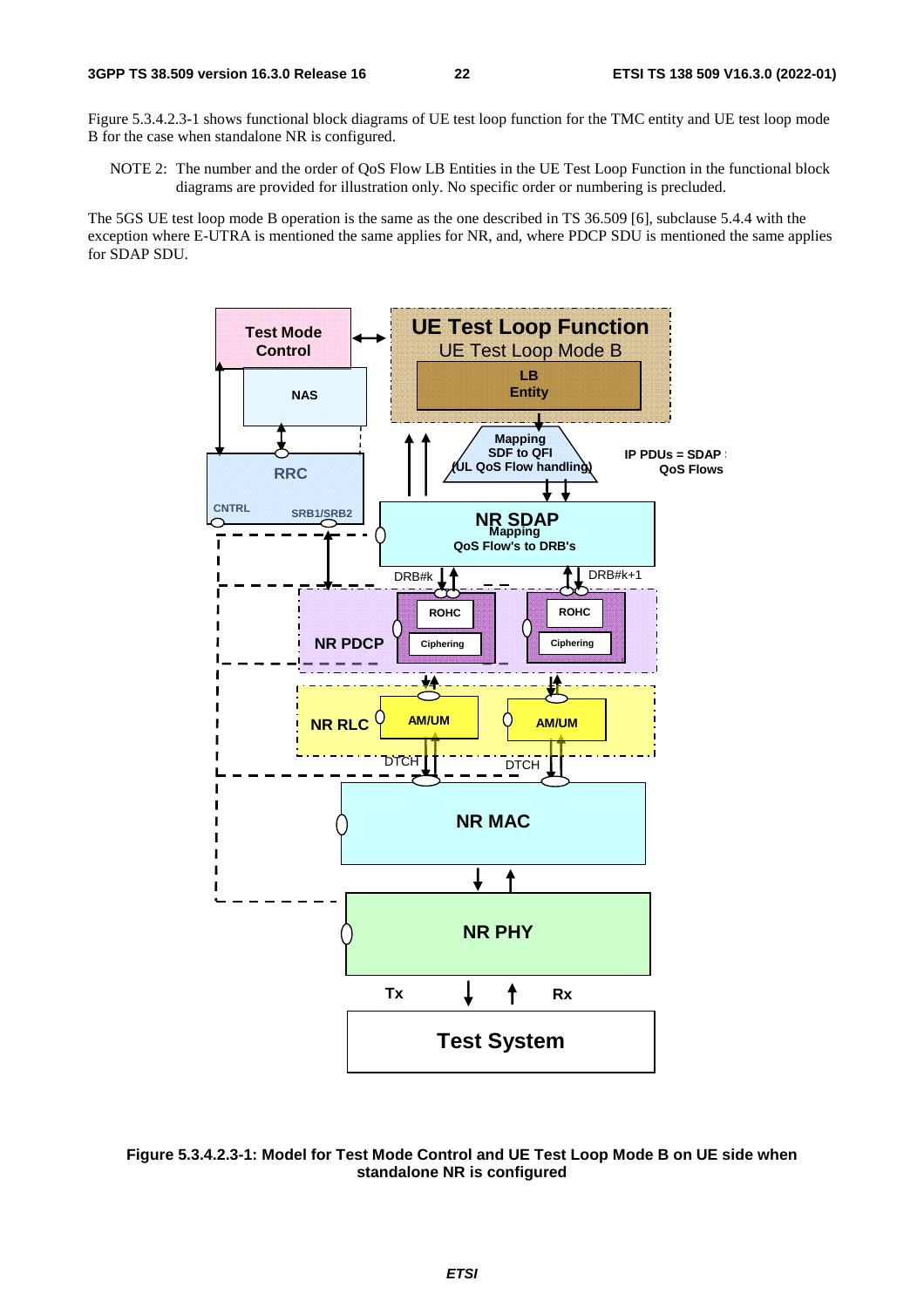#### 5.3.4.3 UE test loop mode E operation

#### 5.3.4.3.0 General

UE test loop mode E is mandatory to all 5GS UEs supporting NR sidelink.

UE test loop mode E provides means for either transmit or receive of SDAP SDUs for PC5 QoS Flows while UE is operating in NR sidelink, as specified by the test loop mode E setup IE in the CLOSE UE TEST LOOP message. The SDAP SDUs received by the UE on each PC5 QoS Flows are returned on the same PC5 QoS Flows regardless of the SDAP SDU contents and of the QoS flow descriptions of the associated QoS Flow.

For communication receive operation, UE test loop mode E provides counting of successfully received STCH PDCP SDUs, PSCCH PHY transport blocks and PSSCH PHY transport blocks while the UE is operating in NR sidelink communication mode.

For communication transmit operation, UE test loop mode E provides trigger for transmission of NR sidelink communication packets. For the V2X out-of-coverage scenarios this trigger utilises AT commands and requires an appropriate physical interface.

Figure 5.3.4.3.0-1 shows functional block diagrams of UE test loop function for the TMC entity and UE test loop mode E for the intra-frequency or inter-frequency concurrent operation case when Communication receive is indicated in UE test loop mode E setup IE.

Figure 5.3.4.3.0-2 shows functional block diagrams of UE test loop function for the TMC entity and UE test loop mode E for the PC5-only operation case when Communication receive is indicated in UE test loop mode E setup IE.

Figure 5.3.4.3.0-3 shows functional block diagrams of UE test loop function for the TMC entity and UE test loop mode E for the intra-frequency or inter-frequency concurrent operation case when Communication transmit is indicated in UE test loop mode E setup IE.

Figure 5.3.4.3.0-4 shows functional block diagrams of UE test loop function for the TMC entity and UE test loop mode E for the PC5-only operation case when Communication transmit is indicated in UE test loop mode E setup IE.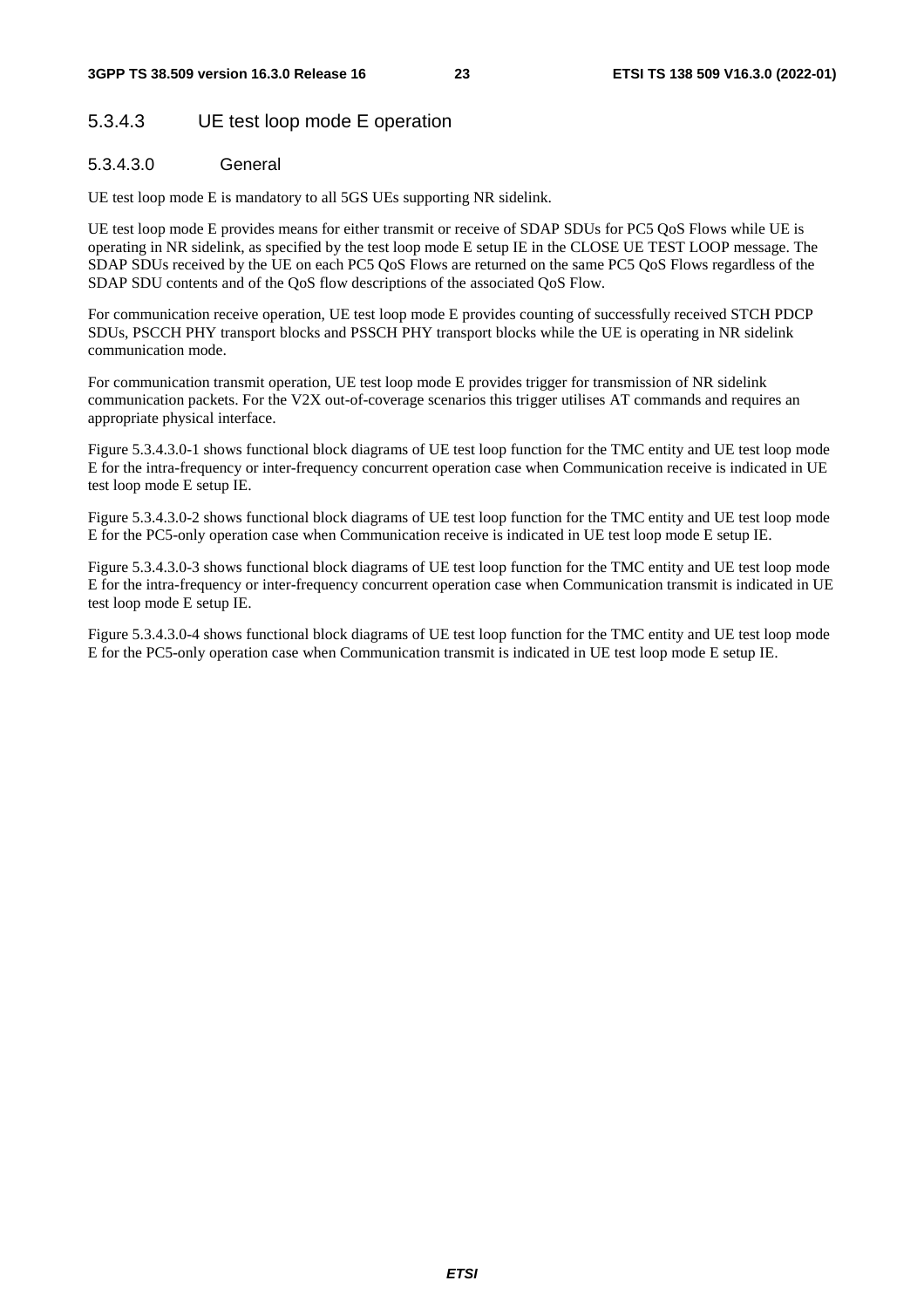

**Figure 5.3.4.3.0-1: Model for Test Mode Control and UE Test Loop Mode E on UE side when UE is in intra-frequency or inter-frequency concurrent operation (Communication receive is indicated in UE test loop mode E setup IE)**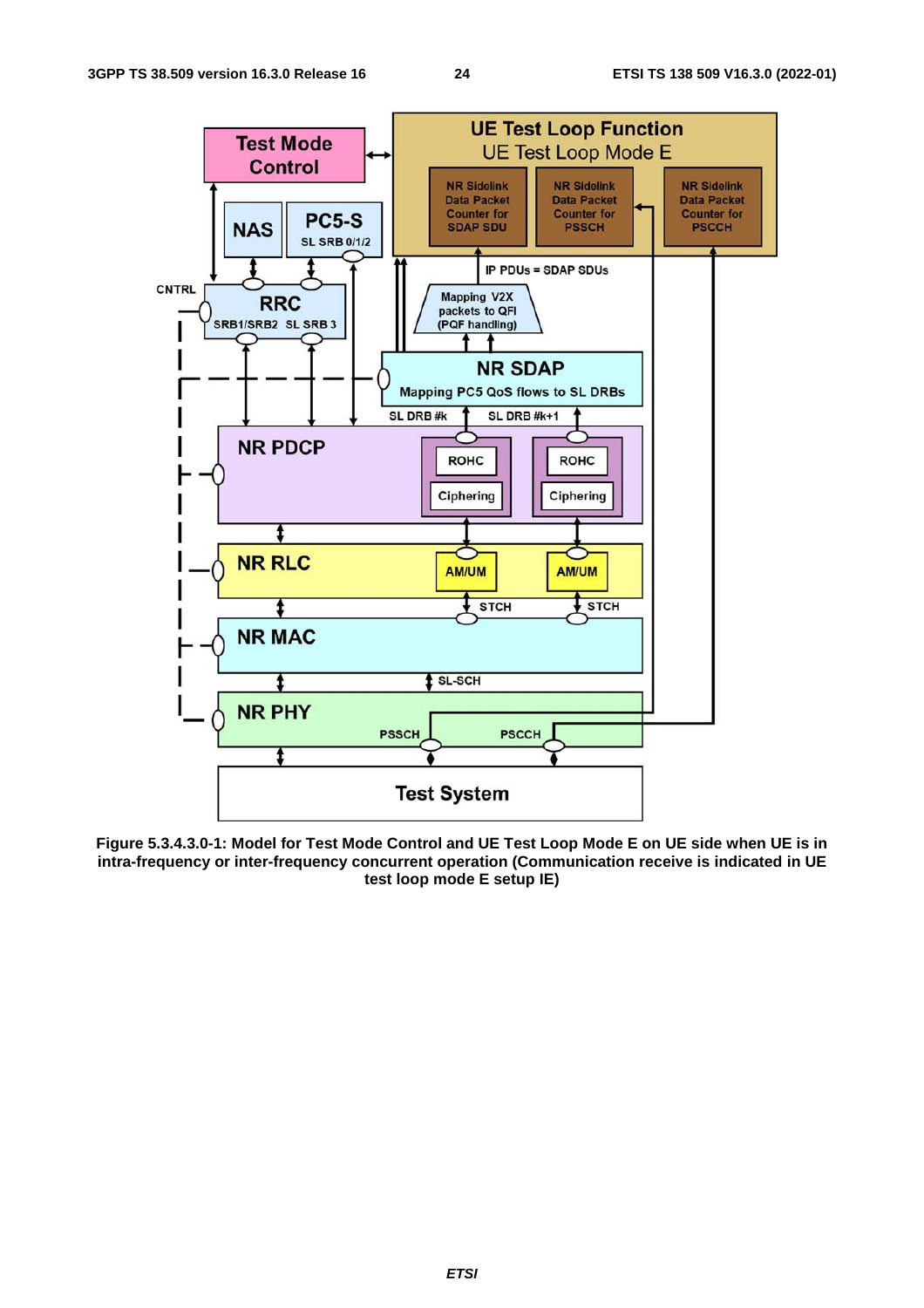

**Figure 5.3.4.3.0-2: Model for Test Mode Control and UE Test Loop Mode E on UE side when UE is in PC5-only operation (Communication receive is indicated in UE test loop mode E setup IE)** 

#### *ETSI*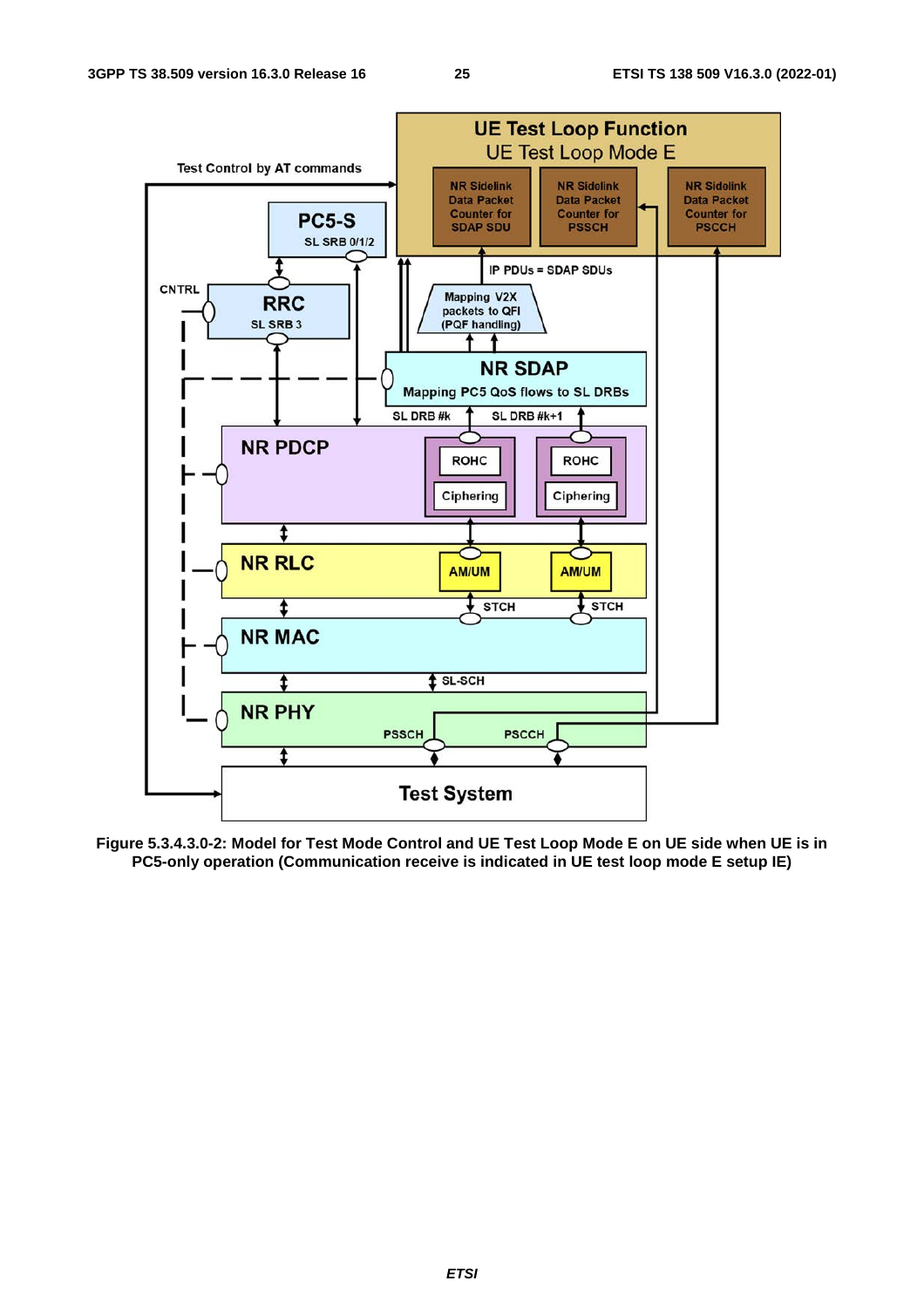

**Figure 5.3.4.3.0-3: Model for Test Mode Control and UE Test Loop Mode E on UE side when UE is in intra-frequency or inter-frequency concurrent operation (Communication transmit is indicated in UE test loop mode E setup IE)**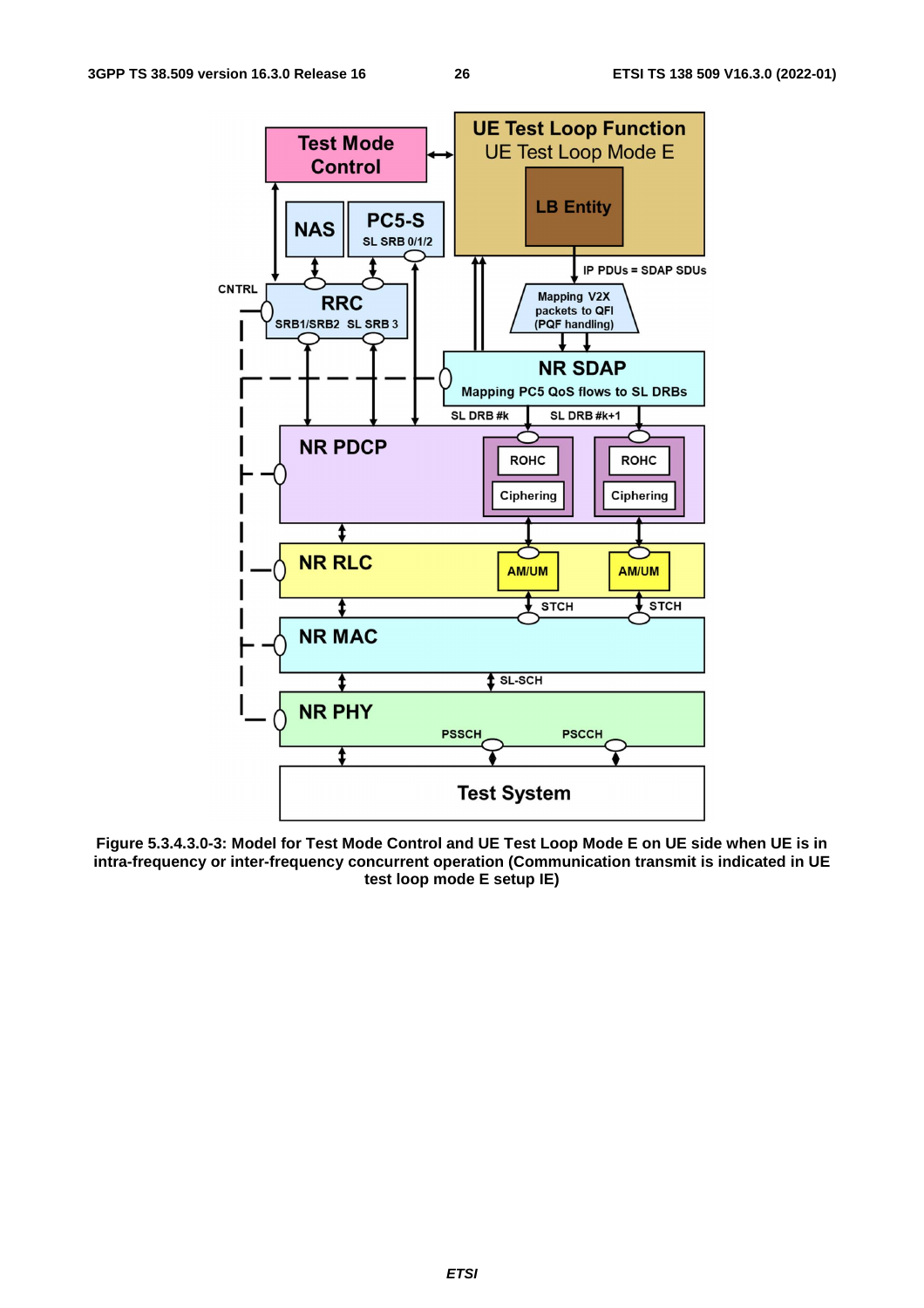

#### **Figure 5.3.4.3.0-4: Model for Test Mode Control and UE Test Loop Mode E on UE side when UE is in PC5-only operation (when Communication transmit is indicated in UE test loop mode E setup IE)**

The 5GS UE test loop mode E operation is the same as the one described in TS 36.509 [6], subclause 5.4.4c with the exceptions:

- where V2X is mentioned the same applies for NR sidelink.
- Subclause 5.4.4c.1 in TS 36.509 [6] is replaced by 5.3.4.3.1 in current specification.

#### 5.3.4.3.1 Receive or Transmit NR sidelink Communication

When operating in NR idle or connected or any cell selection state or out-of-coverage state for NR sidelink test scenarios, with UE test loop mode E active, the UE shall be able to either receive or transmit NR sidelink communication packets based on the TEST\_LOOP\_MODE\_E\_TRIGGER being set as either RECEIVE or TRANSMIT, respectively. The UE shall:

- 1> if TEST\_LOOP\_MODE\_E\_ACTIVE is set to TRUE:
	- 2> if TEST\_LOOP\_MODE\_E\_TRIGGER is set to RECEIVE;
		- 3> upon successful reception of a STCH PDCP SDU for NR sidelink communication data packet: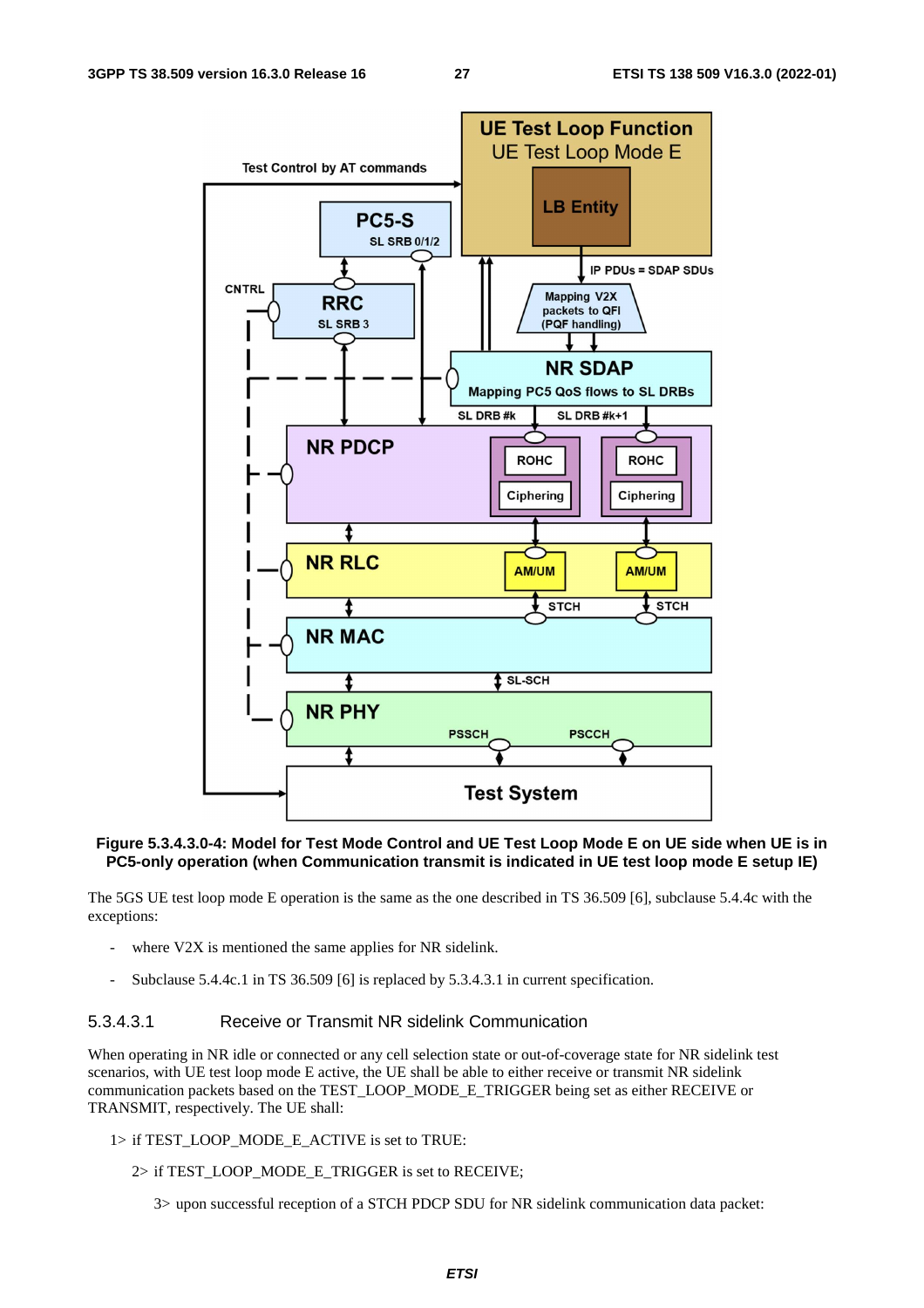- 4> set MATCH to zero;
- 4> if PROSE\_COMMUNICATION\_MONITOR\_N > 0

 $5>$  for SL\_ID = 0...(PROSE\_COMMUNICATION\_MONITOR\_N-1):

 6> if Destination Layer-2 ID corresponding to the STCH PDCP SDU equals PROSE\_COMMUNICATION\_DEST\_ID(SL\_ID):

7> increment STCH\_PACKET\_COUNTER(SL\_ID) by 1;

7> set MATCH to one.

4> if MATCH equal zero:

- 5> increment STCH\_PACKET\_COUNTER(PROSE\_COMMUNICATION\_MONITOR\_N) by 1.
- 3> upon successful reception of a PSCCH PHY transport block for NR sidelink communication control packet:

4> increment PSCCH\_PACKET\_COUNTER(PROSE\_COMMUNICATION\_MONITOR\_N) by 1.

- 3> upon successful reception of a PSSCH PHY transport block for NR sidelink communication data packet:
	- 4> set MATCH to zero;
	- $4>$  for SL\_ID = 0...(PROSE\_COMMUNICATION\_MONITOR\_N-1):
		- 5> if, in the received PSSCH PHY transport block, Destination Layer-2 ID for NR sidelink communication equals PROSE\_COMMUNICATION\_DEST\_ID(SL\_ID):

6> increment PSSCH\_PACKET\_COUNTER(SL\_ID) by 1;

6> set MATCH to one.

4> if MATCH equal zero:

5> increment PSSCH\_PACKET\_COUNTER (PROSE\_COMMUNICATION\_MONITOR\_N) by 1.

- 2> else if TEST\_LOOP\_MODE\_E\_TRIGGER is set to TRANSMIT;
	- 3> create the STCH PDCP SDU with payload size and contents as specified below, see Figure 5.3.4.3.1-1 and Table 5.3.4.3.1-1 and provide as input PDCP for transmission in every PSSCH duration according to subclause 5.22.1.1 of TS 38.321 [23] for NR sidelink communication.

2> else if TEST\_LOOP\_MODE\_E\_TRIGGER is set to TRANSMIT\_SL\_MIMO;

- 3> create the STCH PDCP SDU with payload size and contents as specified below, see Figure 5.3.4.3.1-1 and Table 5.3.4.3.1-1 and provide as input PDCP for transmission in every PSSCH duration according to subclause 5.22.1.1 of TS 38.321 [23] for NR sidelink communication.
- 3> UE shall transmit PSSCH in SL-MIMO mode with 2-layer codebook TPMI 0.
- NOTE: The same STCH PDCP SDU (1 packet) is transmitted (if permitted by test specific Layer 1 and Layer 2 configuration) by the UE in every PSSCH duration for NR sidelink communication during the entire duration test loop mode E is closed.

2> else:

3> the UE behaviour is unspecified.

1> else:

2> the UE behaviour is unspecified.

The STCH PDCP SDU payload for NR sidelink communication packet when UE test loop mode E is active shall be as specified in Figure 5.3.4.3.1-1 and Table 5.3.4.3.1-1. The UE shall also transmit the corresponding SCI control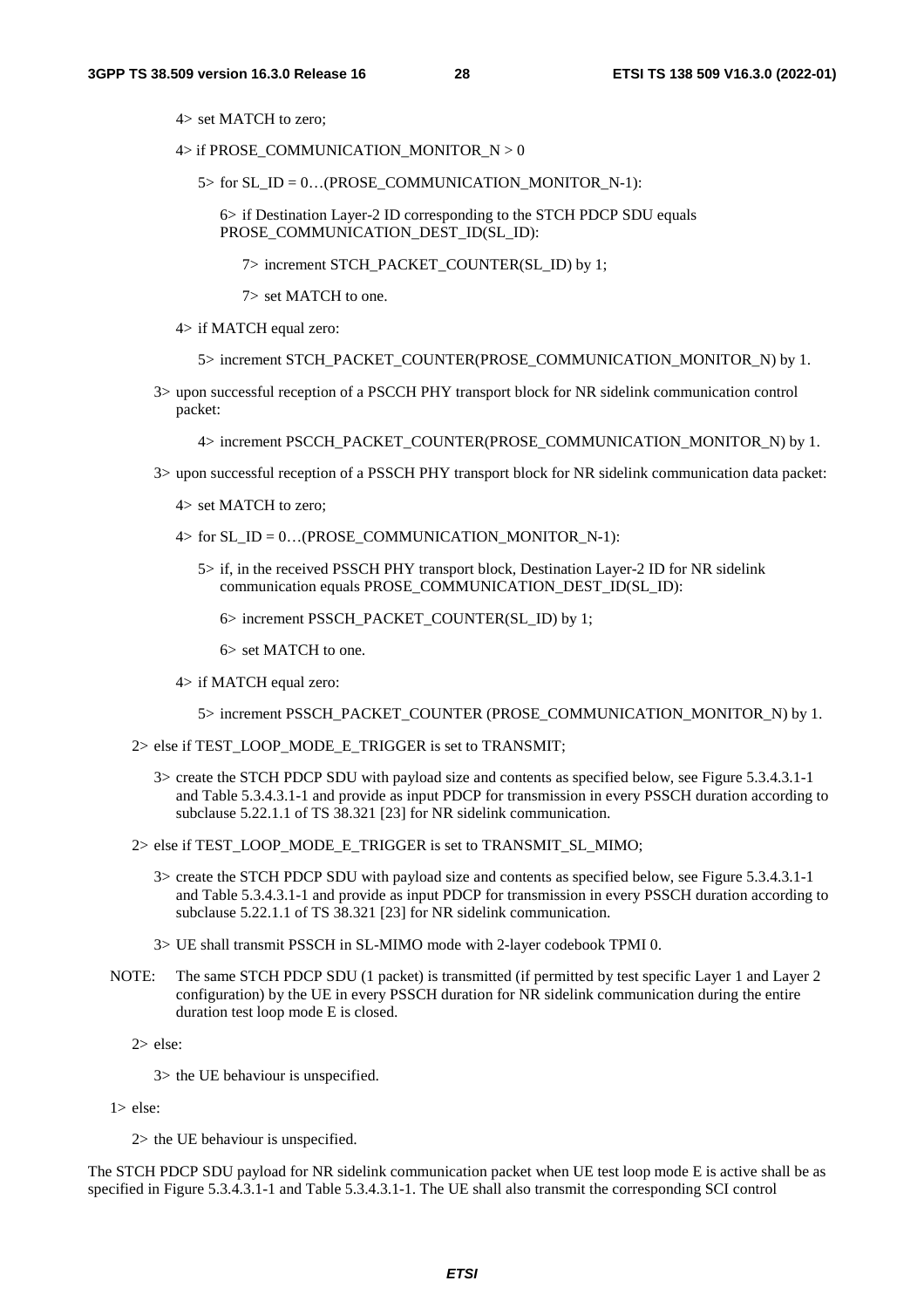information on PSCCH accordingly in the same slot on which the STCH PDCP SDU is transmitted for NR sidelink Communication.





**Table 5.3.4.3.1-1: STCH PDCP SDU payload contents for NR sidelink communication transmit operation in UE test loop mode E** 

| <b>Parameter</b> | Value     |
|------------------|-----------|
| Size (N)         | 300 bytes |
| Payload          | 00. 00    |

# 5.4 UE Beamlock test Function (UBF)

#### 5.4.1 General

The UE Beamlock test function is intended for making the UE to lock the UE antenna pattern once it has formed a beam towards the base station (SS) direction following the cell identification procedure in preparation for subsequent test procedures. Activating the UBF shall lock the antenna pattern of all active intra-band component carriers and all MIMO layers affected by the test function.

The Beamlock test function is mandatory for applicable UEs operating in Frequency Range 2 (FR2).

The SS uses the UE Beamlock test mode activation procedure to command the UE to lock the UE antenna pattern. The Beamlock activation procedure can apply to UE transmitter and UE receiver beams either simultaneously or independently.



**Figure 5.4.1-1: UE Beamlock test mode activation procedure**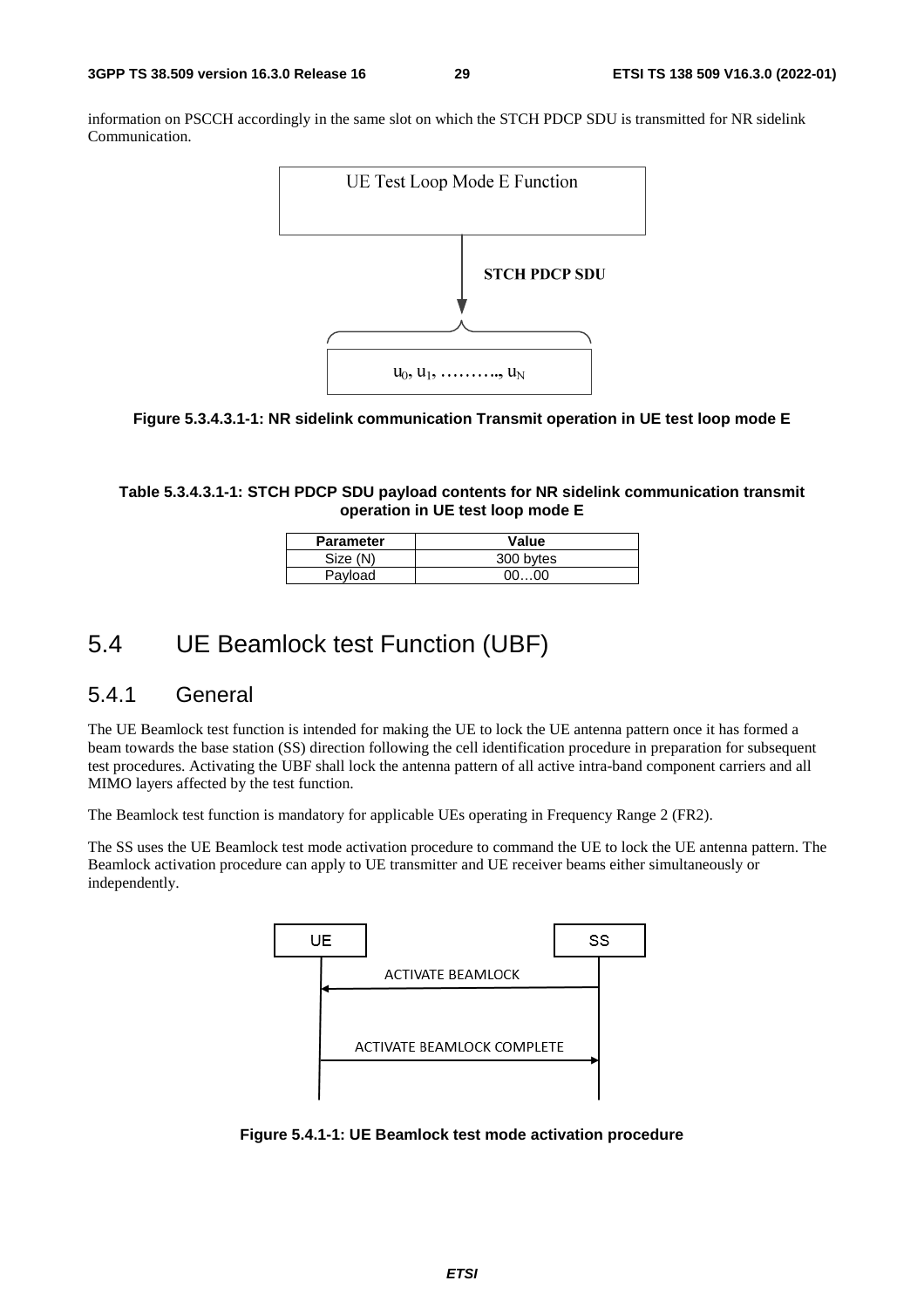The SS uses the UE Beamlock test mode deactivation procedure to command the UE to re-tracking the beam towards the base station direction. The Beamlock deactivation procedure can apply to UE transmitter and UE receiver beams either simultaneously or independently.



**Figure 5.4.1-2: UE Beamlock test mode deactivation procedure** 

#### 5.4.2 Activate Beamlock procedure

#### 5.4.2.1 Initiation

The SS requests the UE to activate beamlock by transmitting an ACTIVATE BEAMLOCK message.

#### 5.4.2.2 Reception of ACTIVATE BEAMLOCK message by UE

When UE receives ACTIVATE BEAMLOCK message then the UE shall:

1> if the UE is operating in FR2 AND is in RRC\_CONNECTED state:

2> if UE Beamlock test Function = 01

3> Lock the UE antenna pattern with Tx only

2> else if UE Beamlock test Function  $= 10$ 

3> Lock the UE antenna pattern with Rx only

2> else if UE Beamlock test Function = 11

3> Lock the UE antenna pattern with both TxRx

#### 2> Transmit ACTIVATE BEAMLOCK COMPLETE message

1> else:

2> the UE behaviour is unspecified.

### 5.4.3 Deactivate Beamlock procedure

#### 5.4.3.1 Initiation

The SS requests the UE to deactivate beamlock by transmitting a DEACTIVATE BEAMLOCK message. The SS should do this when the UE is in RRC\_CONNECTED state.

#### 5.4.3.2 Reception of DEACTIVATE BEAMLOCK message by UE

When UE receives DEACTIVATE BEAMLOCK message then the UE shall: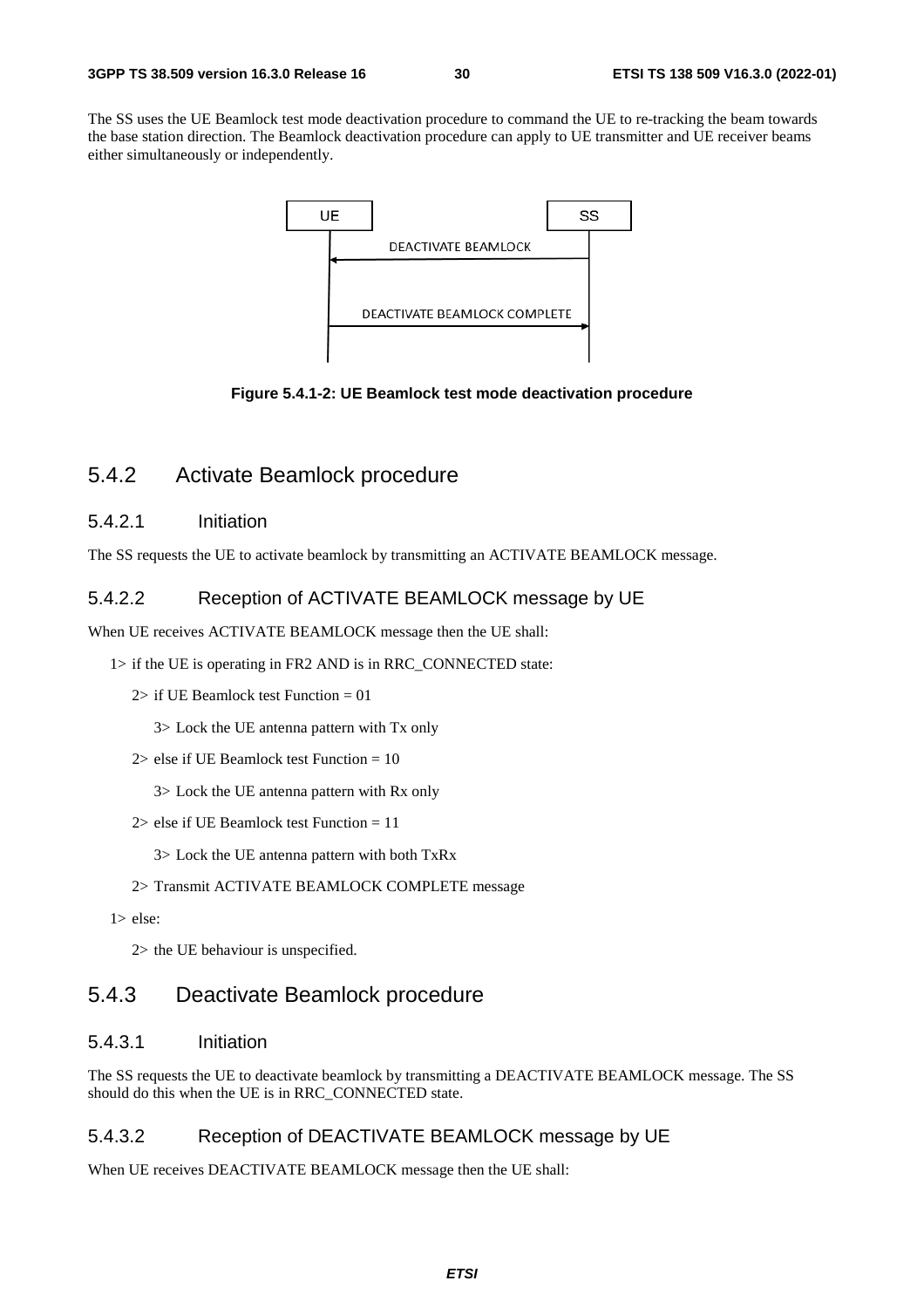1> if the UE is operating in FR2 AND is in RRC\_CONNECTED state AND the UE Beamlock test function is active:

2> unlock the UE antenna pattern and transmit DEACTIVATE BEAMLOCK COMPLETE message;

1> else:

2> the UE behaviour is unspecified.

#### 5.4.3.3 Release of antenna beamlock by UE

When the UE leaves the RRC\_CONNECTED state, the UE shall:

1> if the UE is operating in FR2 AND the UE Beamlock test Function is active

2> unlock the UE antenna pattern;

# 5.5 UE SS-RSRPB per receiver branch reporting

#### 5.5.1 General

In 38.215 [22], section 5.1.18 defines SS-RSRPB as below, with its applicability only to FR2 and in RRC\_CONNECTED Mode.

| <b>Definition</b> | SS reference signal received power per branch (SS-RSRPB) is defined as the linear average<br>over the power contributions (in [W]) of the resource elements that carry secondary<br>synchronization signals (SS). The measurement time resource(s) for SS-RSRPB are confined<br>within SS/PBCH Block Measurement Time Configuration (SMTC) window duration.                                                                                                                                                                                               |
|-------------------|-----------------------------------------------------------------------------------------------------------------------------------------------------------------------------------------------------------------------------------------------------------------------------------------------------------------------------------------------------------------------------------------------------------------------------------------------------------------------------------------------------------------------------------------------------------|
|                   | For SS-RSRPB determination demodulation reference signals for physical broadcast channel<br>(PBCH) and, if indicated by higher layers, CSI reference signals in addition to secondary<br>synchronization signals may be used. SS-RSRPB using demodulation reference signal for PBCH<br>or CSI reference signal shall be measured by linear averaging over the power contributions of<br>the resource elements that carry corresponding reference signals taking into account power<br>scaling for the reference signals as defined in 3GPP TS 38.213 [5]. |
|                   | SS-RSRPB shall be measured only among the reference signals corresponding to SS/PBCH<br>blocks with the same SS/PBCH block index and the same physical-layer cell identity.                                                                                                                                                                                                                                                                                                                                                                               |
|                   | If higher-layers indicate certain SS/PBCH blocks for performing SS-RSRPB measurements, then<br>SS-RSRPB is measured only from the indicated set of SS/PBCH block(s).                                                                                                                                                                                                                                                                                                                                                                                      |
|                   | For frequency range 1, SS-RSRPB is not defined. For frequency range 2, SS-RSRPB shall be<br>measured for each receiver branch based on the combined signal from antenna elements<br>corresponding to the receiver branch.                                                                                                                                                                                                                                                                                                                                 |
| Applicable for    | <b>RRC CONNECTED intra-frequency</b>                                                                                                                                                                                                                                                                                                                                                                                                                                                                                                                      |

The SS uses the SS-RSRPB reporting procedure to command the UE to report SS-RSRP per UE receiver branch. The report from the UE shall be a vector of values, where the number of the reported values equals the number of receiver branches on the UE.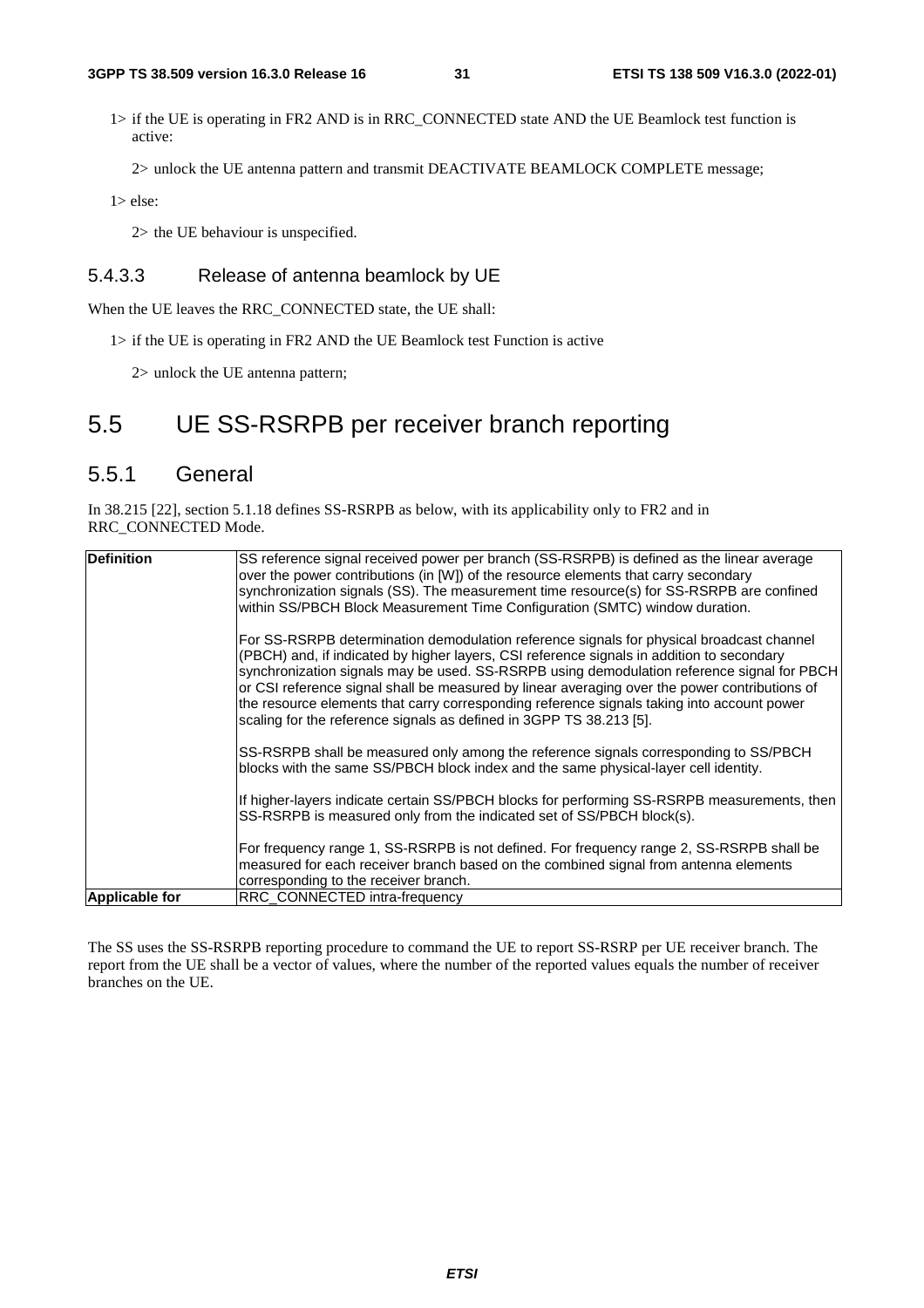

**Figure 5.5.1-1: UE SS-RSRPB reporting procedure** 

#### 5.5.2 Initiation

The SS requests the UE to start reporting SS-RSRP per receiver branch by transmitting a SS-RSRPB REPORT REQUEST message. And the UE responds back reporting SS-RSRP per receiver branch via SS-RSRPB REPORT RESPONSE.

### 5.5.3 Reception of SS-RSRPB REPORT REQUEST message by UE

When the UE receives SS-RSRPB REPORT REQUEST message then the UE shall:

- 1> if the UE is operating in FR2 AND in RRC\_CONNECTED state:
	- 2> if quantityConfigRS-Index is configured to UE by RRC Signalling
		- 3> use the L3 filter coefficient given by quantityConfigRS-Index.
	- 2> else

3> use default L3 filter coefficient of fc4.

- 2> if the MeasObjectId signalled by the IE SS-RSRPB Measurement Config and ReportConfigNR with reportType set to periodical which is asscociated to this MeasObjectNR are configured to the UE by RRC Signalling
	- 3> Reply with the SS-RSRPB REPORT RESPONSE using the Measurement configuration as in the Measurement Object identified in the SS-RSRPB Measurement Config and reportInterval, reportAmount as in the associated ReportConfigNR
	- 3> Report the SS-RSRPB measurement for the best SSB-ID of the serving PCI configured in the MeasObject
	- 3> FFS to have multiple cells and/or SSB-ID
- 2> else if the MeasObjectId signalled by the IE SS-RSRPB Measurement Config is configured to the UE by RRC signalling but no ReportConfigNR with reportType set to periodical is asscociated to this MeasObjectNR:
	- 3> Reply with the SS-RSRPB REPORT RESPONSE using the Measurement configuration as in the Measurement Object identified in the SS-RSRPB Measurement Config and default reportInterval of 640ms, and default reportAmount of r16
	- 3> Report the SS-RSRPB measurement for the serving PCI and best SSB-ID configured in the MeasObject
	- 3> FFS to have multiple cells and/or SSB-ID
	- 2> else the UE behaviour is unspecified.
- 1> else:
	- 2> the UE behaviour is unspecified.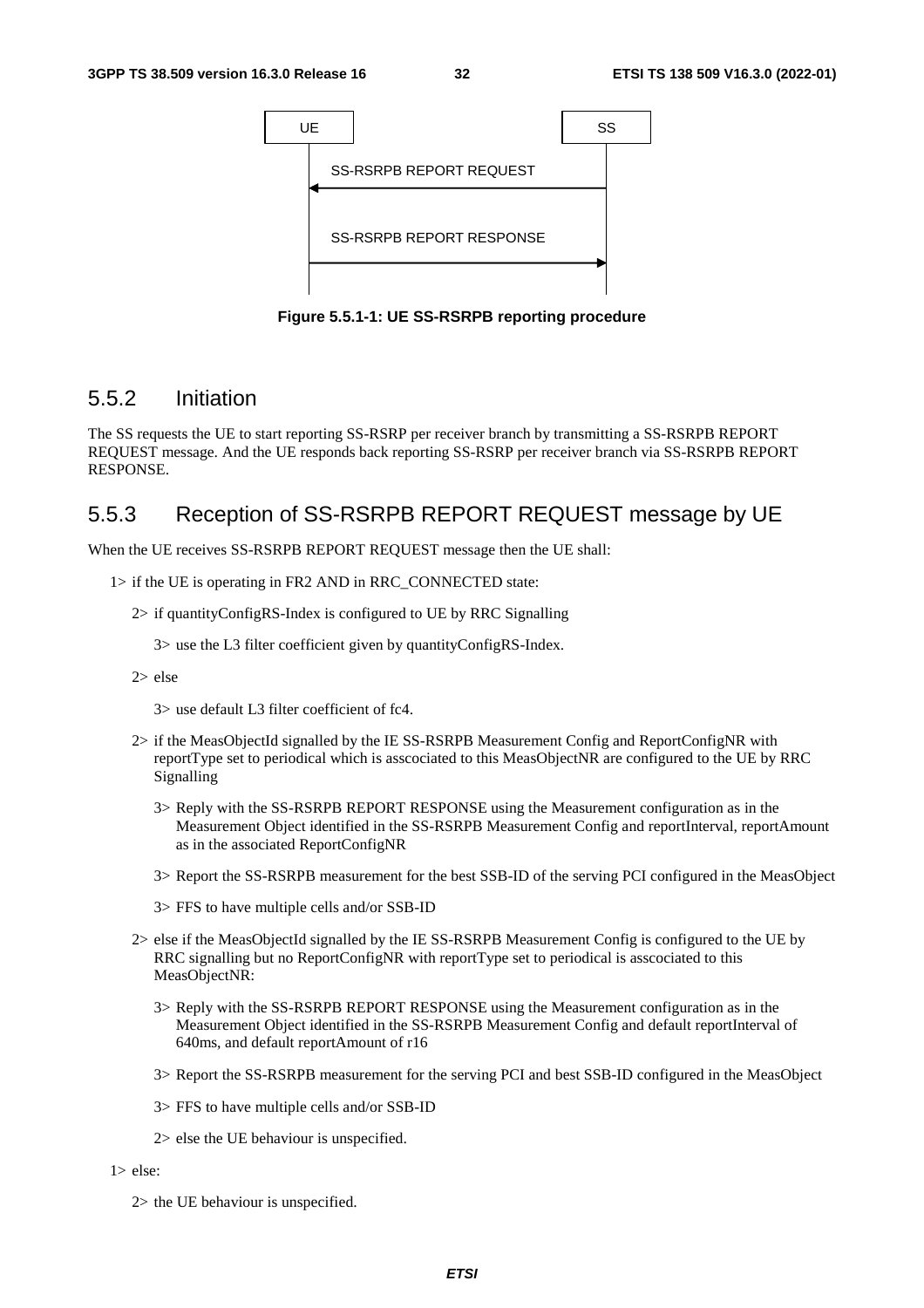The SS-RSRPB Report Request & SS-RSRPB Report Response Message Octets are defined below in Section 6.5.

### 5.6 UE Positioning test mode procedures

#### 5.6.1 Reset UE Positioning Stored Information

#### 5.6.1.1 General

Same as TS 36.509 [6], subclause 5.5.1.1.

#### 5.6.1.2 Initiation

Same as TS 36.509 [6], subclause 5.5.1.2.

#### 5.6.1.3 Reception of RESET UE POSITIONING STORED INFORMATION message by UE

When UE receives RESET UE POSITIONING STORED INFORMATION message then the UE shall:

- 1> if the IE "UE Positioning Technology" has the value 'AGNSS':
	- 2> discard any stored GNSS reference time, reference position, and any other aiding data obtained or derived during the previous test instance (e.g. expected ranges and Doppler);
	- 2> temporarily disable any sensor data (if applicable) that can aid the positioning for the duration of the subsequent positioning procedure.
- 1> if the IE "UE Positioning Technology" has the value 'OTDOA':
	- 2> discard any stored OTDOA reference and neighbour cell info assistance data;
	- 2> use the reference cell in the provided OTDOA assistance data as reference cell for reporting RSTD measurements in the subsequent positioning procedure.

NOTE 1: Where OTDOA is mentioned this applies to OTDOA using LTE cells.

- 1> if the IE "UE Positioning Technology" has the value 'MBS':
	- 2> discard any stored MBS assistance data and information obtained or derived during the previous test instance (e.g. Beacon PN code and slot information and code phase measurements);
	- 2> temporarily disable any sensor data (if applicable) that can aid the positioning for the duration of the subsequent positioning procedure.
- 1> if the IE "UE Positioning Technology" has the value 'WLAN':
	- 2> discard any stored WLAN assistance data and information obtained or derived during the previous test instance;
- 1> if the IE "UE Positioning Technology" has the value 'Bluetooth':

2> discard any stored Bluetooth data obtained or derived during the previous test instance;

- 1> if the IE "UE Positioning Technology" has the value 'Sensor':
	- 2> discard any stored Sensor assistance data and information obtained or derived during the previous test instance;
- 1> if the IE "UE Positioning Technology" has the value 'DL-TDOA':
	- 2> discard any stored DL-PRS assistance data and information obtained or derived during the previous test instance;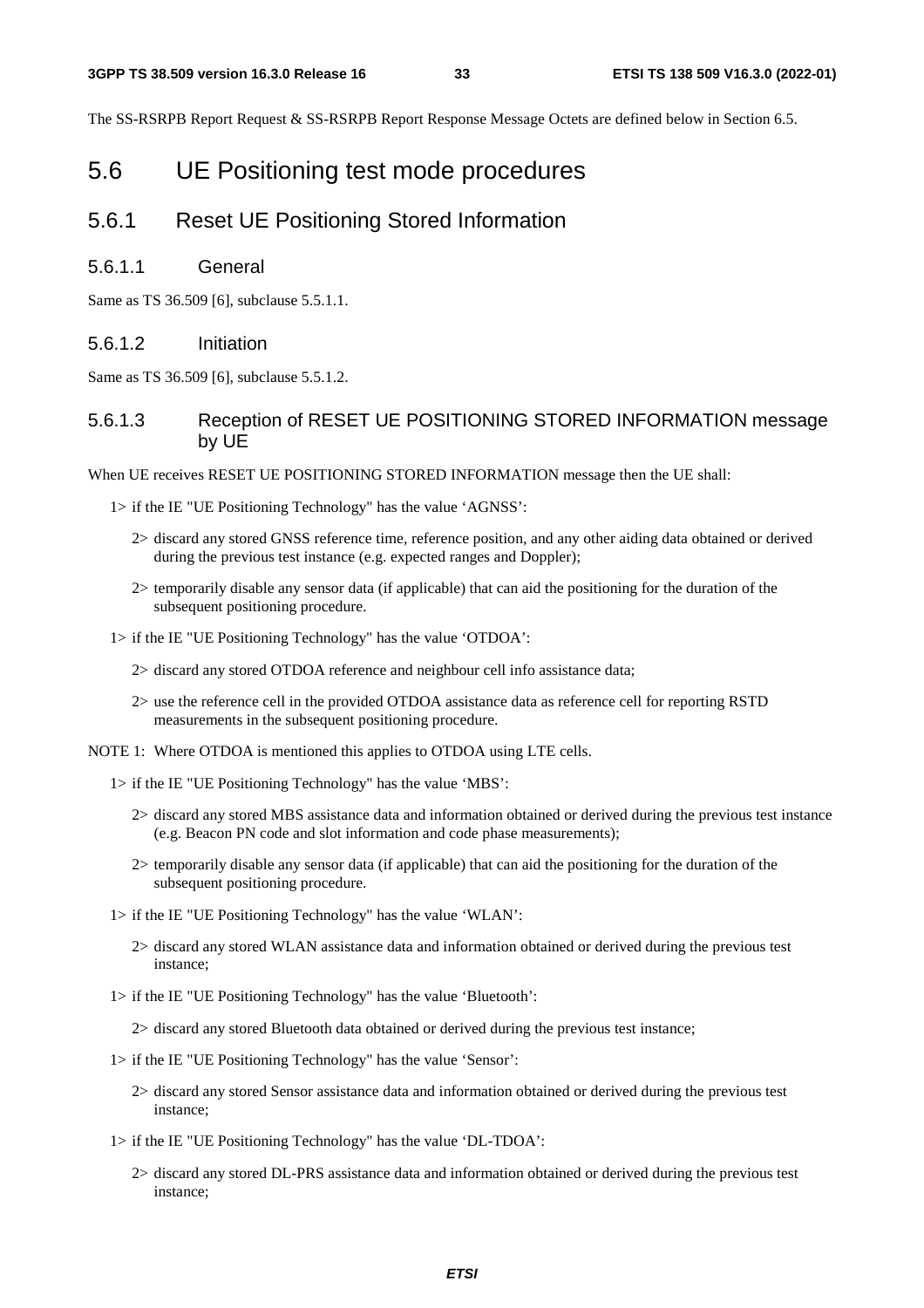1> if the IE "UE Positioning Technology" has the value 'DL-AoD':

- 2> discard any stored DL-PRS assistance data and information obtained or derived during the previous test instance;
- 1> if the IE "UE Positioning Technology" has the value 'Multi-RTT':
	- 2> discard any stored UL-SRS configuration and DL-PRS assistance data obtained or derived during the previous test instance;

1> otherwise:

2> ignore the message.

#### 5.6.2 Update UE Location Information



**Figure 5.6.2-1: Update UE Location Information procedure** 

#### 5.6.2.1 General

Same as TS 36.509 [6], subclause 5.5.2.1.

#### 5.6.2.2 Initiation

Same as TS 36.509 [6], subclause 5.5.2.2.

#### 5.6.2.3 Reception of UPDATE UE LOCATION INFORMATION message by UE

Same as TS 36.509 [6], subclause 5.5.2.3.

#### 5.6.3 UTC time reset

**FFS** 

### 5.7 NSSAI delete test function

#### 5.7.1 General

The SS use the NSSAI delete test procedure to delete different type of NSSAI information in the UE, see Figure 5.7.1- 1. The different types of NSSAI information that can be deleted in a NSSAI DELETE REQUEST message are Default configured NSSAI, Configured NSSAI or Allowed NSSAI information, see clause 6.7. The NSSAI delete test procedure is limited to delete one type of NSSAI information. To delete more than one type of NSSAI information the SS needs to repeat the procedure for each type of NSSAI information.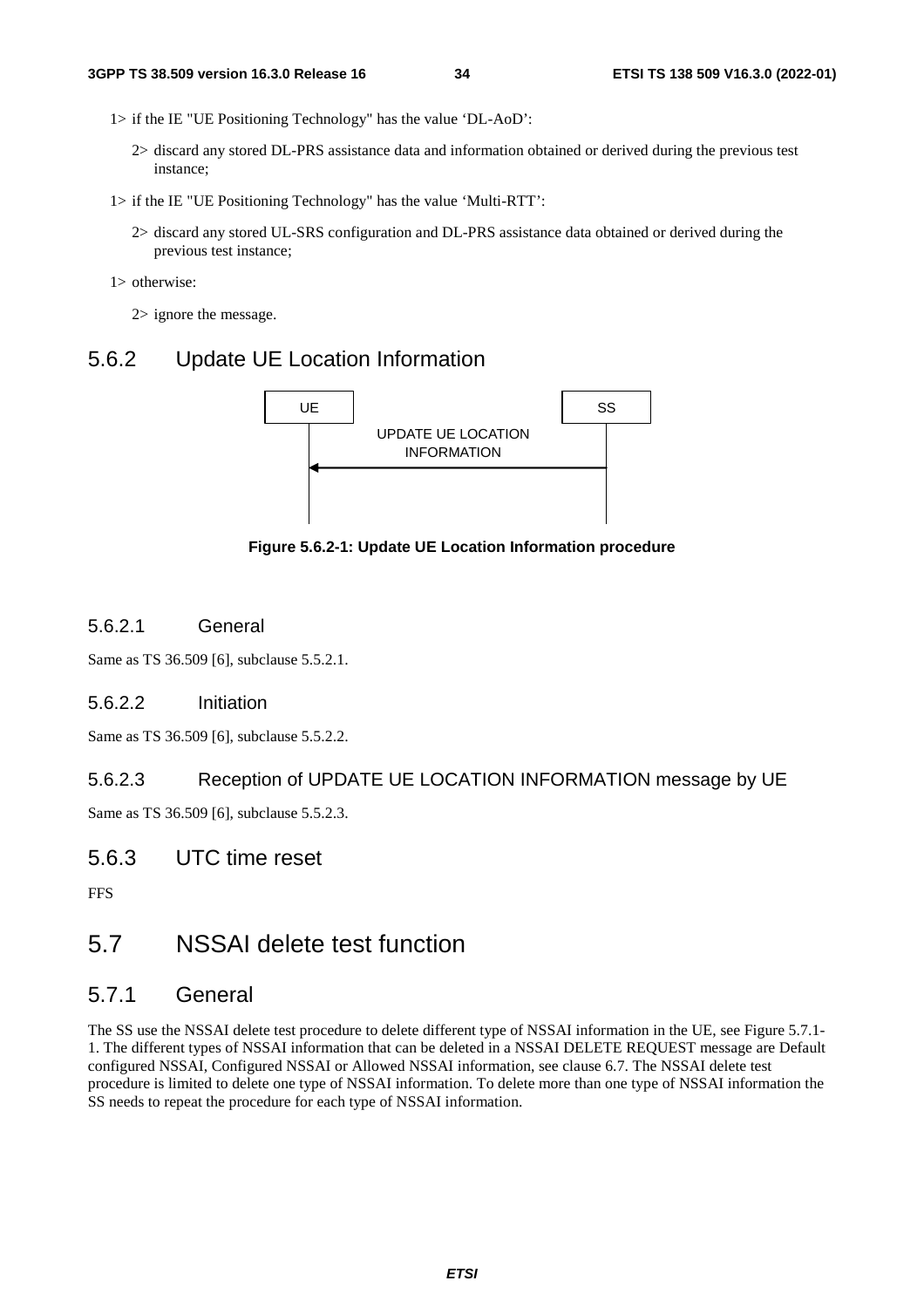

**Figure 5.7.1-1: NSSAI delete test procedure** 

#### 5.7.2 Initiation

The SS requests the UE to delete NSSAI information by transmitting a NSSAI DELETE REQUEST message and the UE confirms the deletion of the requested NSSAI information by responding with a NSSAI DELETE RESPONSE message.

### 5.7.3 Reception of NSSAI DELETE REQUEST message by UE

When UE receives NSSAI DELETE REQUEST message then the UE shall:

```
1> if the UE is operating in RRC_CONNECTED state:
```
- $2$ > if Delete NSSAI type = 00:
	- 3> Delete the default configured NSSAI stored at the UE if any.
- $2$  else if Delete NSSAI type = 01:
	- 3> if Octets 3,4 and 5 all set to "00000000":
		- 4> Delete configured NSSAI for all PLMNs stored at the UE if any.
	- $3$  else if at least one of octets 3,4 or  $5 \leq$  "00000000":
		- 4> Delete configured NSSAI for the PLMN indicated by octet 3,4 and 5 stored at the UE if any.
- $2$  else if Delete NSSAI type = 10:
	- 3> if Octets 3,4 and 5 all set to "00000000":
		- $4$  if Access type = 00:
			- 5> Delete allowed NSSAI associated with 3GPP access for all PLMNs stored at the UE if any.
		- $4$  else if Access type = 01:
			- 5> Delete allowed NSSAI associated with non-3GPP access for all PLMNs stored at the UE if any.
		- $4$  else if Access type = 10:
			- 5> Delete allowed NSSAI associated with both 3GPP and non-3GPP access for all PLMNs stored at the UE if any.

4> else

- 5> The UE behaviour is unspecified.
- $3$  else if At least one of octets 3,4 or  $5 \le$  "00000000":
	- $4$  if Access type  $=00$ :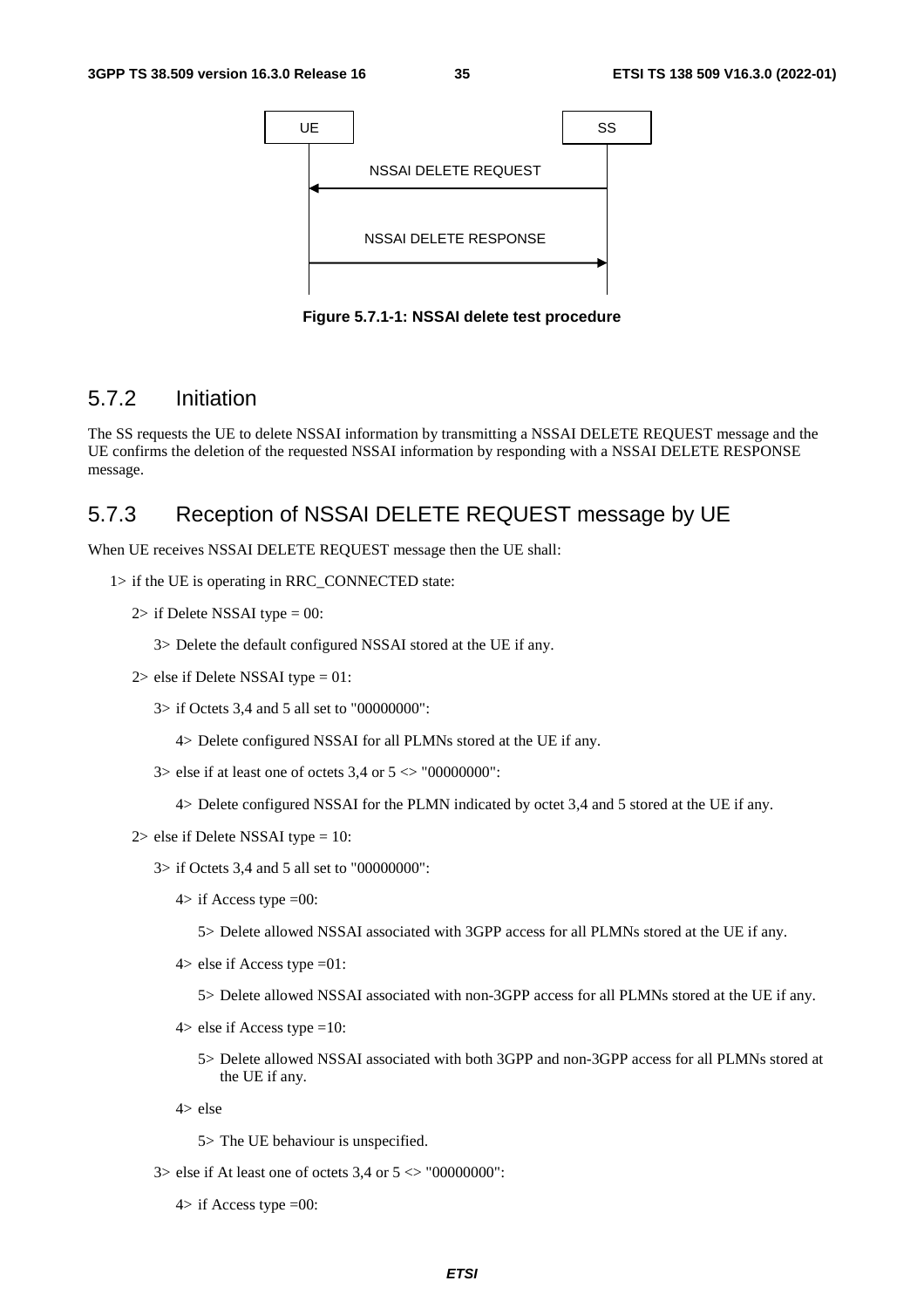5> Delete allowed NSSAI associated with 3GPP access for the PLMN indicated by octet 3,4 and 5 stored at the UE if any.

 $4$  else if Access type = 01:

- 5> Delete allowed NSSAI associated with non-3GPP access for the PLMN indicated by octet 3,4 and 5 stored at the UE if any.
- $4$  else if Access type = 10:
	- 5> Delete allowed NSSAI associated with both 3GPP and non-3GPP access for the PLMN indicated by octet 3,4 and 5 stored at the UE if any.

4> else

5> The UE behaviour is unspecified.

2> else

3> The UE behaviour is unspecified.

2> Transmit NSSAI DELETE RESPONSE message.

1> else:

2> the UE behaviour is unspecified.

# 5.8 Set UAI test function

#### 5.8.1 General

The SS uses the Set UAI test procedure to trigger a change of preference in the UE that will cause the indication of UE Assistance Information (UAI) by the UE, see figure 5.8.1-1. The different types of information that can be sent in a SET UAI REQUEST is preferred RRC state, see clause 6.8.



**Figure 5.8.1-1: Set UAI test procedure** 

### 5.8.2 Initiation

The SS requests the UE to set the preferred RRC state of UE Assistance Information by transmitting a SET UAI REQUEST message and the UE confirms by responding with a SET UAI RESPONSE message.

#### 5.8.3 Reception of SET UAI REQUEST message by UE

When UE receives SET UAI REQUEST message then the UE shall:

- 1> if the UE is operating in RRC\_CONNECTED state:
	- 2> set its preferred RRC state within the release preference, to the equivalent value as received in the Preferred RRC State of the SET UAI REQUEST message.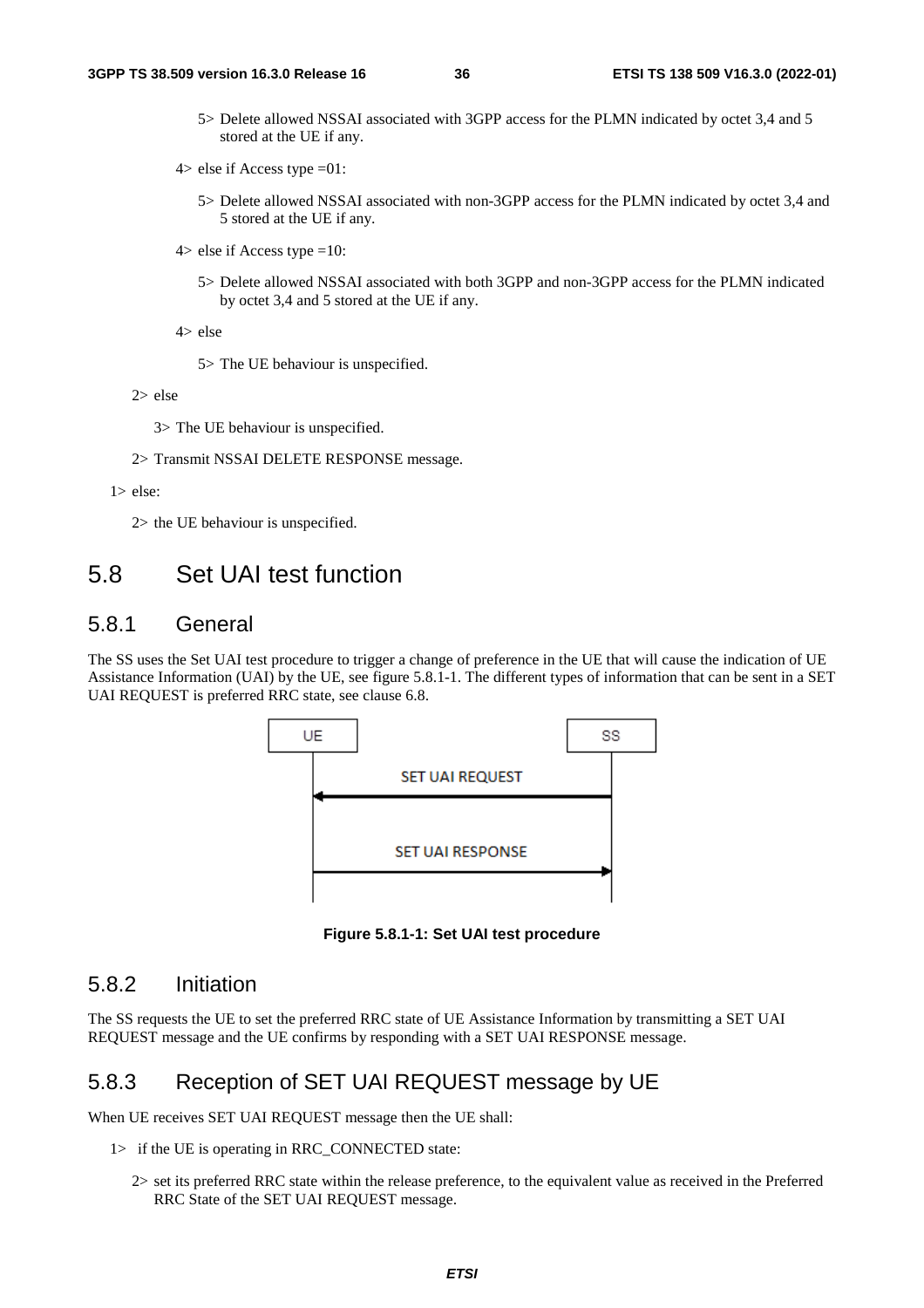2> transmit SET UAI RESPONSE message.

 $1$  else:

2> the UE behaviour is unspecified.

### 5.9 NR Sidelink Packet Counter reporting procedure

### 5.9.1 Request NR Sidelink Packet Counter value



**Figure 5.9.1-1: NR Sidelink Packet Counter reporting procedure based on TC protocol messages** 





#### 5.9.1.1 General

The SS uses the NR Sidelink Packet Counter reporting procedure to request reporting of current NR sidelink related state variables. For mode E the state variables STCH\_PACKET\_COUNTER, PSCCH\_PACKET\_COUNTER and PSSCH\_PACKET\_COUNTER of NR sidelink are reported.

#### 5.9.1.2 Initiation

The SS requests the UE to report its current value of STCH\_PACKET\_COUNTER, PSCCH\_PACKET\_COUNTER and PSSCH\_PACKET\_COUNTER of NR sidelink for test loop mode E by transmitting an UE TEST LOOP NR SIDELINK PACKET COUNTER REQUEST message or by transmitting an AT Command +CUSPCREQ.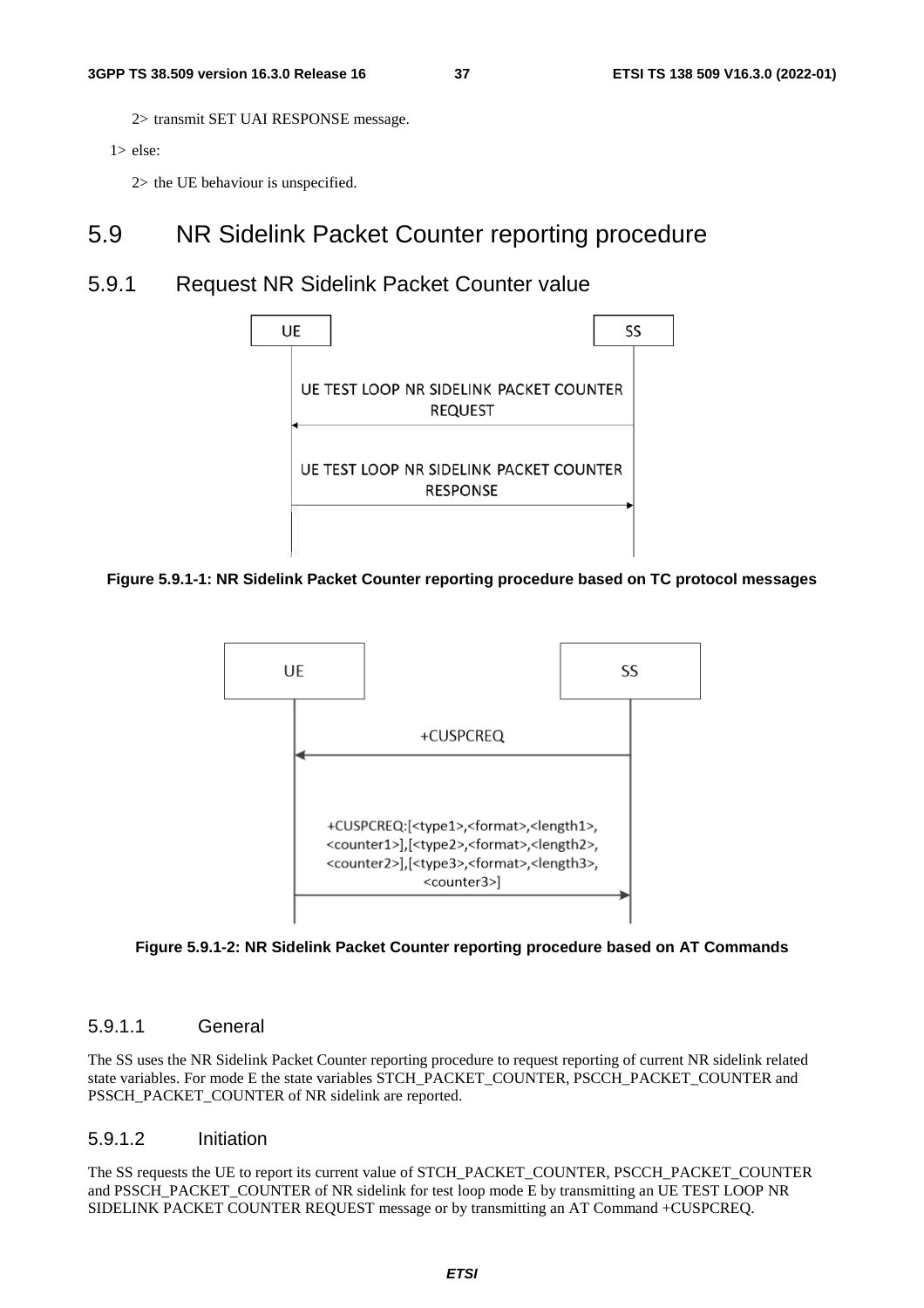#### 5.9.1.3 Reception of UE TEST LOOP NR SIDELINK COUNTER REQUEST by the UE

Upon receiving the UE TEST LOOP NR SIDELINK PACKET COUNTER REQUEST message the UE shall:

- 1> if TEST\_LOOP\_MODE\_E\_ACTIVE is TRUE:
	- 2> set the IE NR Sidelink PSCCH Packet Counter(s) Value in the UE TEST LOOP PROSE COUNTER RESPONSE message to the value of the state variable(s) PSCCH\_PACKET\_COUNTER(SL\_ID) with SL\_ID = 0…PROSE\_COMMUNICATION\_MONITOR\_N;
	- 2> set the IE NR Sidelink STCH Packet Counter(s) Value in the UE TEST LOOP PROSE COUNTER RESPONSE message to the value of the state variable STCH\_PACKET\_COUNTER(SL\_ID) with SL\_ID = 0…PROSE\_COMMUNICATION\_MONITOR\_N;
	- 2> set the IE NR Sidelink PSSCH Packet Counter(s) Value in the UE TEST LOOP PROSE COUNTER RESPONSE message to the value of the state variable(s) PSSCH\_PACKET\_COUNTER(SL\_ID) with SL\_ID = 0…PROSE\_COMMUNICATION\_MONITOR\_N;

2> send the UE TEST LOOP NR SIDELINK COUNTER RESPONSE message.

1> else:

2> the UE behaviour is unspecified.

#### 5.9.1.4 Reception of AT Command +CUSPCREQ by the UE

Upon receiving the AT Command +CUSPCREQ the UE shall:

- 1> if TEST\_LOOP\_MODE\_E\_ACTIVE is TRUE:
	- 2> in the response message of command +CUSPCREQ, set the parameter <type1> to 2; set the parameter  $\epsilon$  -format> to 1; set the parameter <length1> to 4\*(PROSE\_COMMUNICATION\_MONITOR\_N+1); set the parameter <counter1> to the value of the state variable(s) PSCCH\_PACKET\_COUNTER(SL\_ID) with SL  $ID = 0...PROSE$  COMMUNICATION MONITOR N;
	- 2> in the response message of command +CUSPCREQ, set the parameter <type2> to 2; set the parameter  $\epsilon$  -format> to 1; set the parameter <length2> to 4\*(PROSE\_COMMUNICATION\_MONITOR\_N+1); set the parameter <counter2> to the value of the state variable STCH\_PACKET\_COUNTER(SL\_ID) with SL\_ID = 0...PROSE\_COMMUNICATION\_MONITOR\_N;
	- 2> in the response message of command +CUSPCREQ, set the parameter <type3> to 2; set the parameter  $\epsilon$  =  $\epsilon$  to 1; set the parameter  $\epsilon$  length3> to 4\*PROSE\_COMMUNICATION\_MONITOR\_N+1; set the parameter <counter3> to the value of the state variable(s) PSSCH\_PACKET\_COUNTER(SL\_ID) with SL\_ID = 0…PROSE\_COMMUNICATION\_MONITOR\_N;
	- 2> send the response message +CUSPCREQ: [<type1>,<format>,<length1>,<counter1>], [<type2>,<format>,<length2>,<counter2>], [<type3>,<format>,<length3>,<counter3>].

#### 1> else:

2> the UE behaviour is unspecified.

# 5.10 Set UL Message test function

#### 5.10.1 General

Same as TS 36.509 [6], subclause 5.10.1.

#### 5.10.2 Initiation

Same as TS 36.509 [6], subclause 5.10.2.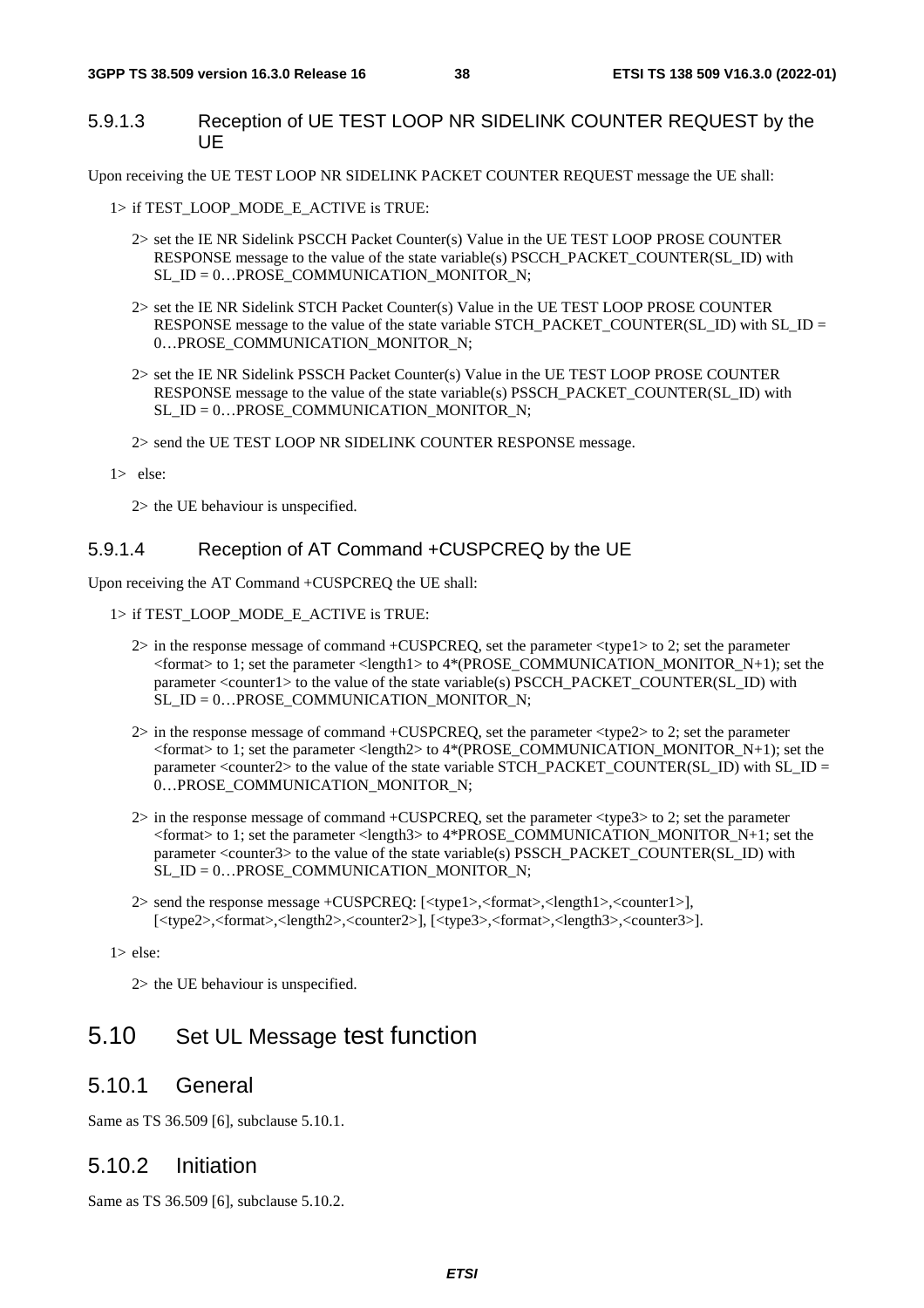### 5.10.3 Reception of SET UL MESSAGE REQUEST message by UE

Same as TS 36.509 [6], subclause 5.10.3 with the following exception:

the predefined UE capability container is defined in Annex A.1

# 6 Test Mode Control message definitions

### 6.1 General

Clause 6 describes only TMC protocol messages.

When UE under test is operated in EN-DC or NGEN-DC the TMC messages are sent using the E-UTRA RRC *DLInformationTransfer* and *ULInformationTransfer* procedures, see TS 36.331 [10], subclauses 5.6.1 and 5.6.2.

When UE under test is operated in NR or NE-DC the TMC messages are sent using the NR RRC *DLInformationTransfer* and *ULInformationTransfer* procedures, see TS 38.331 [11], subclauses 5.7.1 and 5.7.2.

- NOTE 1: A message received with skip indicator different from 0 will be ignored.
- NOTE 2: For general definition of Layer 3 message format see TS 24.007 [7], clause 11.
- NOTE 3: 5GS use the same protocol discriminator value ("1111") as E-UTRA, UTRA and GSM/GPRS as specified in TS 24.007 [7], subclause 11.2.3.1.1. 5GS test control messages the message type value series 1010xxxx is reserved, where x represents 0 or 1. The message type values 0000xxxx to 1001xxxx are reserved to E-UTRA, UTRA and GSM/GPRS as specified in TS 36.509 [6], TS 34.109 [8] and TS 44.014 [9]. For 5GS test control messages that are common with E-UTRA control messages in TS 36.509 [6] the 5GS test control messages use the same message type values as used for the E-UTRA test control messages in TS 36.509 [6].

All the TMC messages are integrity protected and ciphered according to TS 24.301 [17] subclause 4.4 or TS 24.501 [21] subclause 4.4 depending on whether the TMC message is sent via EPS or 5GC.

### 6.2 Test mode messages

#### 6.2.1 ACTIVATE TEST MODE

Same as TS 36.509 [6], subclause 6.5.

### 6.2.2 ACTIVATE TEST MODE COMPLETE

Same as TS 36.509 [6], subclause 6.6.

### 6.2.3 DEACTIVATE TEST MODE

Same as TS 36.509 [6], subclause 6.7.

### 6.2.4 DEACTIVATE TEST MODE COMPLETE

Same as TS 36.509 [6], subclause 6.8.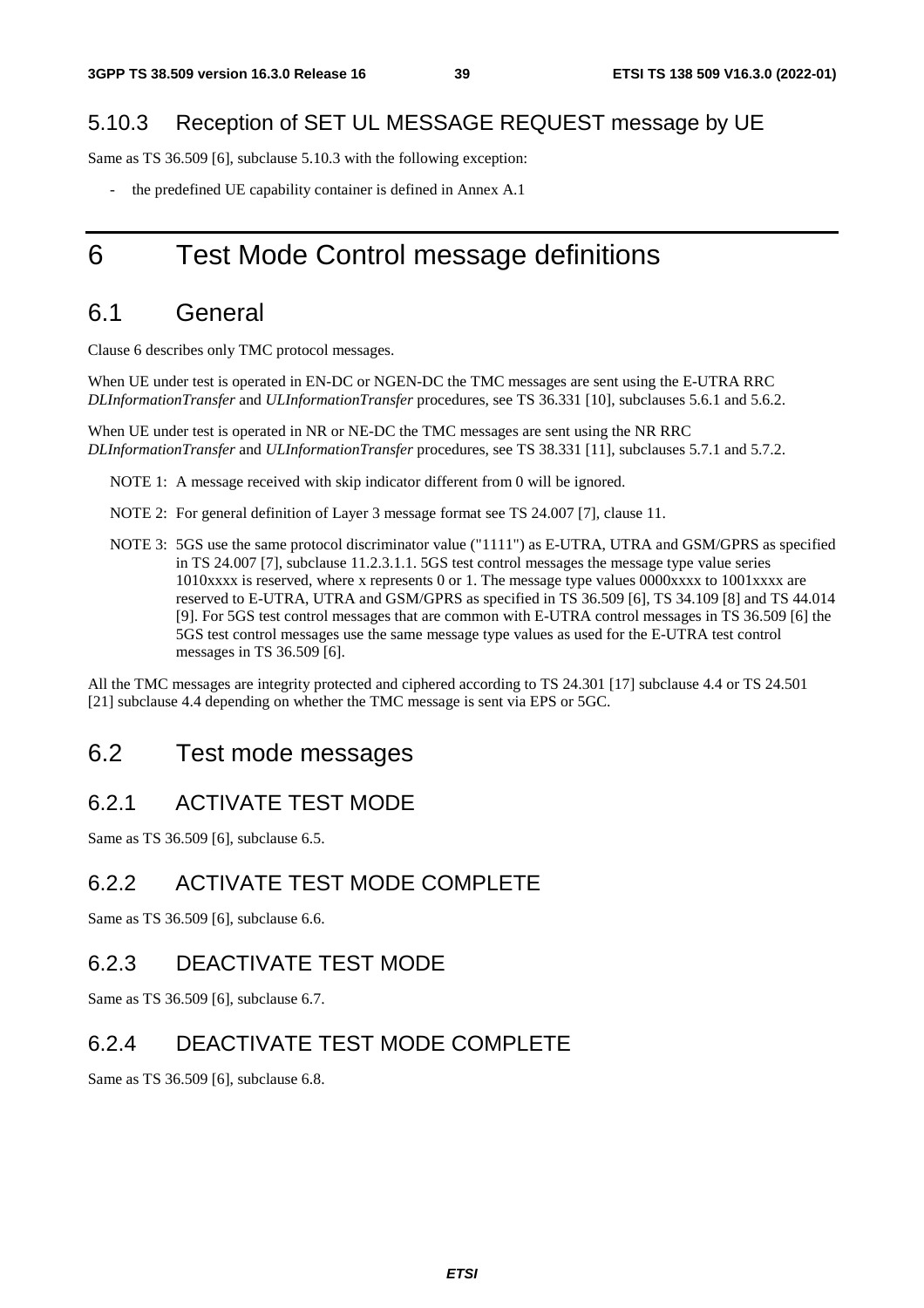## 6.3 Test loop messages

### 6.3.1 CLOSE UE TEST LOOP

Same as TS 36.509 [6], subclause 6.1 with the following exception:

- The supported test modes for 5GS are limited to those specified in subclause 5.3.4.
- LB Setup DRB#k IE is:

|     |          |                      |        |            |                          |          |           | bit no.            |
|-----|----------|----------------------|--------|------------|--------------------------|----------|-----------|--------------------|
| Z15 | Z14      | ラィヘ<br>ں<br><u>.</u> | 740    | 744<br>- 1 | Z10                      | 7с<br>້  | 70<br>zö  | octet <sup>1</sup> |
| --  | Z6       | --<br>$\sim$<br>ںے   | -<br>4 | ⇁<br>ںے    | $\overline{\phantom{a}}$ | <u>.</u> | – ~<br>∠∪ | octet 2            |
|     | Reserved | Q5                   | Q4     | Q3         | ◡                        | w.       | Q0        | octet 3            |

Z15..Z0 = Uplink PDCP SDU size in bits 0.. 12160 (binary coded, Z15 is most significant bit and Z0 least significant bit). See Note 1.

 $Q5 = 0$  for E-UTRA Data Radio Bearers and  $Q5 = 1$  for NR Data Radio Bearers

Q4..Q0 = 0..31 representing DRB-Identity -1, where DRB-Identity identifies the data radio bearer in accordance to TS 36.331 [10] for E-UTRA Data Radio Bearers and TS 38.331 [11] for NR Data Radio Bearers [11] (binary coded, Q4 is most significant bit and Q0 least significant bit).

- NOTE 1: The UL PDCP SDU size is limited to 12160 bits (1520 octets).
- NOTE 2: A "LB Setup DRB IE" is only needed for a DRB if UL PDCP SDU scaling is needed. If there is no "LB Setup DRB IE" associated with a DRB in the CLOSE UE TEST LOOP message, then the same size of the PDCP SDU received in downlink is returned in uplink.
- NOTE 3: The UL PDCP SDU size shall be byte aligned (i.e. multiple of 8 bits) according to TS 36.323 [18] clause 6.2.1 for E-UTRA Data Radio Bearers and TS 38.323 [19] clause 6.2.1 for NR Data Radio Bearers.
- The Communication Transmit or Receive message in UE test loop mode E setup is as below:

And where UE test loop mode E setup is:

| 8 7 6 5 4 3 2 1                                               |                                              |
|---------------------------------------------------------------|----------------------------------------------|
| Length of UE test loop mode E Monitor setup contents in bytes | Octet 1                                      |
| <b>Communication Transmit or Receive</b>                      | Octet 2                                      |
| Monitor list                                                  | Octet 3<br>Octet N+2<br>or<br>Octet $3^*N+2$ |

where Communication Transmit or Receive is:

|                 |  |  |  |  |  |  |               | no.<br>hıt   |
|-----------------|--|--|--|--|--|--|---------------|--------------|
| served<br>19991 |  |  |  |  |  |  | - -<br>─<br>∽ | octet<br>ιeι |

 $E0 = 0$  is used to trigger the UE to continuously monitor and receive NR sidelink communication message (on STCH, PSCCH and PSSCH), and  $E0 = 1$  is used to trigger the UE to start continuous transmitting NR sidelink communication messages (on STCH).

If E0 = 1, E1 = 1 is used to indicate UE shall transmit with 2-layer SL-MIMO transmission with codebook TPMI 0, and E1 = 0 is used to indicate UE shall transmit with single antenna port; otherwise E1 is used as reserved bit.

### 6.3.2 CLOSE UE TEST LOOP COMPLETE

Same as TS 36.509 [6], subclause 6.2.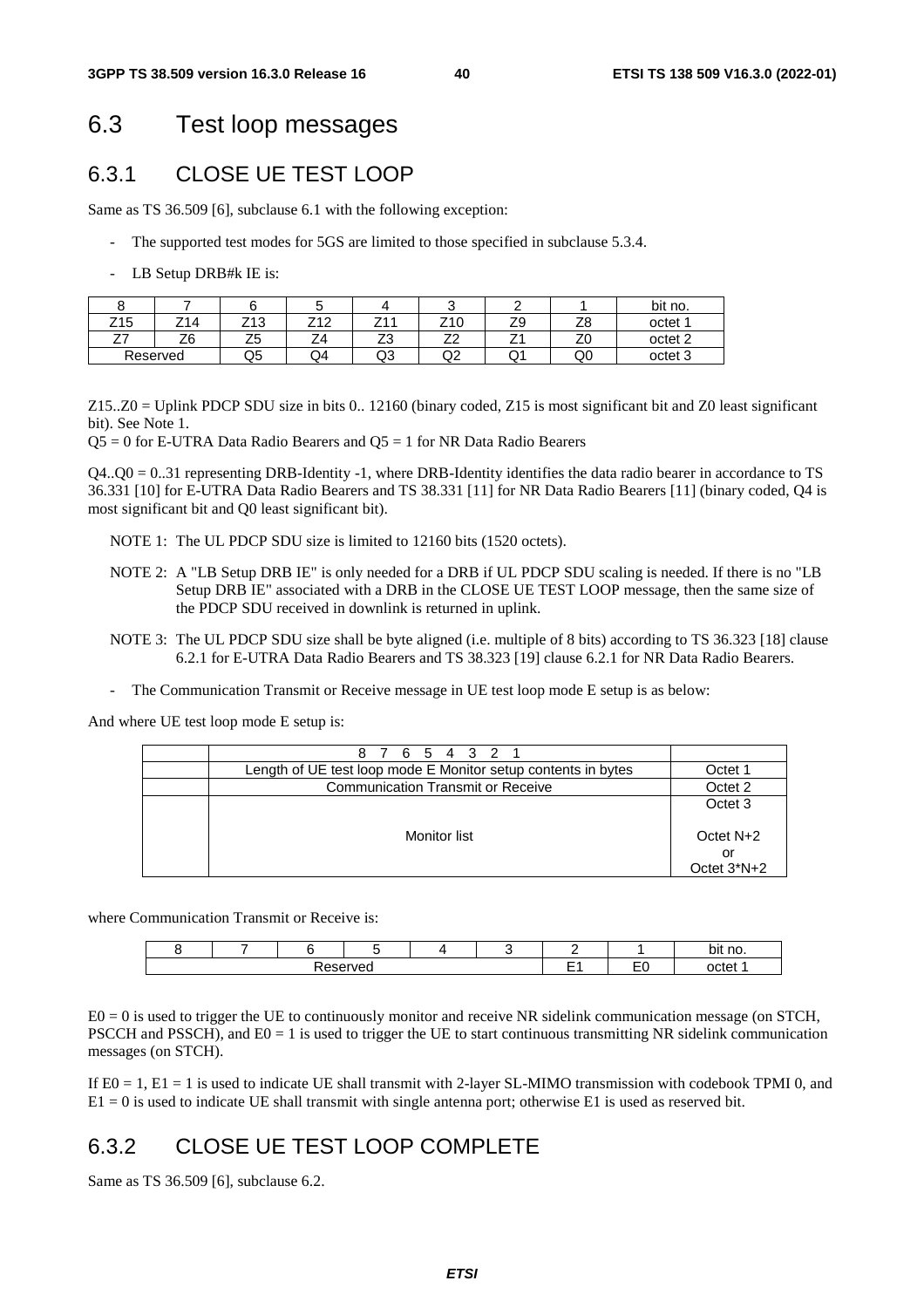### 6.3.3 OPEN UE TEST LOOP

Same as TS 36.509 [6], subclause 6.3.

#### 6.3.4 OPEN UE TEST LOOP COMPLETE

Same as TS 36.509 [6], subclause 6.4.

- 6.3.5 Void
- 6.3.6 Void

# 6.4 Beamlock messages

### 6.4.1 ACTIVATE BEAMLOCK

This message is only sent in the direction SS to UE.

| <b>Information Element</b>        | <b>Reference</b>   | <b>Presence</b> | Format | Length |
|-----------------------------------|--------------------|-----------------|--------|--------|
| Protocol discriminator            | TS 24.007 [5], sub | M               |        |        |
|                                   | clause 11.2.3.1.1  |                 |        |        |
| Skip indicator                    | TS 24.007 [5], sub | М               |        |        |
|                                   | lclause 11.2.3.1.2 |                 |        |        |
| Message type                      |                    | М               |        |        |
| <b>IUE Beamlock test Function</b> |                    | М               |        |        |

where message type is:

|  |  |  |  | bit no. |
|--|--|--|--|---------|
|  |  |  |  | octet   |

where UE Beamlock test Function is:

|  |  |  |                    |                    | bit no. |
|--|--|--|--------------------|--------------------|---------|
|  |  |  | V4<br>$\mathbf{A}$ | $\mathbf{v}$<br>^^ | octet ' |

where  $X1, X2 = 01$  for activate beamlock of Tx only, 10 for activate beamlock of Rx only and 11 for activate beamlock of both TxRx.

NOTE:  $X1.X2 = 00$  is not used

## 6.4.2 ACTIVATE BEAMLOCK COMPLETE

This message is only sent in the direction UE to SS.

| <b>Information Element</b>     | <b>Reference</b>                         | <b>Presence</b> | Format | Length |
|--------------------------------|------------------------------------------|-----------------|--------|--------|
| <b>IProtocol discriminator</b> | TS 24.007 [5], sub<br>clause 11.2.3.1.1  | M               |        |        |
| <b>Skip indicator</b>          | TS 24.007 [5], sub<br>Iclause 11.2.3.1.2 | М               |        |        |
| Message type                   |                                          | м               |        |        |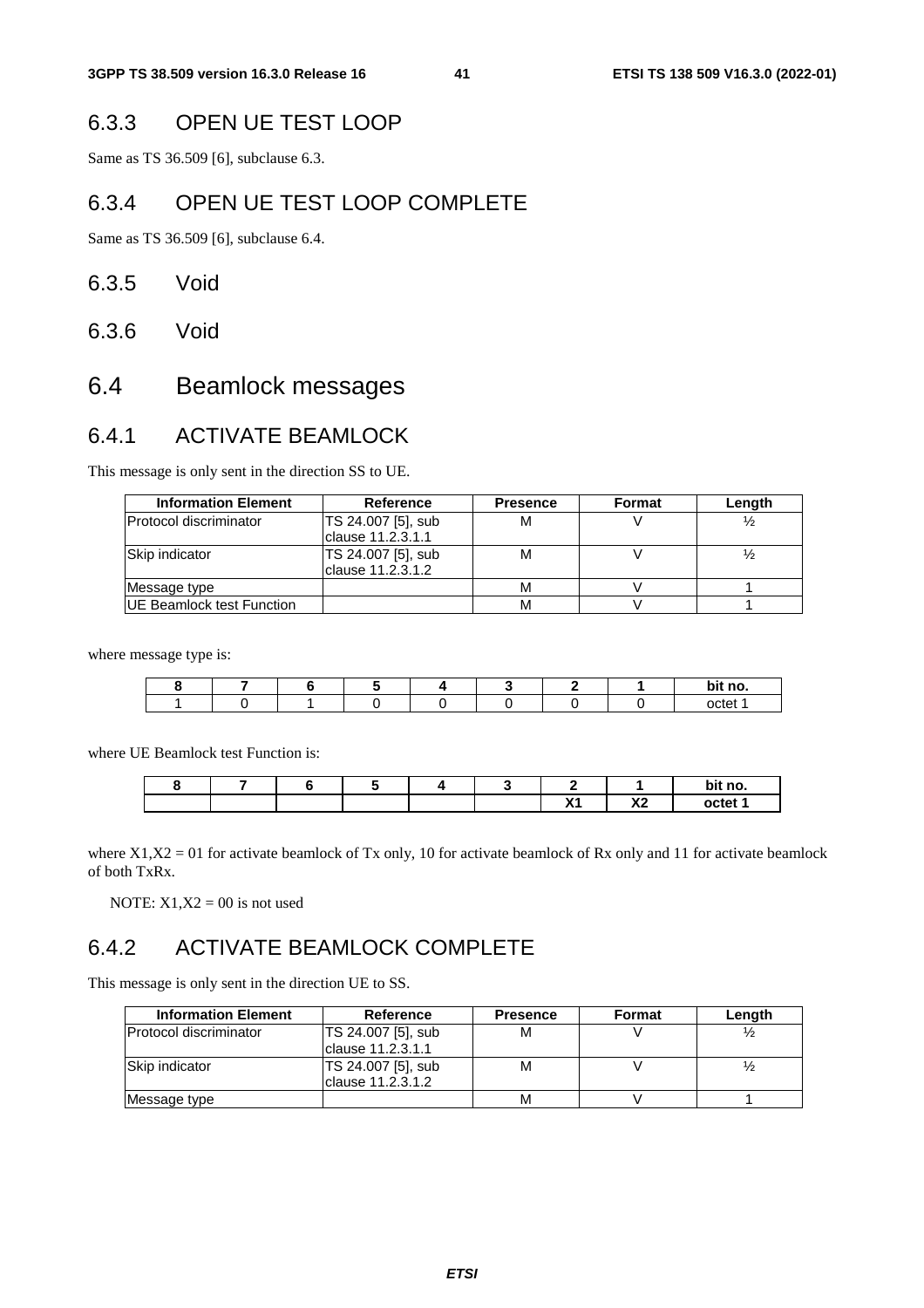#### **3GPP TS 38.509 version 16.3.0 Release 16 42 ETSI TS 138 509 V16.3.0 (2022-01)**

where message type is:

|  |  |  |  | bit no. |
|--|--|--|--|---------|
|  |  |  |  | tمtم    |

### 6.4.3 DEACTIVATE BEAMLOCK

This message is only sent in the direction SS to UE.

| <b>Information Element</b> | Reference                                      | <b>Presence</b> | <b>Format</b> | Length |
|----------------------------|------------------------------------------------|-----------------|---------------|--------|
| Protocol discriminator     | TS 24.007 [5], sub<br>M                        |                 |               |        |
|                            | Iclause 11.2.3.1.1                             |                 |               |        |
| Skip indicator             | <b>TS 24.007 [5], sub</b><br>clause 11.2.3.1.2 | М               |               |        |
| Message type               |                                                | M               |               |        |

where message type is:

|  |  |  |  | bit no. |
|--|--|--|--|---------|
|  |  |  |  | octet   |

## 6.4.4 DEACTIVATE BEAMLOCK COMPLETE

This message is only sent in the direction UE to SS.

| <b>Information Element</b>    | Reference                                | <b>Presence</b> | Format | Length |
|-------------------------------|------------------------------------------|-----------------|--------|--------|
| <b>Protocol discriminator</b> | TS 24.007 [5], sub<br>Iclause 11.2.3.1.1 | М               |        |        |
| <b>Skip indicator</b>         | TS 24.007 [5], sub<br>Iclause 11.2.3.1.2 | м               |        |        |
| Message type                  |                                          | М               |        |        |

where message type is:

|  |  |  |  | bit no. |
|--|--|--|--|---------|
|  |  |  |  |         |

# 6.5 UE SS-RSRP per receiver branch reporting messages

# 6.5.1 SS-RSRPB REPORT REQUEST

This message is only sent in the direction SS to UE.

| <b>Information Element</b>    | Reference            | <b>Presence</b> | <b>Format</b> | Length |
|-------------------------------|----------------------|-----------------|---------------|--------|
| <b>Protocol discriminator</b> | TS 24.007 [5],       | M               |               |        |
|                               | subclause 11.2.3.1.1 |                 |               |        |
| Skip indicator                | TS 24.007 [5], sub   | М               |               |        |
|                               | clause 11.2.3.1.2    |                 |               |        |
| Message type                  |                      | М               |               |        |
| <b>SS-RSRPB Measurement</b>   |                      | М               |               |        |
| Config                        |                      |                 |               |        |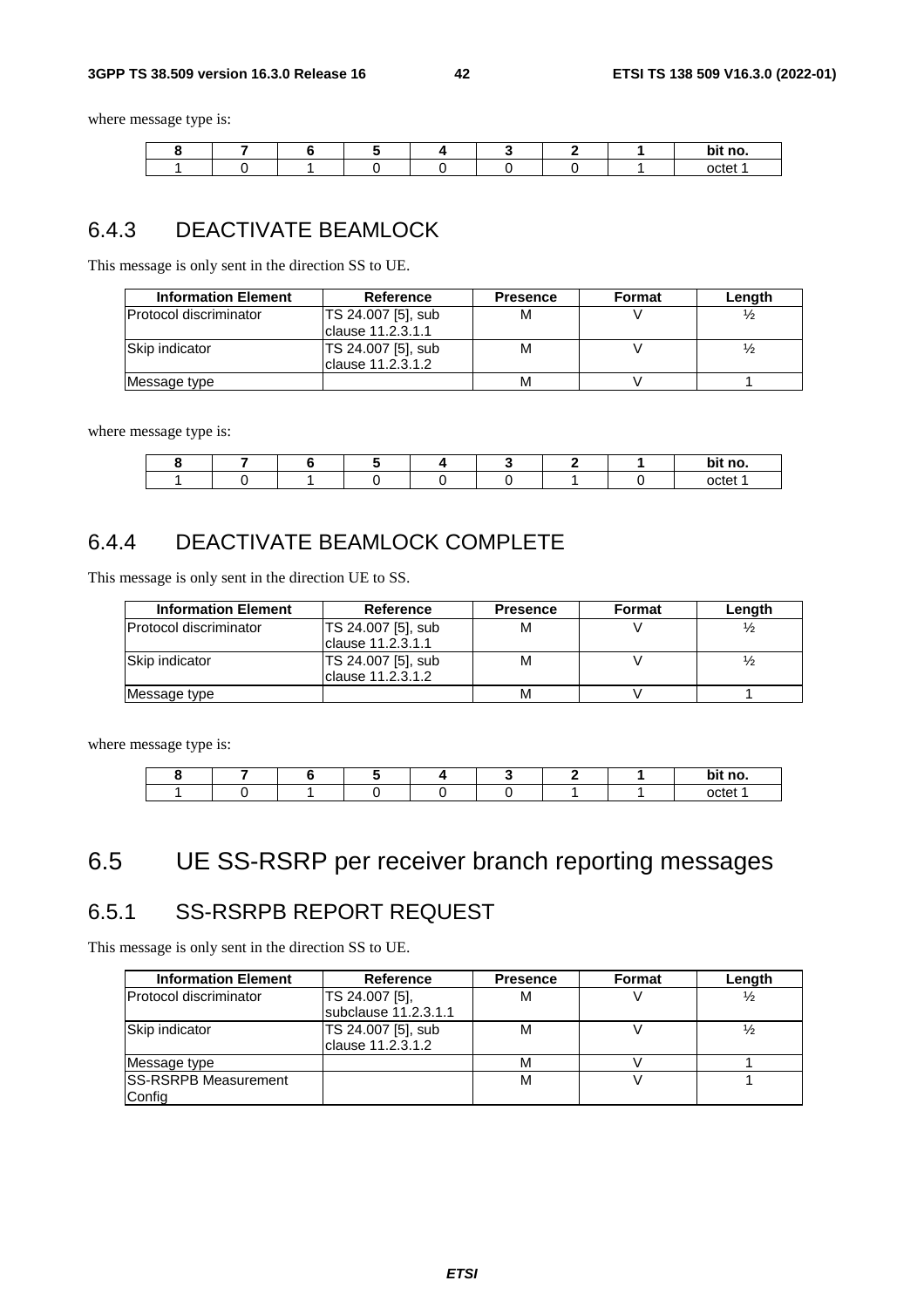#### **3GPP TS 38.509 version 16.3.0 Release 16 43 ETSI TS 138 509 V16.3.0 (2022-01)**

where message type is:

|  |  |  |  | no.   |
|--|--|--|--|-------|
|  |  |  |  | h∩tet |

where SS-RSRPB Measurement Config is:

|          |                 |                  |                              |                                 |            |                         | no.<br>bit |
|----------|-----------------|------------------|------------------------------|---------------------------------|------------|-------------------------|------------|
| vo<br>ЛC | $\sqrt{7}$<br>. | $\vee$<br>$\sim$ | $\mathsf{v}\mathsf{r}$<br>Λυ | $\overline{\phantom{a}}$<br>`\\ | $\sqrt{2}$ | $\lambda$ .<br>. .<br>. | octet 1    |

This maps to the MeasObjectId as configured by the RRC Reconfig Message.

### 6.5.2 SS-RSRPB REPORT RESPONSE

This message is only sent in the direction UE to SS representing the measured SS-RSRPB. The reporting range of SS-RSRPB (0 to 126) maps to the RSRP values in dBm as per Table 10.1.6.1-1 in TS 38.133. To report SS-RSRPB (0 to 126) per measured SSB, UE shall send 3 Octets, the First Octet reporting the Measured SSB ID (values 0 to 63 representing 6 bits X1 to X6 of Octet 1), Second Octet reporting SS-RSRPB for Branch#0 and third Octet reporting SS-RSRPB for Branch#1.

| <b>Information Element</b>      | Reference            | <b>Presence</b> | <b>Format</b> | Length |
|---------------------------------|----------------------|-----------------|---------------|--------|
| <b>Protocol discriminator</b>   | TS 24.007 [5],       | М               |               |        |
|                                 | subclause 11.2.3.1.1 |                 |               |        |
| Skip indicator                  | TS 24.007 [5], sub   | М               |               |        |
|                                 | lclause 11.2.3.1.2   |                 |               |        |
| Message type                    |                      | м               |               |        |
| <b>SS-RSRPB report response</b> |                      | М               |               |        |
| param                           |                      |                 |               |        |

where message type is:

|  |  |  |  | '* no.<br>יוח<br>. |
|--|--|--|--|--------------------|
|  |  |  |  | ∩rt⊆<br>τρτ        |

where SS-RSRPB report response param is:

|     |          |     |     |     |     |     |                | bit no.            |
|-----|----------|-----|-----|-----|-----|-----|----------------|--------------------|
|     | Reserved | X6  | X5  | Х4  | X3  | X2  | X <sup>1</sup> | octet 1            |
| 16  | 15       | 14  | 13  | 12  |     | 10  |                | bit no.            |
| X16 | X15      | X14 | X13 | X12 | X11 | X10 | X9             | octet <sub>2</sub> |
| 24  | 23       | 22  | 21  | 20  | 19  | 18  |                | bit no.            |
| X24 | X23      | X22 | X21 | X20 | X19 | X18 | X17            | octet 3            |

where X1 to X24 spanning over three octets shall have the following definition:

| <b>Definition</b> |          |     |     |     |        |     |              | bit no.            |
|-------------------|----------|-----|-----|-----|--------|-----|--------------|--------------------|
| <b>SSBID</b>      | Reserved | X6  | X5  | X4  | XЗ     | Х2  | $\checkmark$ | octet '            |
| RSRPB Branch #0   | X15      | X14 | X13 | X12 | $Y$ 11 | X10 | X9           | octet <sub>2</sub> |
| RSRPB Branch #1   | X23      | X22 | X21 | X20 | X19    | X18 | V17          | octet <sub>3</sub> |

# 6.6 UE Positioning messages

### 6.6.1 RESET UE POSITIONING STORED INFORMATION

This message is only sent in the direction SS to UE.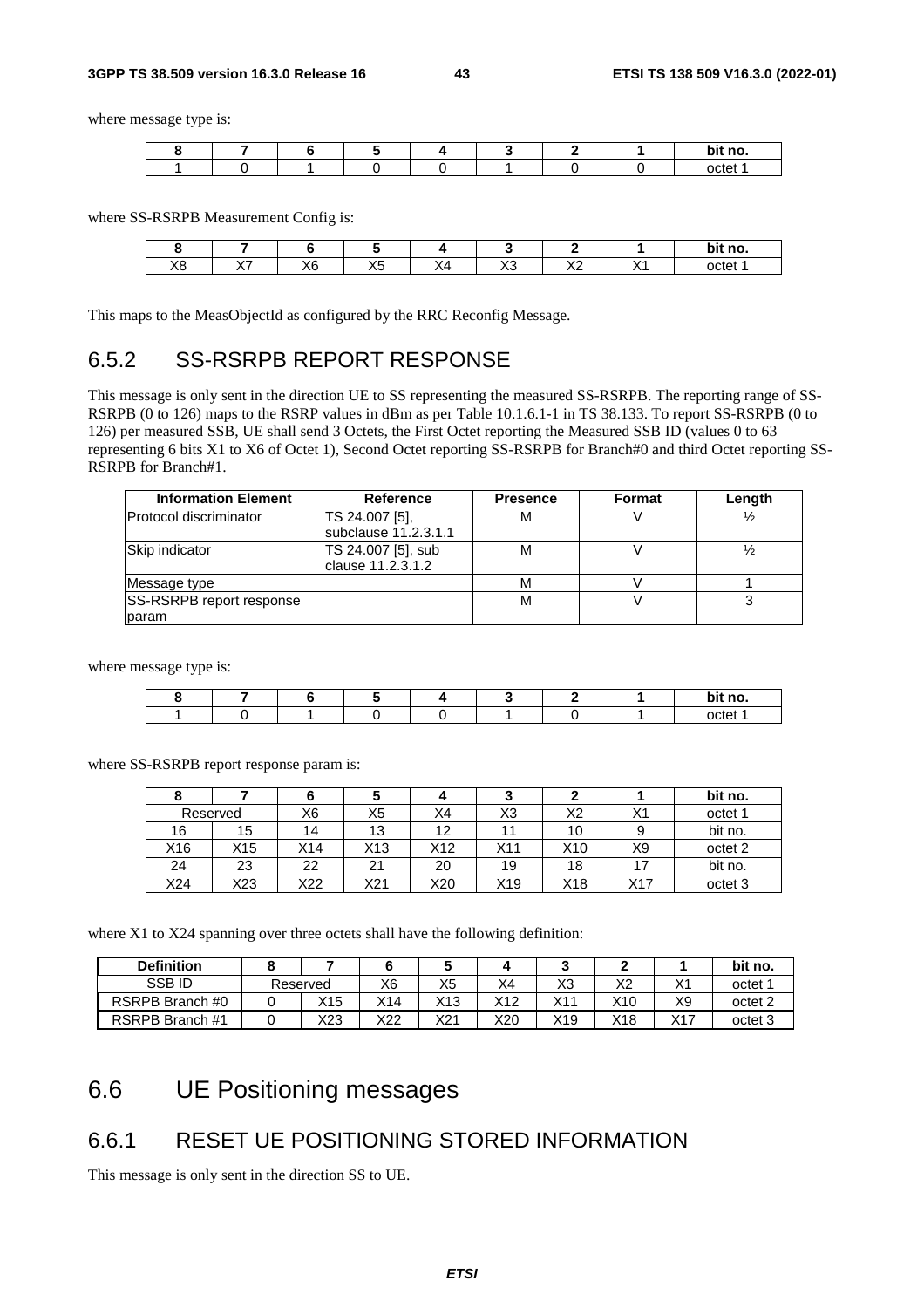| <b>Information Element</b> | Reference                    | <b>Presence</b> | Format | Length |
|----------------------------|------------------------------|-----------------|--------|--------|
| Protocol discriminator     | TS 24.007 [7],               | ıΜ              |        |        |
|                            | <b>Isubclause 11.2.3.1.1</b> |                 |        |        |
| Skip indicator             | TS 24.007 [7],               | ıΜ              |        |        |
|                            | subclause 11.2.3.1.2         |                 |        |        |
| Message type               |                              |                 |        |        |
| UE Positioning Technology  |                              |                 |        |        |

where message type is:

|  |  |  |  | bit no |
|--|--|--|--|--------|
|  |  |  |  | nctet  |

where UE Positioning Technology is a single octet IE:

|                                        |  |  |  |  |  |  | no.<br>∩ıt |
|----------------------------------------|--|--|--|--|--|--|------------|
| IЕ<br>ehnoloav:<br>. .<br>.echnc<br>້. |  |  |  |  |  |  |            |

UE Positioning Technology value

All other cause values are reserved for future use.

### 6.6.2 UPDATE UE LOCATION INFORMATION

Same as TS 36.509 [6], subclause 6.12.

# 6.7 NSSAI delete messages

### 6.7.1 NSSAI DELETE REQUEST

This message is only sent in the direction SS to UE.

| <b>Information Element</b>    | Reference          | <b>Presence</b>      | <b>Format</b> | Length        |
|-------------------------------|--------------------|----------------------|---------------|---------------|
| <b>Protocol discriminator</b> | TS 24.007 [5], sub | M                    |               | ⅓             |
|                               | clause 11.2.3.1.1  |                      |               |               |
| Skip indicator                | TS 24.007 [5], sub | M                    |               | $\frac{1}{2}$ |
|                               | clause 11.2.3.1.2  |                      |               |               |
| Message type                  |                    | M                    |               |               |
| Delete NSSAI type             |                    | м                    |               |               |
| Configured NSSAI              |                    | <b>CV- ConfNSSAI</b> |               |               |
| <b>Allowed NSSAI</b>          |                    | CV-                  |               |               |
|                               |                    | AllowedNSSAI         |               |               |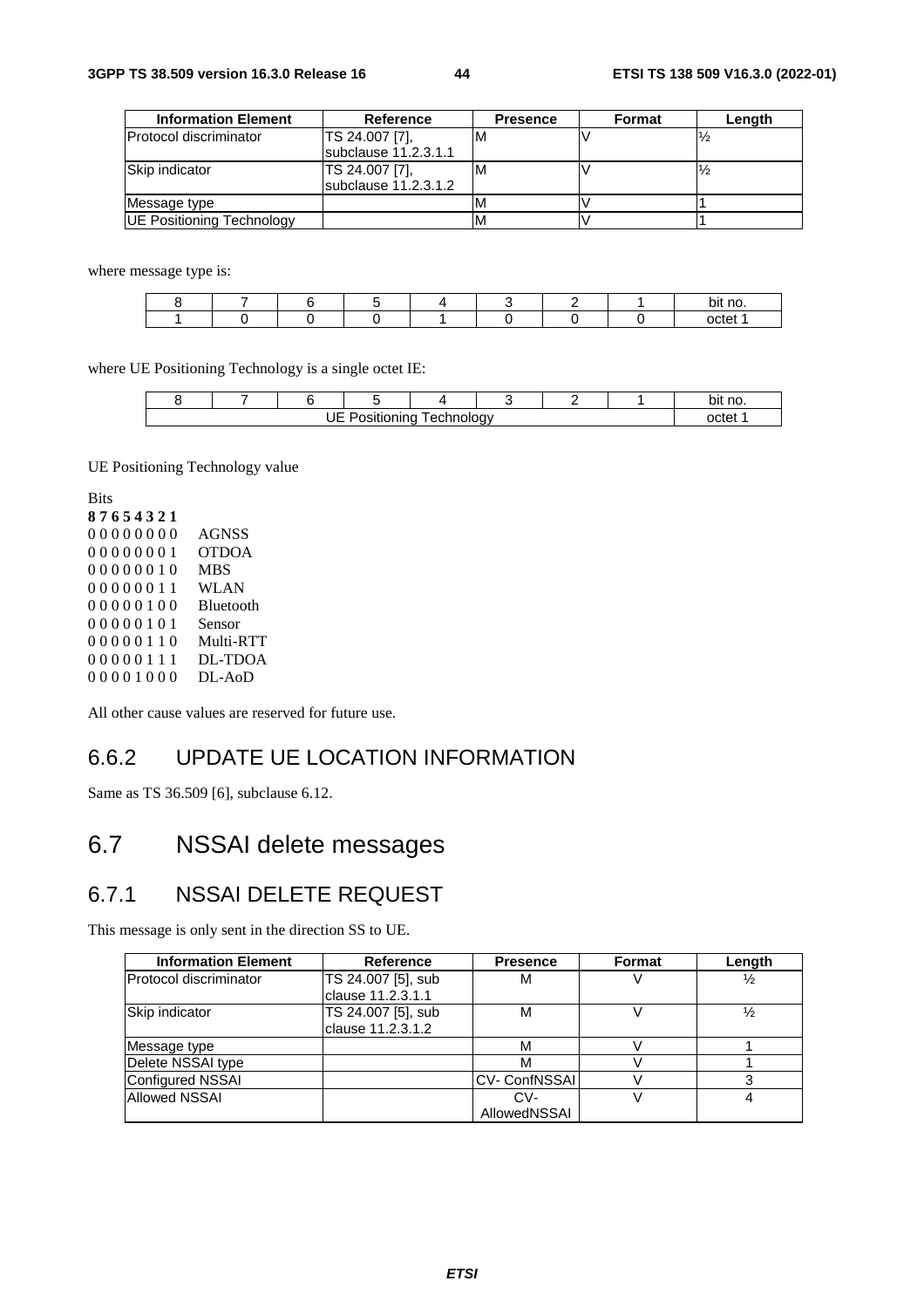| <b>Condition</b>    | <b>Explanation</b>                                                |
|---------------------|-------------------------------------------------------------------|
| <b>CV-ConfNSSAI</b> | This IE is mandatory present if the IE "Delete NSSAI type" is set |
|                     | to Delete Configured NSSAI. Else it shall be absent.              |
| CV- AllowedNSSAI    | This IE is mandatory present if the IE "Delete NSSAI type" is set |
|                     | to Delete Allowed NSSAI. Else it shall be absent.                 |

where message type is:

|  |  |  |  | bit no. |
|--|--|--|--|---------|
|  |  |  |  | nctet   |

where Delete NSSAI type is:

|               |  |  |  |  |  |  |                               | * no.<br>bit       |
|---------------|--|--|--|--|--|--|-------------------------------|--------------------|
| `serveo<br>0e |  |  |  |  |  |  | $\overline{\phantom{a}}$<br>∽ | octet <sup>o</sup> |

E1=0 and E0=0; Delete default configured NSSAI.

E1=0 and E0=1; Delete Configured NSSAI.

E1=1 and E0=0: Delete Allowed NSSAI.

where Configured NSSAI type

E<sub>1</sub>=1 and E<sub>0</sub>=1: Reserved.

|                            |             |  |  |             |  |         | bit no. |  |
|----------------------------|-------------|--|--|-------------|--|---------|---------|--|
|                            | MCC digit 2 |  |  | MCC digit 1 |  | octet 3 |         |  |
|                            | MNC digit 3 |  |  | MCC digit 3 |  | octet 4 |         |  |
| MNC digit 1<br>MNC digit 2 |             |  |  |             |  |         |         |  |

Octets 3,4 and 5 all set to "00000000": Delete configured NSSAI for all configured PLMNs.

At least one of octets 3,4 or  $5 \ll$  "00000000": Delete configured NSSAI for the PLMN indicated by octet 3.4 and 5,

- where octets 3 and 4 (bits 1 to 4) is MCC, Mobile country code. The MCC is BCD coding. The MCC field is coded as in ITU-T Rec. E212 [39], annex A; and
- where octet 4 (bits 5 to 8) and octet 5 is MNC, Mobile network code. The MNC is BCD coding. The MNC shall consist of 2 or 3 digits. If only two digits are used in the MNC then shall MNC digit 3 be set to "1111".

where Allowed NSSAI:

|  |             |  | ື           |    |         | bit no. |
|--|-------------|--|-------------|----|---------|---------|
|  | MCC digit 2 |  | MCC digit 1 |    | octet 3 |         |
|  | MNC digit 3 |  | MCC digit 3 |    | octet 4 |         |
|  | MNC digit 2 |  | MNC digit 1 |    | octet 5 |         |
|  | Reserved    |  |             | A1 | A0      | octet 6 |

Octets 3,4 and 5 all set to "00000000": Delete NSSAI for all allowed PLMNs.

At least one of octets 3,4 or  $5 \ll 200000000$ ": Delete allowed NSSAI for the PLMN indicated by octet 3.4 and 5,

- where octets 3 and 4 (bits 1 to 4): MCC, Mobile country code. The MCC is BCD Coding. The MCC field is coded as in ITU-T Rec. E212 [39], annex A; and
- where octet 4 (bits 5 to 8) and octet 5 is MNC, Mobile network code. The MNC is BCD coding. The MNC shall consist of 2 or 3 digits. If only two digits are used in the MNC then shall MNC digit 3 be coded as "1111"; and
- where octet 6 is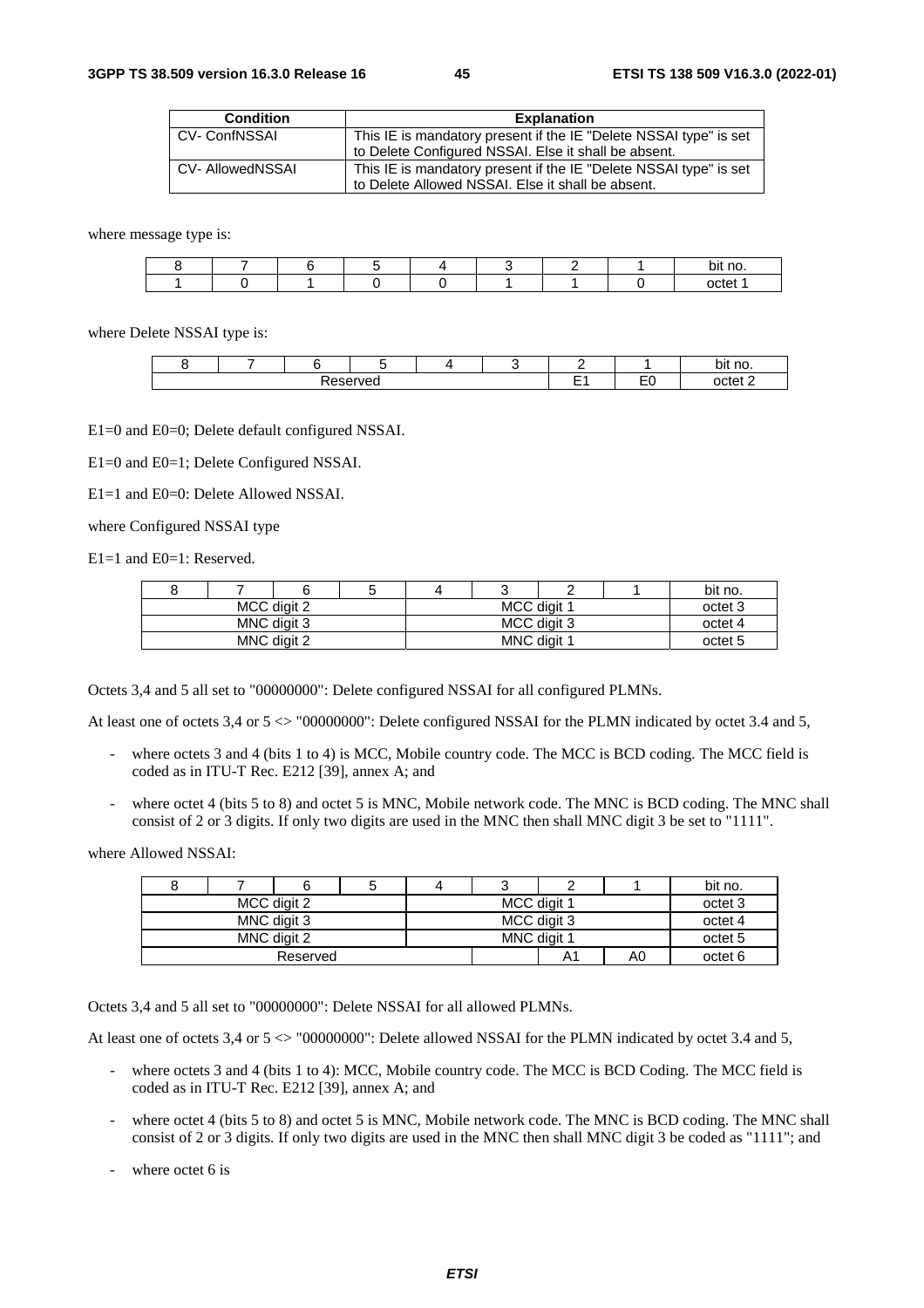|  |          |  |   |    |       | bit no |
|--|----------|--|---|----|-------|--------|
|  | 'eserved |  | Л | ٦U | nctet |        |

where A0 and A1 define the access type:

| А1 | ΔN | Value                    |  |  |  |  |
|----|----|--------------------------|--|--|--|--|
|    |    | 3GPP access              |  |  |  |  |
|    |    | Non-3GPP access          |  |  |  |  |
|    |    | 3GPP access and non-3GPP |  |  |  |  |
|    |    | access                   |  |  |  |  |
|    |    | reserved                 |  |  |  |  |

### 6.7.1 NSSAI DELETE RESPONSE

This message is only sent in the direction UE to SS.

| <b>Information Element</b>    | Reference                                | <b>Presence</b> | Format | Length |
|-------------------------------|------------------------------------------|-----------------|--------|--------|
| <b>Protocol discriminator</b> | TS 24.007 [5], sub<br>clause 11.2.3.1.1  | М               |        |        |
| Skip indicator                | TS 24.007 [5], sub<br>Iclause 11.2.3.1.2 | м               |        |        |
| Message type                  |                                          | М               |        |        |

where message type is:

|  |  |  |  | . .<br>bit no. |
|--|--|--|--|----------------|
|  |  |  |  | octet          |

# 6.8 SET UAI REQUEST

# 6.8.1 SET UAI REQUEST

This message is only sent in the direction SS to UE.

| <b>Information Element</b> | <b>Reference</b>                         | <b>Presence</b> | Format | Length |
|----------------------------|------------------------------------------|-----------------|--------|--------|
| Protocol discriminator     | TS 24.007 [5], sub<br>lclause 11.2.3.1.1 | м               |        |        |
| Skip indicator             | TS 24.007 [5], sub<br>clause 11.2.3.1.2  | М               |        |        |
| Message type               |                                          | М               |        |        |
| <b>Preferred RRC State</b> |                                          | м               |        |        |

where message type is:

|  |  |  |  | .<br>bit<br>no. |
|--|--|--|--|-----------------|
|  |  |  |  | $\sim$<br>--    |

where Preferred RRC State is:

|          |  |  |  |  |  |     |         | bit no.       |
|----------|--|--|--|--|--|-----|---------|---------------|
| eserved? |  |  |  |  |  | $-$ | $ \sim$ | c<br>_າctet ∠ |

 $E1=0$  and  $E0=0$ ; idle.

E1=0 and E0=1; inactive.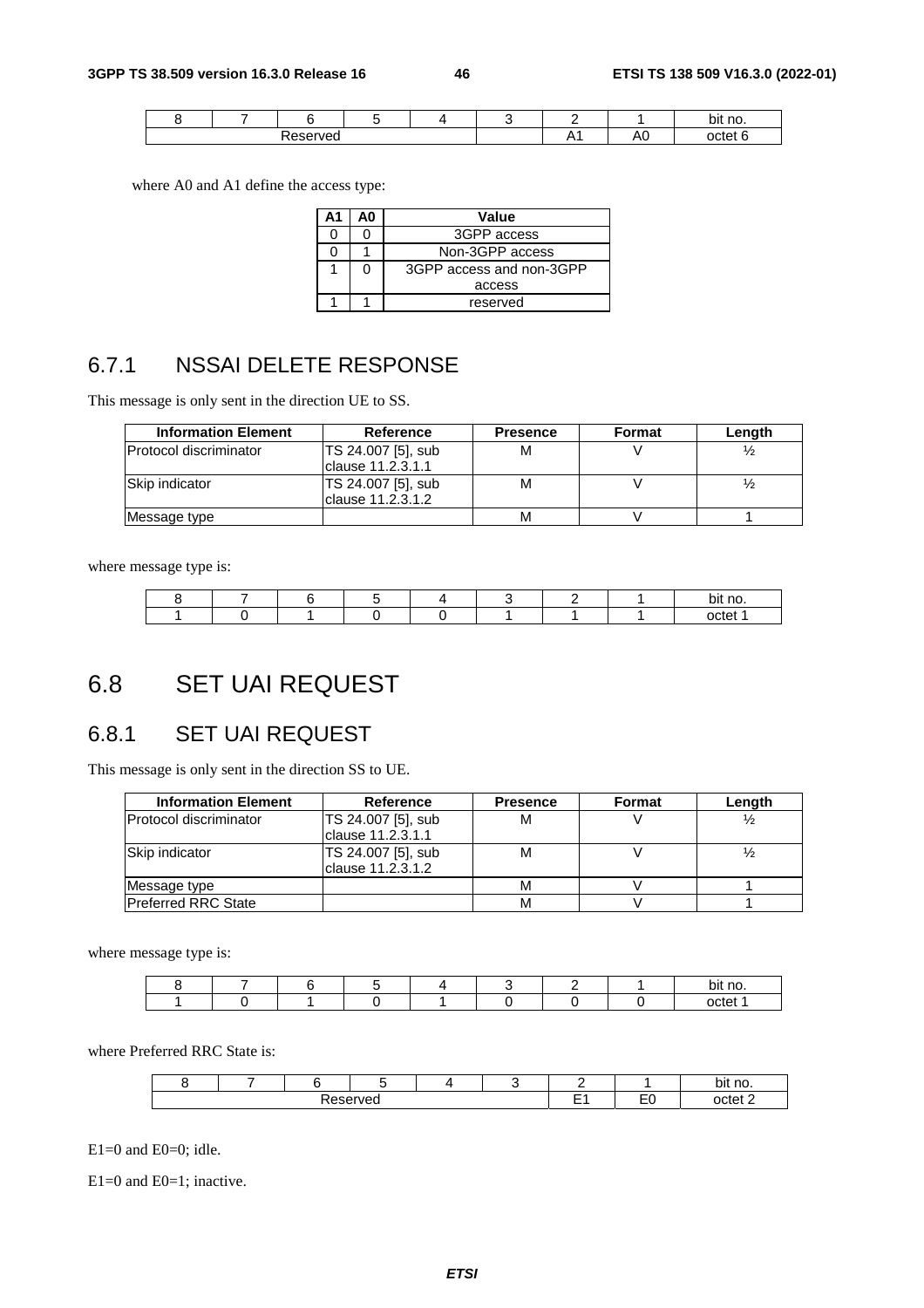E1=1 and E0=0: connected.

E1=1 and E0=1: outOfConnected.

### 6.8.2 SET UAI RESPONSE

This message is only sent in the direction UE to SS.

| <b>Information Element</b>    | Reference          | <b>Presence</b> | Format | Length |
|-------------------------------|--------------------|-----------------|--------|--------|
| <b>Protocol discriminator</b> | TS 24.007 [5], sub | M               |        |        |
|                               | Iclause 11.2.3.1.1 |                 |        |        |
| Skip indicator                | TS 24.007 [5], sub | M               |        |        |
|                               | lclause 11.2.3.1.2 |                 |        |        |
| Message type                  |                    | M               |        |        |

where message type is:

|  |  |  |  | bit no |
|--|--|--|--|--------|
|  |  |  |  | nctet  |

# 6.9 NR SIDELINK PACKET COUNTER reporting messages

## 6.9.1 UE TEST LOOP NR SIDELINK PACKET COUNTER REQUEST

This message is only sent in the direction SS to UE.

| <b>Information Element</b>     | Reference              | <b>Presence</b> | Format | Length |
|--------------------------------|------------------------|-----------------|--------|--------|
| <b>IProtocol discriminator</b> | ITS 24.007 [5].        | ιM              |        |        |
|                                | subclause 11.2.3.1.1   |                 |        |        |
| Skip indicator                 | TS 24.007 [5],         | ιM              |        |        |
|                                | subclause $11.2.3.1.2$ |                 |        |        |
| Message type                   |                        | ΙM              |        |        |

where message type is:

|  |  |  |  | bit no |
|--|--|--|--|--------|
|  |  |  |  | octet  |

### 6.9.2 UE TEST LOOP NR SIDELINK PACKET COUNTER RESPONSE

This message is only sent in the direction UE to SS.

| <b>Information Element</b>       | <b>Reference</b>     | <b>Presence</b> | Format     | Length        |
|----------------------------------|----------------------|-----------------|------------|---------------|
| Protocol discriminator           | TS 24.007 [5],       | M               |            | $\frac{1}{2}$ |
|                                  | subclause 11.2.3.1.1 |                 |            |               |
| Skip indicator                   | TS 24.007 [5].       | ΙM              |            | $\frac{1}{2}$ |
|                                  | subclause 11.2.3.1.2 |                 |            |               |
| Message type                     |                      | M               |            |               |
| <b>INR Sidelink PSCCH Packet</b> |                      | CV-ModeE        | <b>TLV</b> | $4*(N^C+1)+2$ |
| Counter(s) Value                 |                      |                 |            |               |
| <b>INR Sidelink STCH Packet</b>  |                      | CV-ModeE        | <b>TLV</b> | $4*(N^C+1)+2$ |
| Counter(s) Value                 |                      |                 |            |               |
| <b>INR Sidelink PSSCH Packet</b> |                      | ICV-ModeE       | <b>TLV</b> | $4*(N^C+1)+2$ |
| Counter(s) Value                 |                      |                 |            |               |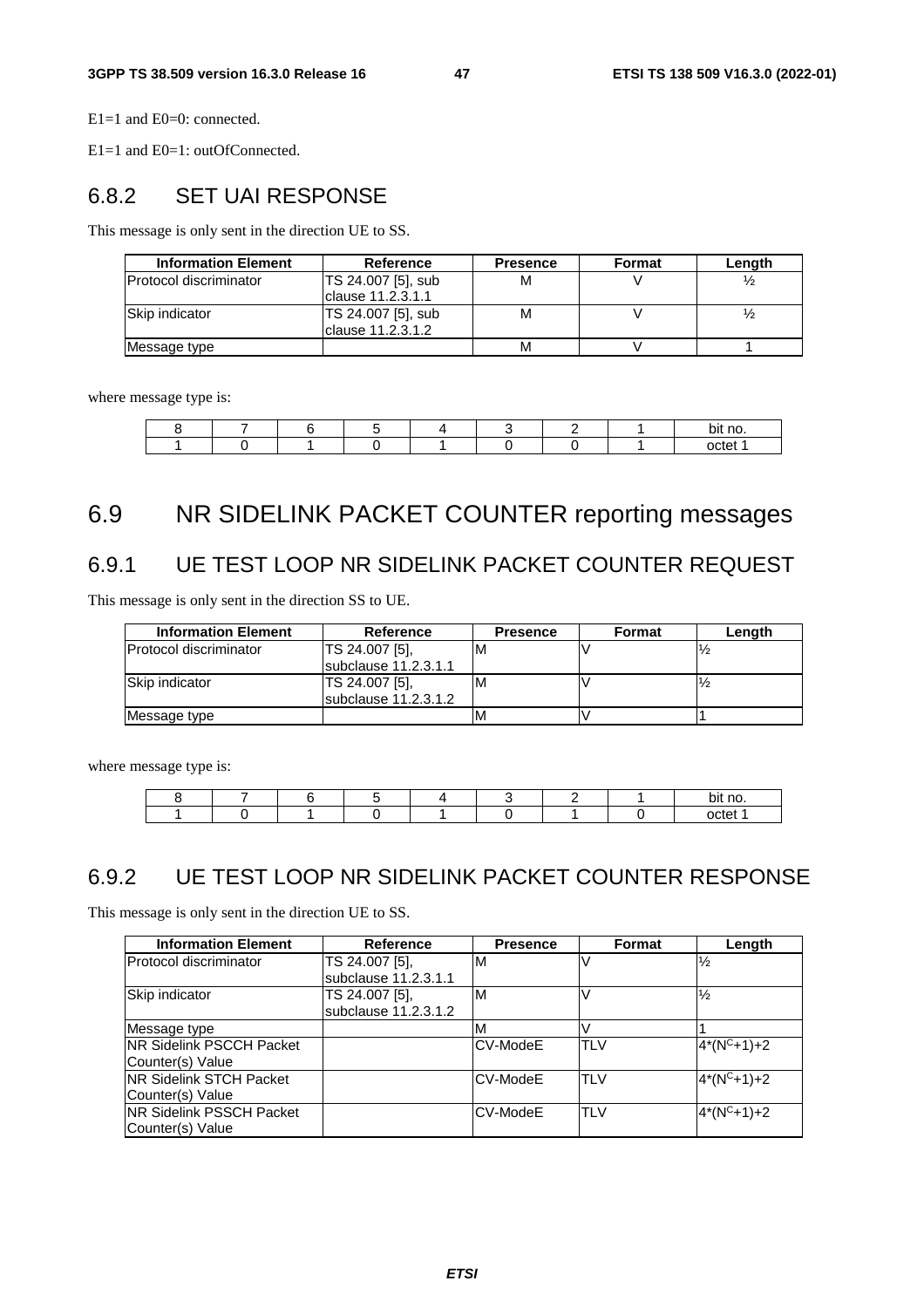| <b>Condition</b> | <b>Explanation</b>                                                                                     |
|------------------|--------------------------------------------------------------------------------------------------------|
| CV-ModeE         | This IE is mandatory present if<br>TEST_LOOP_MODE_E_ACTIVE is TRUE else it<br>shall be absent. $N^C =$ |
|                  | PROSE COMMUNICATION MONITOR N.                                                                         |

where message type is:

|  |  |  |  | bit no. |
|--|--|--|--|---------|
|  |  |  |  | nctet   |

And where NR Sidelink PSCCH Packet Counter(s) Value is:

| 8<br>3<br>2<br>6<br>5<br>4                                            |                                                                                          |
|-----------------------------------------------------------------------|------------------------------------------------------------------------------------------|
| NR Sidelink PSCCH Packet Counter(s) Value type                        | octet 1                                                                                  |
| Length of NR Sidelink PSCCH Packet Counter(s) Value contents in bytes | octet 2                                                                                  |
| NR Sidelink PSCCH Packet Counter IE #0                                | octet 3<br>octet 4<br>octet 5<br>octet 6                                                 |
| .                                                                     |                                                                                          |
| NR Sidelink PSCCH Packet Counter IE #NC                               | octet $3+4$ * $N^C$<br>octet $4+4$ * $N^C$<br>octet $5+4$ * $N^C$<br>octet $6+4$ * $N^C$ |

And where NR Sidelink PSCCH Packet Counter(s) Value type is:

|  |  |  |  | no.   |
|--|--|--|--|-------|
|  |  |  |  | octet |

And where NR Sidelink PSCCH Packet Counter IE #n is:

| octet 1 | D <sub>24</sub> | D <sub>25</sub> | D26 | D <sub>27</sub> | D28             | D29        | D30             | D31             |
|---------|-----------------|-----------------|-----|-----------------|-----------------|------------|-----------------|-----------------|
| octet 2 | D16             | D17             | D18 | D <sub>19</sub> | D <sub>20</sub> | <b>D21</b> | D <sub>22</sub> | D23             |
| octet 3 | D8              | D9              | D10 | D <sub>11</sub> | D12             | D13        | D14             | D <sub>15</sub> |
| octet 4 | D0              |                 | D2  | D3              | D4              | D5         | D6              | D7              |

D31..D0 = PSCCH packet counter 0.. 4294967295 (binary coded, D31 is most significant bit and D0 least significant bit) corresponding to PSCCH\_PACKET\_COUNTER(SL\_ID = n).

And where NR Sidelink STCH Packet Counter(s) Value is:

| 8<br>3<br>6<br>5<br>2<br>4                                  |                     |
|-------------------------------------------------------------|---------------------|
| NR Sidelink STCH Packet Counter(s) Value type               | octet 1             |
| Length of NR Sidelink STCH Packet Counter(s) Value in bytes | octet 2             |
|                                                             | octet 3             |
| NR Sidelink STCH Packet Counter IE #0                       | octet 4             |
|                                                             | octet <sub>5</sub>  |
|                                                             | octet 6             |
| $\cdots$                                                    |                     |
|                                                             | octet $3+4$ * $N^C$ |
| NR Sidelink STCH Packet Counter IF #NC                      | octet $4+4$ * $N^C$ |
|                                                             | octet $5+4$ * $N^C$ |
|                                                             | octet $6+4$ * $N^C$ |

where NR Sidelink STCH Packet Counter(s) Value type is:

|  |  |  |  | no<br>bıi |
|--|--|--|--|-----------|
|  |  |  |  |           |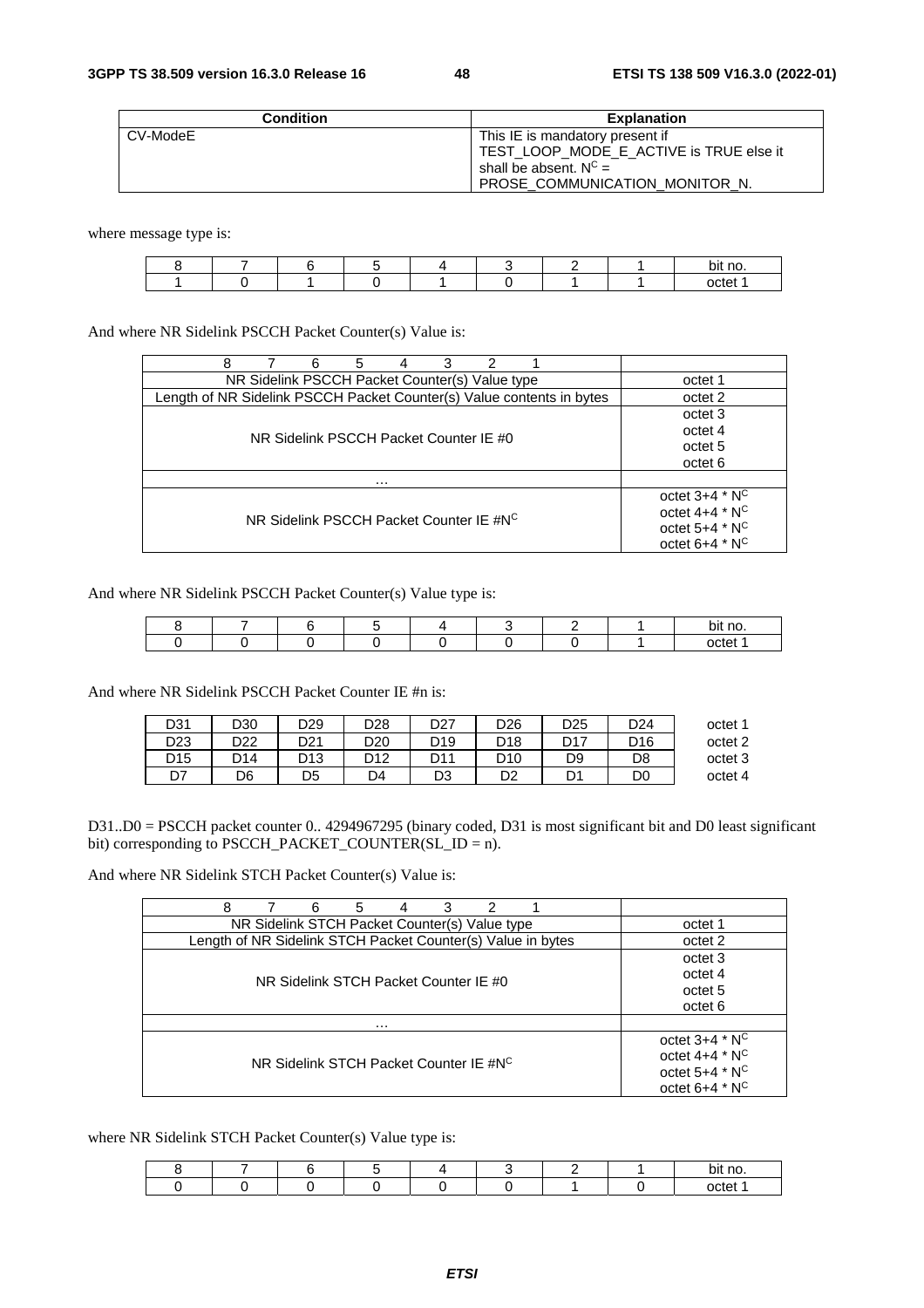| E31             | E30 | E29             | E28             | E27             | E26             | E <sub>25</sub>     | E24             | octet 1 |
|-----------------|-----|-----------------|-----------------|-----------------|-----------------|---------------------|-----------------|---------|
| E <sub>23</sub> | E22 | E21             | E <sub>20</sub> | E <sub>19</sub> | E <sub>18</sub> | F17                 | E <sub>16</sub> | octet 2 |
| E <sub>15</sub> | E14 | E <sub>13</sub> | <b>E12</b>      | E11             | E <sub>10</sub> | E9                  | E8              | octet 3 |
| E7              | E6  | E <sub>5</sub>  | E4              | E3              | E <sub>2</sub>  | E <sub>1</sub><br>╾ | E0              | octet 4 |

And where NR Sidelink STCH Packet Counter IE #n is:

E31..E0 = STCH Packet Counter value 0.. 4294967295 (binary coded, E31 is most significant bit and E0 least significant bit) corresponding to STCH\_PACKET\_COUNTER(SL\_ID = n).

And where NR Sidelink PSSCH Packet Counter(s) Value is:

| 8<br>З<br>6<br>2<br>5<br>4                                            |                              |
|-----------------------------------------------------------------------|------------------------------|
| NR Sidelink PSSCH Packet Counter(s) Value type                        | octet 1                      |
| Length of NR Sidelink PSSCH Packet Counter(s) Value contents in bytes | octet 2                      |
|                                                                       | octet 3                      |
| NR Sidelink PSSCH Packet Counter IE #0                                | octet 4                      |
|                                                                       | octet 5                      |
|                                                                       | octet 6                      |
| .                                                                     |                              |
|                                                                       | octet $3+4$ * $N^C$          |
| NR Sidelink PSSCH Packet Counter IE #NC                               | octet $4+4$ * N <sup>C</sup> |
|                                                                       | octet $5+4$ $*$ N            |
|                                                                       | octet $6+4$ * N <sup>C</sup> |

And where NR Sidelink PSSCH Packet Counter(s) Value type is:

|  |  |  |  | bit no |
|--|--|--|--|--------|
|  |  |  |  | nctet  |

And where NR Sidelink PSSCH Packet Counter IE #n is:

| F31 | F30             | F <sub>29</sub> | F <sub>28</sub> | ドクフ<br>. .      | F <sub>26</sub> | F <sub>25</sub> | F <sub>24</sub> | octet 1 |
|-----|-----------------|-----------------|-----------------|-----------------|-----------------|-----------------|-----------------|---------|
| F23 | F <sub>22</sub> | F <sub>21</sub> | F <sub>20</sub> | F <sub>19</sub> | F <sub>18</sub> | <b>E17</b>      | F <sub>16</sub> | octet 2 |
| F15 | F14             | F <sub>13</sub> | F12             | E1              | F <sub>10</sub> | F۵<br>. J       | F <sub>8</sub>  | octet 3 |
| E7  | F6              | F <sub>5</sub>  | -<br>FΔ         | ⊷<br>J          | 口つ<br>-         | Ε4              | F <sub>0</sub>  | octet 4 |

F31..F0 = PSSCH packet counter 0.. 4294967295 (binary coded, F31 is most significant bit and F0 least significant bit) corresponding to PSSCH\_PACKET\_COUNTER( $SL\_ID = n$ ).

### 6.10 SET UL MESSAGE

### 6.10.1 SET UL MESSAGE REQUEST

Same as TS 36.509 [6], subclause 6.19.1

### 6.10.2 SET UL MESSAGE RESPONSE

Same as TS 36.509 [6], subclause 6.19.2

# 7 Variables, constants and timers

## 7.1 State variables

Same as [9] TS 36.509, subclause 7.1.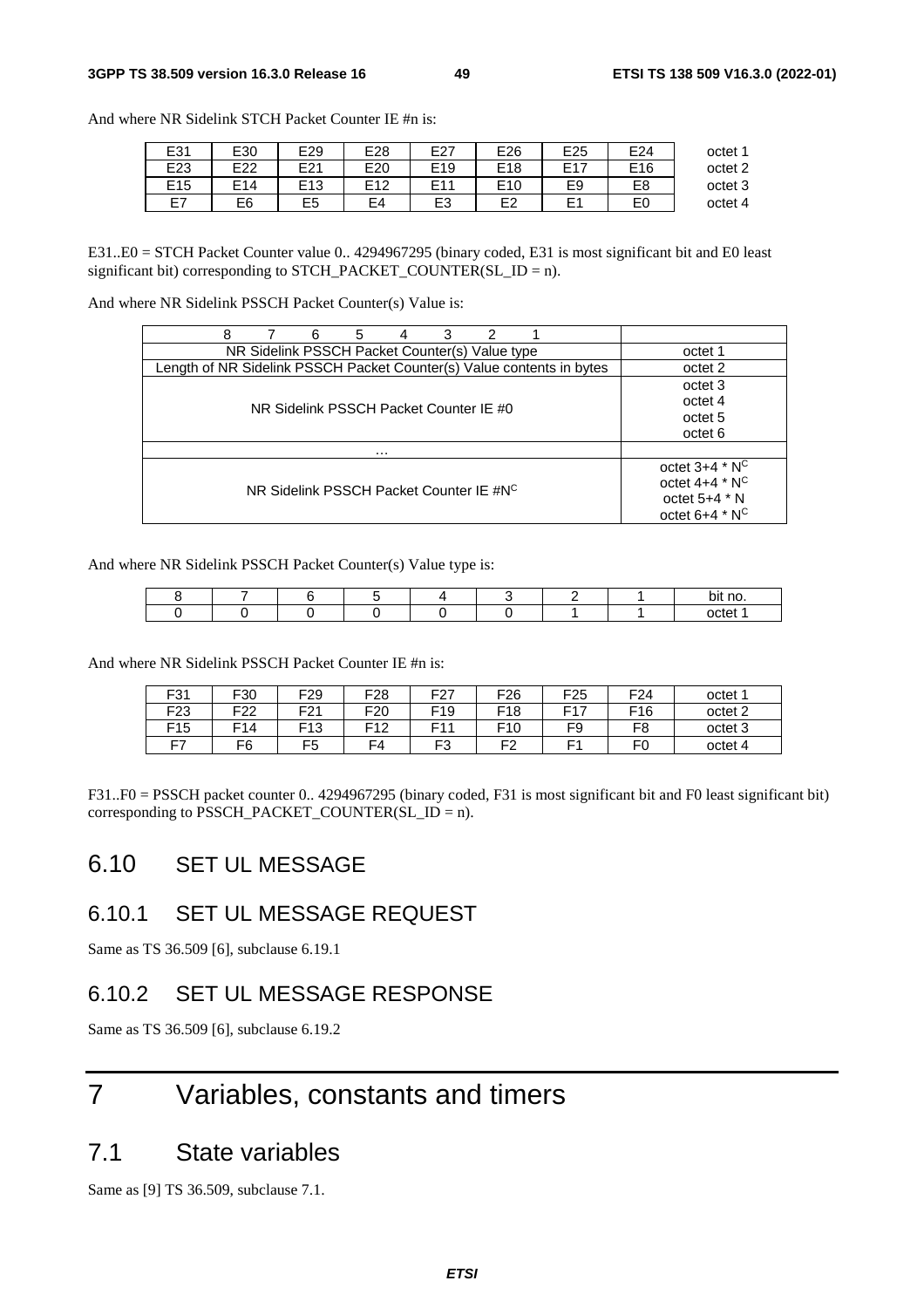## 7.2 Constants

Same as [9] TS 36.509, subclause 7.2.

### 7.3 Timers

Same as [9] TS 36.509, subclause 7.3.

# 7.4 Configurable parameters

Same as [9] TS 36.509, subclause 7.4.

# 8 Electrical Man Machine Interface (EMMI)

The EMMI is used for automation of conformance testing. The commands used on the EMMI by the System Simulator, shall be limited to those specified in TS 38.523-3 [3]. An illustration is given in figure 8-1 as an example.

At the System Simulator side, the logical EMMI using mandatory AT commands shall interface with the Main Test Component (MTC) of TTCN test cases which hosts the Upper Tester. The physical EMMI interface towards the UE may be for example a standard USB interface. Other interfaces of proprietary or standardized type shall not be precluded.

At the UE side an adapter needs to be provided by the UE manufacturer for converting the commands into the UE manufacturer specific interface and format.

The use of EMMI is optional for the UE.



**Figure 8-1: An example of EMMI and its use for automation of signalling testing**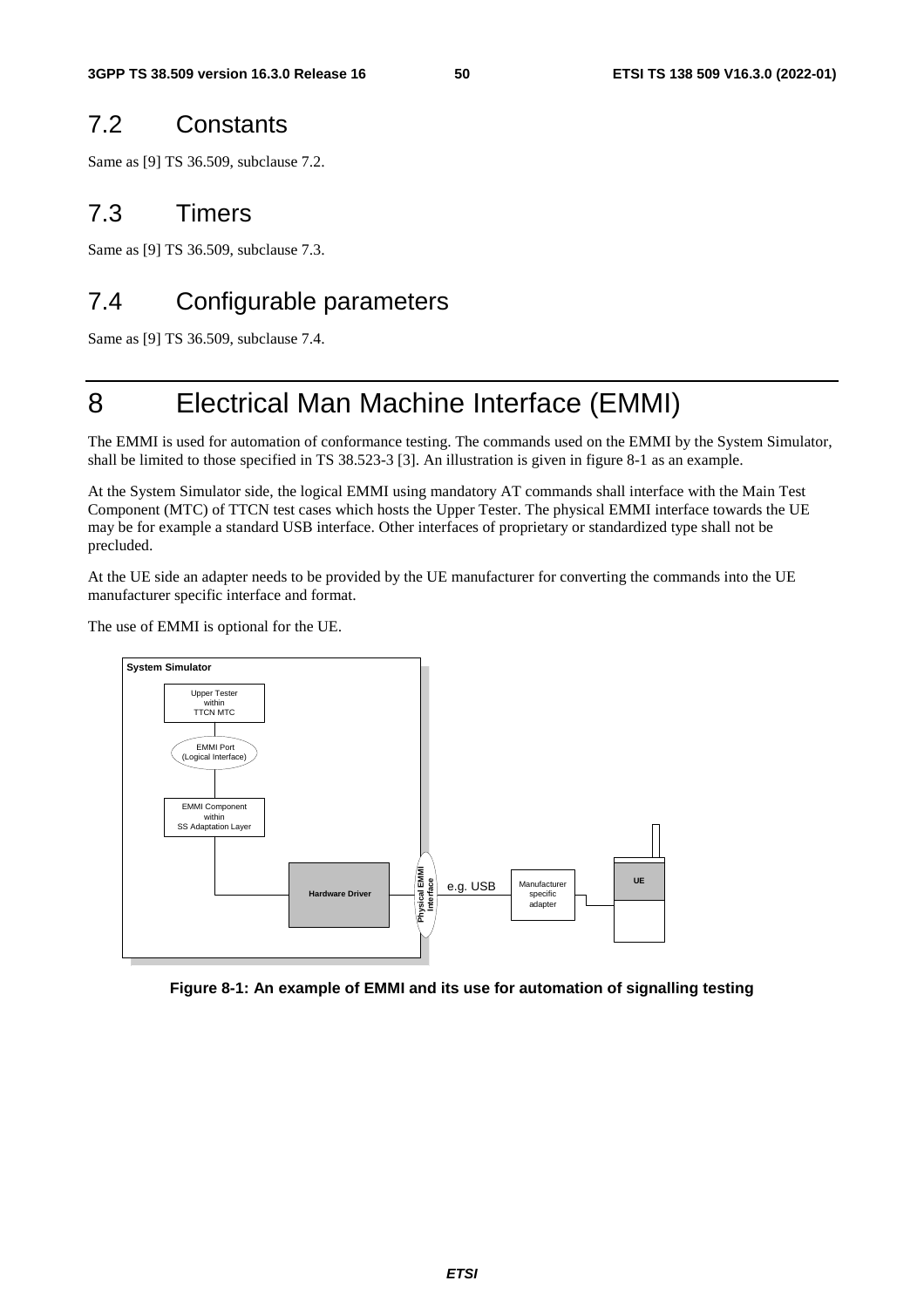# Annex A (normative): Pre-defined message containers used for testing

### A.1 Predefined UE Capability container

NOTE: For sake of testability, the below container list does not describe the true capability of the UE and does not rely on UEs support of EN-DC.

ue-CapabilityRAT-ContainerList

{

{

rat-Type nr,

ue-CapabilityRAT-Container '

E9A29800575F5A935F0A03C32001609317941BCBD09009B20C39F30C7942C0E0D8040623805D46C28C0D608C 21A08107482407D6C98AB1A1CF88E3D033EC09F1991C790E7D033EC09F51CF9863CA16070387938002F800E0 00BE00088000E0551B137582308682041D20901F5B262AC6873E238F40CFB027C66471E439F40CFB027D473E61 8F28581C0E1E4E000BE0038002F800224003800D940001400001506C00D608C21A08107882405D6C98AB091C79 0E7C62471E439F51CF9863CA16070387827F7000001FDC00000110001C00408385000000061E140006134000208C 38280389A0000081587800001C4D000006120400C028809A1A00BC090226C73E1C29D3B639F0E14E9DB1CF870 A74ED8E7C37A09801F00140E0A00E0601280380030120020301F03C01000000008000010040000100200000C0100 0802008020000100100000A0080000600400003802001000000040020300C0080000800400004802000028010000160 080000C0339535953582B5829583359335819583B580B581B5809594B581140C04000025949410000196525040000 A594901000039652427000104B292028000B2CA480800034B292020000F2CA480800044B29202000132CA4808000 54B29282000172CA480800064B292018A55574AAAA82C552A8BA551541A2A93455038AA0F154062A93555298 AA05142405201F40A05028140A05028140A05028140A05028000300080A0041010020140400800080801000020040 104040300601002014728840004080C10181C282C30344044484C5060646C70747C8494989CA0A4A8B4BCD10519  $0'$ H

},

{

rat-Type eutra-nr,

ue-CapabilityRAT-Container

'A107A04908360000808109870A00000011102C1C038500000048A824020C0C0385000000808B91504C040101870 A000001811722A0900030200E14000002021C88C268C01C28000C2680010881309A08070A000309A000522068260 000808385000000C08722205811170A00000311184C2C0385000184D000211026130400E1400061340008440902C9 C0385000001C888164C45C2800000C406130100E140006134000A440D0480818D8070A000004010E454130200436 1C2800001204391102C6403850000004888163001C2800000E4441A0004040C4C0385000002888834000C08010987 0A000005911068041169B4100E1400000C2220D808022D34821C2800001A4441A0104020D0403850000038888360 200804120870A000007911048049A08070A00000811104C048920870A00000891184D180305007134000091102613 4100C1401C4D000026440984C2C03050071340000911026130400C1401C4D000024440984C0403050071340000991 0241311004505C4D0000284441A000604008A0B89A000054888360000808114171340000B11108800101020626360 1C4D00002E444220006040081890D871340000C11108C000101020624361C4D00003244422000404481818D807134 0000D111088001011306004361C4D000036444230000404481810D871340000E11506800105031100E2680001D021 C8A834000C280108871340000F010E4541B00004140844389A00007C08722A0900830B00E26800008022E4441B00 004044818B89A00008089C5404081818D8021F0E0000061340042102205C56040081810D821F0E000006134004410 2205C440C0C6C010F8700000309A0023081102E220206360087C380000184D0012040881711810021B043E1C0000 0C268009420440B8A80810303130043E1C00000C268008420440B8AC0801030213043E1C00000C268008820440B8 88181898021F0E0000061340046102205C44040C4C010F8700000309A0024081102E230200426087C380000184D00 12840881715010206060E0087C380000184D00108408817158100206040E087C380000184D00110408817110303070 043E1C00000C268008C20440B888081838021F0E0000061340048102205C46040081C10F8700000309A0025081102 E23020040C087C380000184D001304088170D810021F0E000006134004E102205C4404081818D80700000309A002 8081102E2202060C0086C380000184D0014840881711810020604361C00000C268009820440F8680018D807000003 09A002A021C20440F88808103031300E0000061340050043840881F11010306004261C00000C26800A4087081103E 23020040C084C380000184D0013010E102207C54040818103030700E0000061340056043840881F150103060040C08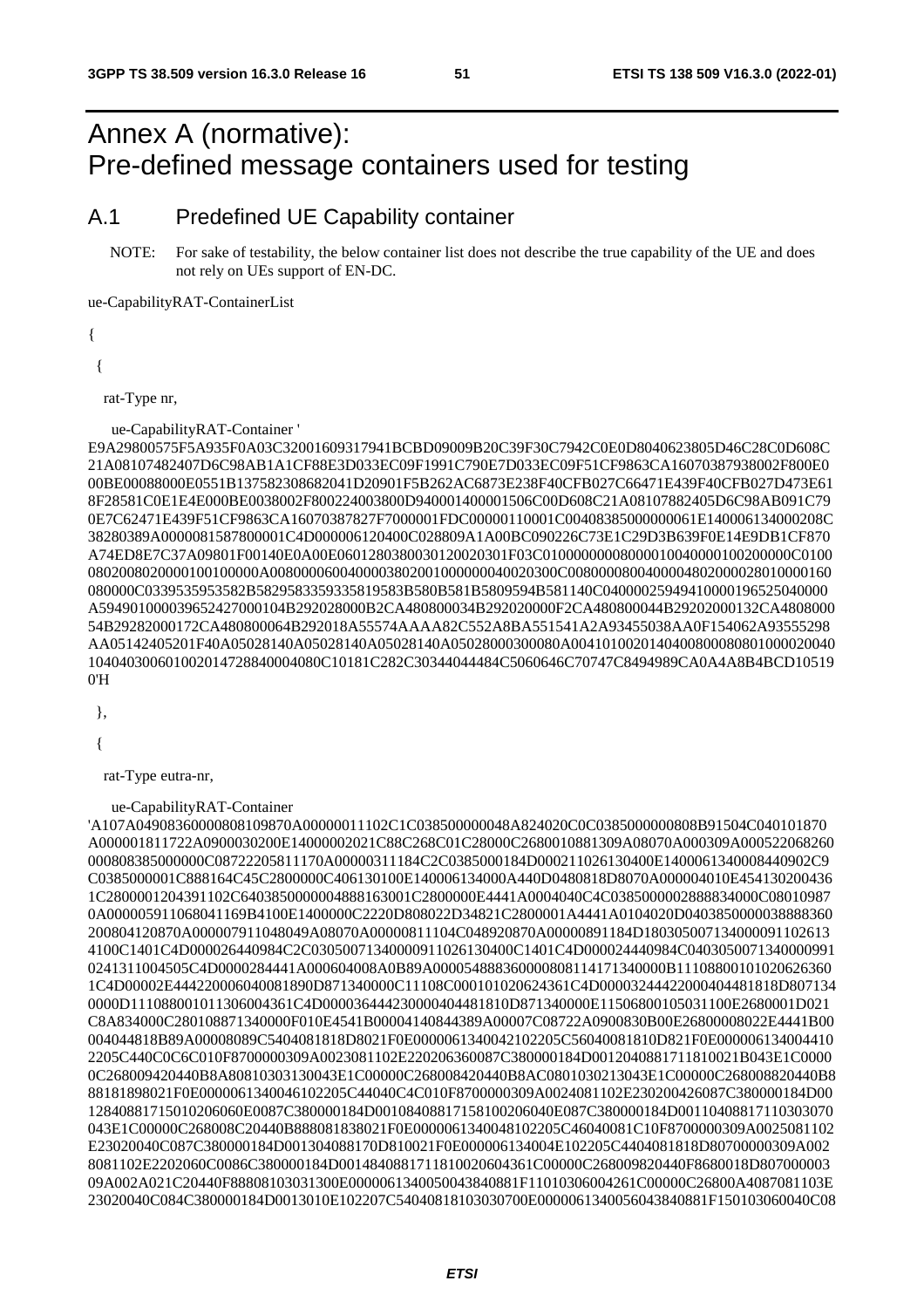1C380000184D0016010E102207C56040081810302070E0000061340044043840881715000206040C0C1C038000018 4D00158408817150003060040C081C380000184D0016040881F11030206060E01C00000C26800B4087081103E2306 0040C081C380000184D0013010E102207C54040808103030700E0000061340056043840881F15010202060C0081C3 80000184D0010810E102207C56040080810302070E0000061340044043840881F15000202040C0C1C0380000184D0 015810E102207C54000808183002070E0000061340042043840881F150003020040C081C380000184D0016010E1022 07C4404081818380700000309A0028022E102207C44040C1801038700000309A0029022E102207C46040081810387 00000309A0026022E102207C4400081818380700000309A0028021C20440F88800183002070E000006134005204384 088171500020204040C1C0380000184D001584088171500030200404081C380000184D0016040881F11010202060E0 1C00000C26800B4087081103E230200404081C380000184D0013010E102207C4400080818380700000309A0028023 F081103E220006040081C380000184D0014811F840881F15010202060C00818380000184D0010810E102207C56040 080810302060E0000061340044043840881F15000202060C00818380000184D0010810E102207C54000C0801030206 0E0000061340058043840881F110103060040C1C00000C26800B8087081103E23020040C0818380000184D0013010 E102207C44000C1801030700000309A002E021C20440F86C1801030700000309A0027023F081102E2A0004040808 18300700000309A002B081102E2A000604008081030700000309A002C081103E220204040C180380000184D001781 0E102207C4604008081030700000309A0030021C20440F88800101030600E0000061340062043840881F1100030200 40C1C00000C26800B8087081103E1A02260C45C00000C26800C8087081103E1B022240C5C00000C26800CC0870 81103E1A02060C45C00000C26800D0087081103E1B020040C5C00000C26800D4087081102E1A02260C01C00000 C26800D820440B86C0889030700000309A0037081103E1A02060C01C00000C26800E0087081103E1B020040C1C0 0000C268009C087081103E1A00060C01C00000C26800E0087081103E130622E0000061340072045C20440B888001 81002020E000006134005C102207C360400808380000184D00138117081102E130222E000006134007210220482600 00800389A00000C8A8160041C4D00007404391504C080113870000001D810E4442202040C0C6C010F870000001E1 1108C080103021B043E1C0000007A4442202040C0C4C010F870000001E11108C0801030213043E1C0000007A4442 202040C0C1C010F870000001E11108C0801030207043E1C0000007A44413022043E1C0000007C4441A02060C0086 C38000000FC888340448189898070000002011106808983112130E000000412220D811120624261C000000844441A0 2040C4C4C0380000010C88834040C188909870000002211106C08010312130E0000004522A15010202040C0818183 80700000023010E4542A0204040C18010302070E00000047021C8A85604008081030206040E1C0000009004391188 8001030206060E01C0000009244098880018300206040E1C00000094440D888001010206060E01C000000920439103 6220004040C1801038700000025810E440D8880018100206040E1C00000094043910241A02240C0C1C03800000130 88834044C180103870000002691106C08890302070E0000004E2231100020204040C1C038000001248813110003020 0404081C380000012888131500020204040C1801030700000027910262A0006040080810302060E0000005022068240 44C188B80000014408722A0981112062E00000052021C888168245C4D00000C44413060045A9C4D0000A6444220 004040CA00114871340002A11106C08011412292E268000202220D800022824525C4D0000404441211065045C4D0 000AA4441A0004040CA08B89A000158888340008081940071340002B911048001941171340002C11504800194007 1340002C810E4440B0C00E2680005A2221100820604820D180389A00016C888440208181A0802460E2680005C222 11008306004820918389A00017488846020081812082460E2680005E2221100820104820D180389A00016C88844020 8041A0802460E2680005C22211808020104820918389A00017888844020804103034600E2680005B22211008201060 C00918389A00017088846020080410302460E2680005E22215008206040C0D040120871340002F9110A8041830020 604820904389A000180888560200818103024104821C4D0000C24442201040C4D04012087134000311110880418311 24104821C4D0000C644423010040C490412087134000321110A804100820604160D040389A0001948885402080418 30020B04821C4D0000CC4442B0100402081810582410E268000672221100820104080D040389A0001A0888440208 04182002410E2680006922211808020104080904389A0001A88884404086C194112292E2680006B2221101031B0045 048A4B89A0001B088846040086C11412292E2680006D222110003020045048A4B89A0001B8888460000808114122 92E2680006F222110002020636008A4B89A0001C088844000C08010D82292E26800071222118000202043608A4B8 9A0001C88884400084818A002292E26800073222110003120042808A4B89A0001D088846000084810A02292E2680 0075222110002020628008A4B89A0001C088844000C08010A02292E26800071222118000202042808A4B89A0001C 888844000808189002292E26800070222110003020042408A4B89A0001C488846000080810902292E2680007222211 0002020622008A4B89A0001C088844000C08010882292E26800071222118000202042208A4B89A0001C888834000 C0801149F1340003B11106C00010102293E268000772220981002294E268000782220980002294E268000782221103 021B064E0089C389A0001E4888440C0C6C011382270E2680007A22211830021B044E089C389A0001EC888440408 6C193802270E268000792221101031B0044E089C389A0001E888846040086C11382270E2680007B2221100021B064 E0089C389A0001E488844000C6C011382270E2680007A22211800021B044E089C389A0001EC88844040C1801138 2270E2680007C222118100206044E089C389A0001F488844000C08011382270E2680007C222118000202044E089C3 89A0001F48884404081810D832722E2680007E2221101020606360089CB89A0001C088844040C18010D82272E268 000712221181002060436089CB89A0001C88884400080810D832722E2680007E2221100020206360089CB89A0001 C088844000C08010D82272E268000712221180002020436089CB89A0001C88883404086C1939971340003F9110680 818D802273E268000802220D810021B044E7C4D0001024441206064E85C4D00010444413060044E9C4D0000F044 422000404084C192807134000341110880010103130044A1C4D0000D2444220006040084C112871340004191108C0 001010213044A1C4D0000D44442A00040408181898021F0E26800084222150003020040C084C10F87134000429110 AC00010102060426087C389A000218888440408181898021F0E268000692221181002060426087C389A0001A88884 40008181898021F0E268000692221180002060426087C389A0001A888836044481810F87134000439110680C103031 B00E268000882220D018306004361C4D0001124441B030040C086C389A00022888844000808903131B00E2680008 B22211000202260C4086C389A00023088844000C088103121B0E2680008D222118000202240C486C389A00023888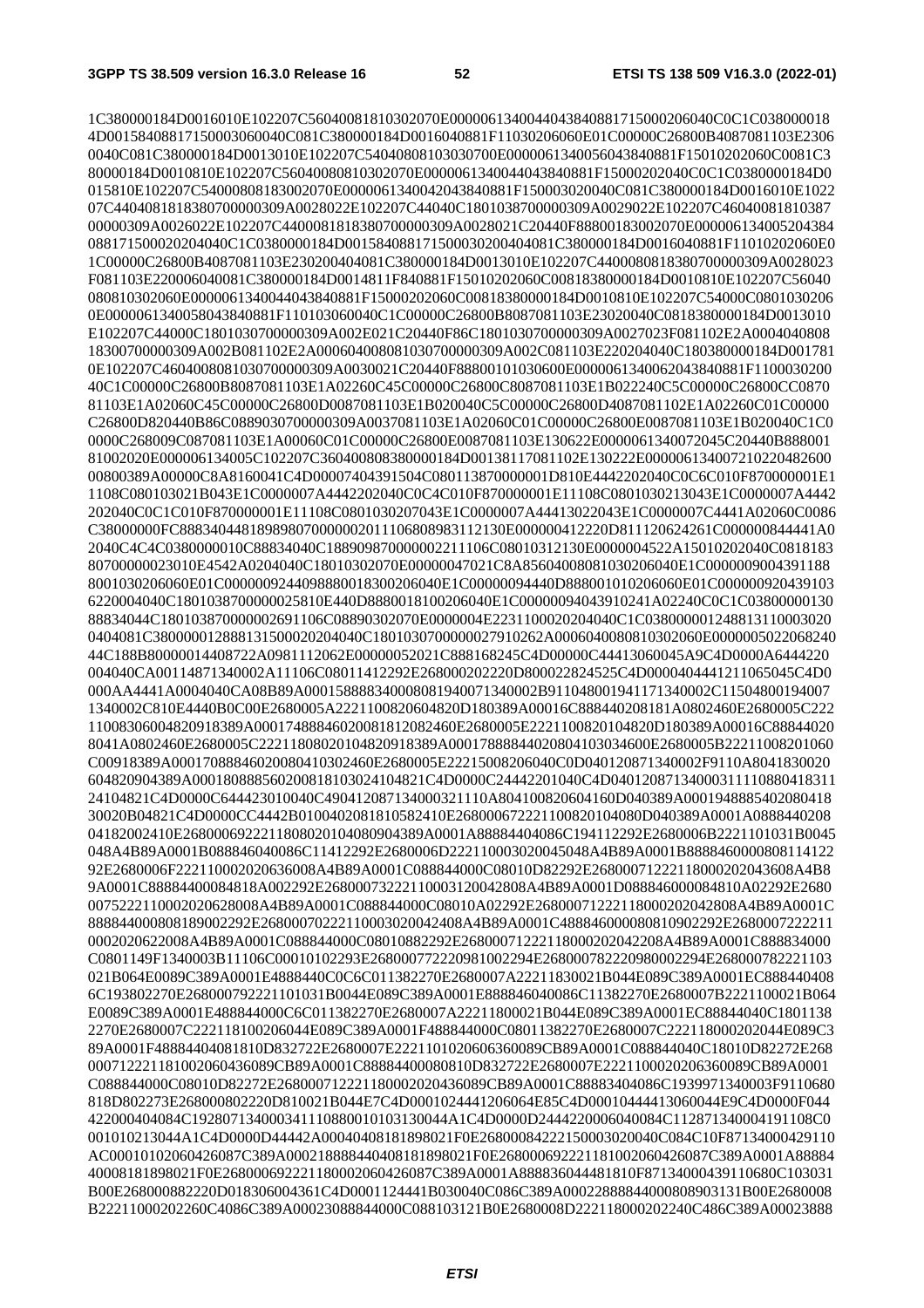8440008081831121B0E2680008F222110003022240C086C389A00024088834044C18890D871340004891106C08890 3121B0E268000922220D010202063601C4D0001104441B0200404086C389A000228888540008081030206063201C4 D0001264442A0004040C18010302190E26800094222150003020040C081810C871340004A9110AC0001010206040 C0864389A000258888540008089030207062601C4D00012E4442A0004044818183802130E26800098222150002022 60C0081C109871340004C9110A80018111206040E084C389A000268888560000808903020704261C4D0001364542 A0204040818103030700E26800093021C8A85404080818300206040E1C4D0001280439150AC0801010206040C081 C389A00025808722211000206040C0C1C0389A00016C88844000C18010302070E2680005D222118000206040C081 C389A00017888844000808101030700E2680005B2221100030200404081C389A00017488846000080810102070E268 0005E2221500020204080C180103071340004E1110A80010103040040C0818389A00027488854000C0801020206040 C1C4D00013C4442B0000404081010302060E2680009F22211008203060C00818389A00028088844020C0C0103020 60E2680007C222118080203040C0818389A0001F48885400080810103060040C1C4D0000BE4442A0006040080810 302060E2680006022215800020204040818103071340003091106800101130622E268000A12220D0003022240C5C4 D000144441E12171181248C01B1CF87083639F0E201B1CF87100D8E7C38806C73E1C403639F0E201B1CF87100D 8E7C3841B1CF87100D8E7C38806C73E1C20D8E7C3841B1CF87100D8E7C38806C73E1C403639F0E106C73E1C2 0D8E7C38C01B1CF871803639F0E3006C73E1C600D8E7C38C01B1CF871803639F0E201B1CF87100D8E7C38806 C73E1C403639F0E201B1CF87100D8E7C38806C73E1C403639F0E3006C73E1C600D8E7C390006C73E1C8003639 F0E4001B1CF872000D8E7C390006C73E1C8003639F0E3006C73E1C600D8E7C38C01B1CF87100D8E7C38C01B1 CF8728003639F0E50006C73E1C8003639F0E4001B1CF872000D8E7C394001B1CF8728003639F0E4001B1CF8720 00D8E7C390006C73E1CA000D8E7C394001B1CF872000D8E7C390006C73E1C8003639F0E4001B1CF871803639F 0E4001B1CF872000D8E7C390006C73E1C600D8E7C390006C73E1C8003639F0E4001B1CF8728003639F0E50006 C73E1CA000D8E7C394001B1CF8728003639F0E4001B1CF872000D8E7C394001B1CF8728003639F0E50006C73E 1CA000D8E7C394001B1CF8728003639F0E4001B1CF872000D8E7C390006C73E1C8003639F0E4001B1CF872800 3639F0E50006C73E1C8003639F0E4001B1CF872000D8E7C390006C73E1CA000D8E7C394001B1CF8728003639F 0E50006C73E1C8003639F0E4001B1CF872000D8E7C38C01B1CF8728003639F0E50006C73E1C8003639F0E4001B 1CF872000D8E7C390006C73E1C600D8E7C38C01B1CF871803639F0E3006C73E1C600D8E7C38C01B1CF871803 639F0E3006C73E1C600D8E7C38806C73E1C8003639F0E3006C73E1C403639F0E201B1CF87083639F0E201B1CF 872000D8E7C390006C73E1C8003639F0E4001B1CF872000D8E7C390006C73E1C403639F0E3006C73E1C600D8E 7C38C01B1CF871803639F0E3006C73E1C600D8E7C38C01B1CF8728003639F0E50006C73E1CA000D8E7C39000 6C73E1C8003639F0E4001B1CF872000D8E7C390006C73E1C600D8E7C38C01B1CF871803639F0E4001B1CF8720 00D8E7C394001B1CF8728003639F0E201B1CF87100D8E7C3841B1CF87100D8E7C390006C73E1C600D8E7C38C 01B1CF87100D8E7C38C01B1CF871803639F0E201B1CF87100D8E7C3841B1CF872000D8E7C390006C73E1C800 3639F0E4001B1CF872000D8E7C390006C73E1C8003639F0E4001B1CF872000D8E7C390006C73E1CA000D8E7C 394001B1CF8728003639F0E4001B1CF872000D8E7C390006C73E1CA000D8E7C394001B1CF8728003639F0E4001 B1CF872000D8E7C390006C73E1C8003639F0E4001B1CF872000D8E7C390006C73E1C8003639F0E4001B1CF872 000D8E7C390006C73E1C8003639F0E4001B1CF872000D8E7C390006C73E1C8003639F0E4001B1CF872000D8E7 C390006C73E1C8003639F0E4001B1CF872000D8E7C390006C73E1C600D8E7C38C01B1CF87100D8E7C38806C7 3E1C8003639F0E4001B1CF872000D8E7C390006C73E1C8003639F0E4001B1CF872000D8E7C390006C73E1C800 3639F0E4001B1CF872000D8E7C390006C73E1C8003639F0E4001B1CF872000D8E7C390006C73E1C8003639F0E4 001B1CF872000D8E7C390006C73E1C8003639F0E3006C73E1C600D8E7C38C01B1CF87100D8E7C38806C73E1C 8003639F0E4001B1CF872000D8E7C390006C73E1CA000D8E7C394001B1CF8728003639F0E4001B1CF872000D8 E7C390006C73E1C8003639F0E3006C73E1C600D8E7C38C01B1CF871803639F0E4001B1CF872000D8E7C390006 C73E1C8003639F0E4001B1CF872000D8E7C38C01B1CF871803639F0E3006C73E1C600D8E7C394001B1CF87280 03639F0E50006C73E1CA000D8E7C394001B1CF8728003639F0E50006C73E1CA000D8E7C394001B1CF87280036 39F0E50006C73E1CA000D8E7C390006C73E1C8003639F0E4001B1CF872000D8E7C390006C73E1C8003639F0E5 0006C73E1CA000D8E7C394001B1CF8728003639F0E4001B1CF872000D8E7C390006C73E1CA000D8E7C394001 B1CF8728003639F0E3006C73E1C600D8E7C3018B02480000000000000000000000000000000041000414100105050 40414141410414104141041105041050400010441000000000004141414141010505050400A800000000000002AAAA AAAAAAA8000000000000000000000000000000000000000008510C00020100010000002000100201420001008080 100A2000100000040101002014400020080008000200402880002010100201404008001000080202004028080100010 00180804008050800080202004028800040000008040400805100008020001000080100A30000800000400000080404 0080518000400000200800040002004028C000400000280000040101002014600020080014000002000080100A30001 000000400000100404008051800080200020000008000200402880006000001004040080510000C040002000080100A 2000080404008000100201440002008080100002004028800020100040000400805180008000002008000C0002004028 C00040100010000006000100201480002000000800000300000040202004029000040000010040006000000800040080 5200008020002000000C000001000080100A4000100000060000010000002010100201480002000000C000002008000 40002004029000040100018000004000000800040080518000800000100000040202004028C000400000080400020001 002014600020080004000001000080100A3000100400060000018000400805280004000001000000402000100008060 0C02004001400020100008000002000000800040300601002000804020000200020080401008100400010000C030068 0600C0600400400800200008000001008000400020180300801000400010040002000000800040300601002000804010 080401020100001000100400008000C0300680600C0600400400800180008020002000080600C020040010080400004 0004010000400020080401008180600D00C0180C0080080100040200800020001008020080408020000400060180340 300603002002004000C0004000000804040300601002000A00010000004000001000000402020180300801000500008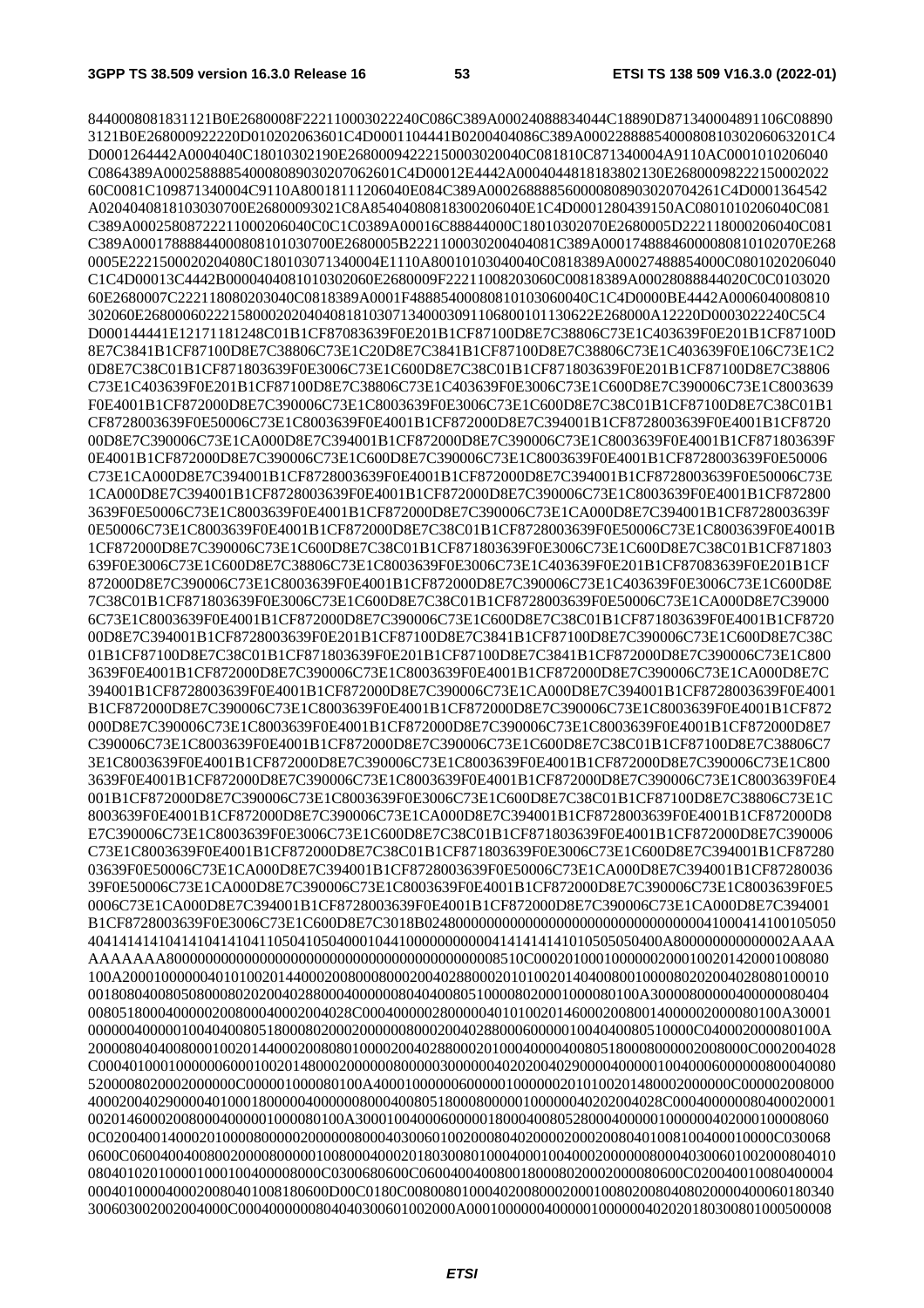0000020100008000002000100C0180400800200008000001000000402020180300801000404008000200002000401004 01008020104008000100004000500C01A01803403006050020020040040080020100400010000802000040004020080 2010300C01A018030180100100200080801008040100402080200002000040008010000200008000A01803403006806 00C0A0040040080080100040400800020000200040080001000040004010040100802010500C01A018034030060500 200200400400800180010000004010080600C02004000C0008020002000040300601002000600020000010040201803 00801000300010040008000100C0180400800180010000002008080600C02004000C000802000100004030060100200 0600020000008020201803008010002000180804030060100200020003008080100A200010040004000100C01880002 000000800000100800080002018031000040100010000002000001000040300610000C020002000080600C300010000 004010000800040300618000C00000800000040202018030C00060000040080002000100C0186000301000200000010 00080600C300010000006000000804040300618000800000301000040002018030C00040100018000002000100C018 A000200000080000020000008000001008080600C500010000004000001004000400000080004030062800080200020 000008000002000000400020180310000400000100000040000008040403006200008000002008000800000100008060 0C4000100000040000010040002000100C018600030000008000001008080600C300018000004010000800040300618 000C040002000000400020180314000400000100000040000010040004000100C018A00020000008020002000000800 0002000080600C200018000006020100C01840003010000C00020180308000401000380004008052000040000010000 004020001000080100A2000080000100201002014600010000004000004010080100A30400800010000400040100001 000020004008040200802010500201600402C00805100008000004010080100A2000100000040101002014200010080 80100A40001000000400000100000020101002014800020000008000002008000400020040290000400000100400040 0000080004008052000080200020000008000001000080100A500010000004000001000000401000100004008052800 080000020080008000002000000800020040294000401000100000040000010000004000100201480002000000C00000 20080008000200402900004000001808000400000100004008052000080200030000008000002000080100A50001000 000400000100000020000010040400805280008000002000000802000100000080002004029400040100010000004000 000800000400010020148000200000080000010000008020200402900004000001000000201000100004008052000080 200020000004000002000080100A4040100002000020004008000100002000401808040100602040200003000060005 00201600402C008052020080001000010002004020080401008200C0002000030002010000180003000280100B00201 6004029010040100802008041002000040000800100600010000180010080000C0001800140080580100B0020148040 200002000201004010081010000180008060000C000600402C008052010080200804080400004000404000060002018 0003000180100B002014800020000008000001008000C00020040290000400000100400020000018000400805200008 0200020000004000003000080100A40001000000200000080400060001002014800020000004020001000000C000200 4029000040100008000002000001800040080518000800000200800180002004028C0004010001000000C0001002014 400020080024000200402900004000000800000401000100004008052000080000010080008000002000080100A4000 100400020000010000004000100201480002000000802000200000080002004029000040100010000004000001000040 08052000080000020000004000003010080100A30001000000200000300804008051800080000010080018000200402 8C0004010000800000C0001002014400020000024040200402900004000001004000200000100004008052800080000 0200000080000010080004000200402940004000001004000400000080000020001002014A000200800080000020000 004000001000080100A300018080004000001000040080518000800000200000040202004028C000400000100400020 001002014600020080008000001000080100A4040100002000020004018000400006000402000030000600040080401 00802010500201600402C00805202008000100001000200C00020000300020100201804030082004000080001000280 100B00201600402901004000080000800100601010020180410080000C00018001002000040000800140080580100B0 02014808020080401004020803000080000C000804000060000C0008010000200004000A00402C0080580100A40001 00000040000018080002000100201480002000000C04000200000040002004028C00060000018080002000100201460 003010000C000001000080100A500010000004000001000000400000080404008052800080000020000008020002000 0004000200402940004000001004000400000100000020001002014A000200800080000020000008000001000080100 A5000100000060000010000002000000804040080528000800000300000080000010080004000200402940004000001 800000401000080000020001002014A0002000000C0400020000004000001000080100A500010040006000001000000 200000080004008052800080000020000004000002008000800020040294000400000100000020100010000004000100 2014A000200000080200010000008000002000080100A50001004000400000080000040000010000400805200008000 0020000008020002000080100A3000100000060000018080400805180008000003010000C00020040280'H

}

}

*ETSI*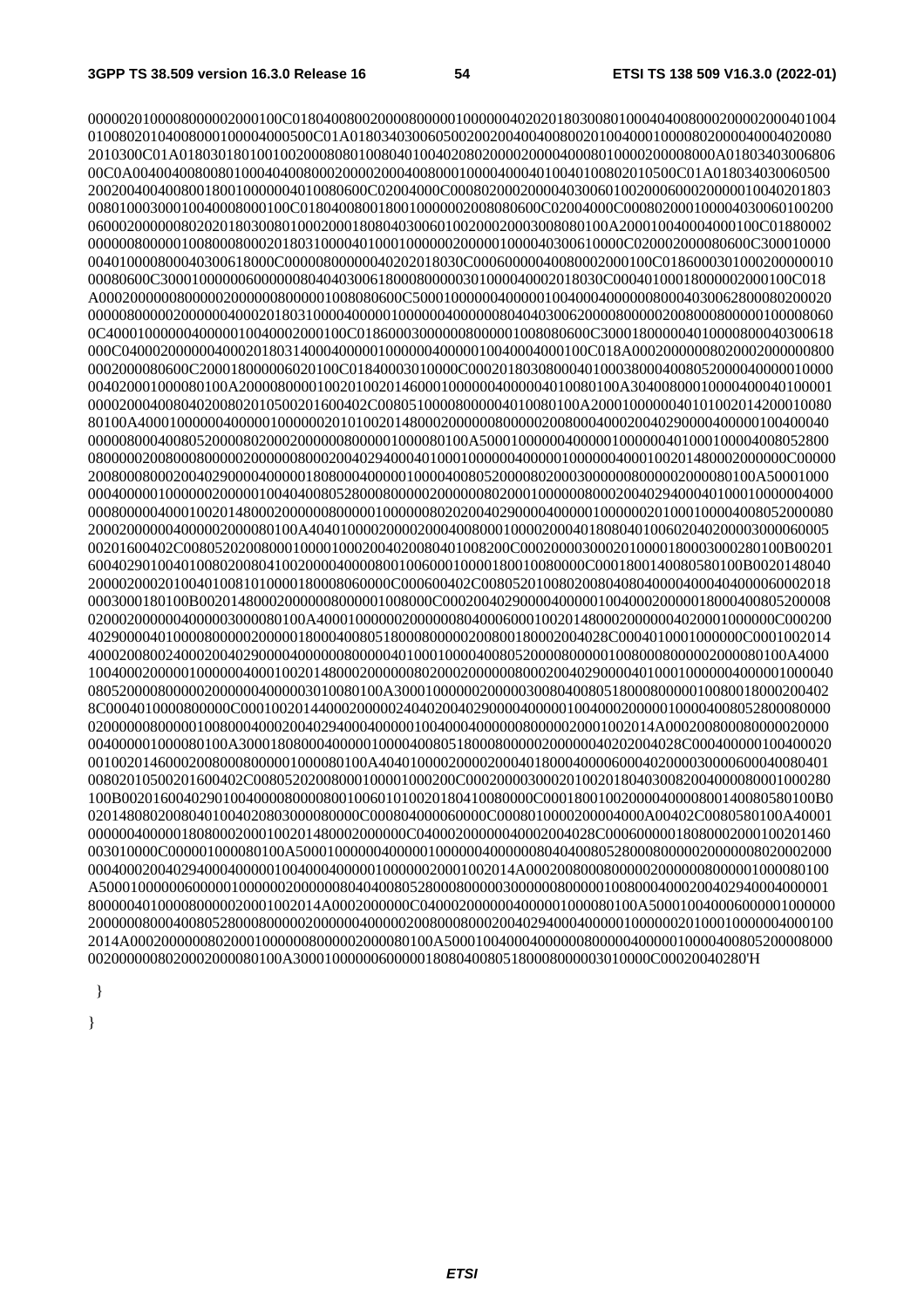# Annex B (informative): Change history

| <b>Change history</b> |                |                     |                |                |     |                                                                                                          |                       |  |  |
|-----------------------|----------------|---------------------|----------------|----------------|-----|----------------------------------------------------------------------------------------------------------|-----------------------|--|--|
| Date                  | <b>Meeting</b> | <b>TDoc</b>         | <b>CR</b>      | R<br>ev        | Cat | Subject/Comment                                                                                          | <b>New</b><br>version |  |  |
| 2017-08               | <b>RAN5#76</b> | R5-174100           |                |                |     | Introduction of TS 38.509.                                                                               | 0.0.1                 |  |  |
| 2017-12               | <b>RAN5#77</b> | R5-176853           |                |                |     | Adding technical content: UE beamlock special conformance testing<br>function                            | 0.1.0                 |  |  |
| 2018-03               |                | RAN5#78 R5-181211   | $\overline{a}$ |                |     | Text proposal to add UE test loop mode A and B for 5GS (TP<br>38.509)                                    | 0.2.0                 |  |  |
| 2018-04               |                | RAN5#78 R5-182071   |                |                |     | Text proposal to add UE functional block diagram for UE test loop<br>modes A and B                       |                       |  |  |
| 2018-04               |                | RAN5#78   R5-182070 |                |                |     | Update of 38.509 general sections                                                                        | 0.3.0                 |  |  |
| 2018-04               |                | RAN5#78 R5-182037   |                |                |     | Text Proposal on SS-RSRPB UE reporting                                                                   | 0.3.0                 |  |  |
| 2018-05               |                | RAN5#79 R5-182423   | $\overline{a}$ |                |     | Editorial updates to 38.509                                                                              | 1.0.0                 |  |  |
| 2018-05               | <b>RAN5#79</b> | R5-182354           |                |                |     | Text proposal to add message type ID for UBF and SS-RSRP<br>messages'                                    | 1.0.0                 |  |  |
| 2018-05               | <b>RAN5#79</b> | R5-183081           | $\overline{a}$ |                |     | Text proposal to UE test loop modes A and B                                                              | 1.0.0                 |  |  |
| 2018-06               | <b>RAN#80</b>  | RP-181209           |                |                |     | put under revision control as v13.0.0 with small editorial changes                                       | 15.0.0                |  |  |
| 2018-09               | <b>RAN#81</b>  | R5-185057           | 0001           | 1              | F   | Editorial updates to 38.509                                                                              | 15.1.0                |  |  |
| 2018-09               | <b>RAN#81</b>  | R5-185523           | 0003           | $\mathbf{1}$   | F   | FR2_UE_BeamlockMode_IE_38.509                                                                            | 15.1.0                |  |  |
| 2018-12               | <b>RAN#82</b>  | R5-186863           | 0007           |                | F   | Update of Test Control UE Beamlock Function messages                                                     | 15.2.0                |  |  |
| 2018-12               | <b>RAN#82</b>  | R5-187113           | 0009           |                | F   | Correction of 5GC terminology                                                                            | 15.2.0                |  |  |
| 2018-12               | <b>RAN#82</b>  | R5-187684           | 0008           | $\mathbf{1}$   | F   | Addition of Test Loop for SDAP testing                                                                   | 15.2.0                |  |  |
| 2018-12               | <b>RAN#82</b>  | R5-187891           | 0011           | $\mathbf{1}$   | F   | FR2 UE RSRPB Function 38.509                                                                             | 15.2.0                |  |  |
| 2019-03               | <b>RAN#83</b>  | R5-191128           | 0013           |                | F   | Addition of information for RESET UE POSITIONING STORED<br><b>INFORMATION</b> message                    | 15.3.0                |  |  |
| $2019 - 03$           | <b>RAN#83</b>  | R5-191196           | 0014           |                | F   | Resolving FFS's                                                                                          | 15.3.0                |  |  |
| 2019-06               | <b>RAN#84</b>  | R5-194785           | 0017           |                | F   | Correction of clause used for UE position message definitions                                            | 15.4.0                |  |  |
| 2019-06               | <b>RAN#84</b>  | R5-195334           | 0016           | 1              | F   | <b>Addition of NSSAI Test Mode</b>                                                                       | 15.4.0                |  |  |
| 2019-09               | <b>RAN#85</b>  | R5-197184           | 0018           | $\mathbf{1}$   | B   | Addition of NSSAI Test Mode                                                                              | 15.5.0                |  |  |
| 2019-09               | <b>RAN#85</b>  | R5-197306           | 0020           | $\mathbf{1}$   | F   | Update to 38.509 for SS-RSRPB report                                                                     | 15.5.0                |  |  |
| 2019-12               | <b>RAN#86</b>  | R5-199307           | 0021           | 1              | F   | Deactivate Beamlock upon RRC disconnected                                                                | 15.6.0                |  |  |
| 2020-01               | <b>RAN#86</b>  |                     |                |                |     | Removal of duplicated rows in table 6.5.2 SS-RSRPB REPORT<br><b>RESPONSE</b>                             | 15.6.1                |  |  |
| 2020-03               | <b>RAN#87</b>  | R5-200904           | 0027           | 1              | F   | Editorial update of Beamlock deactivation                                                                | 15.7.0                |  |  |
| 2020-03               | <b>RAN#87</b>  | R5-201124           | 0024           | 1              | F   | Correction to SS-RSRPB reporting                                                                         | 15.7.0                |  |  |
| 2020-03               | <b>RAN#87</b>  | R5-201207           | 0026           | $\overline{1}$ | F   | Correction to NSSAI DELETE REQUEST                                                                       | 15.7.0                |  |  |
| 2020-06               | <b>RAN#88</b>  | R5-202884           | 0030           | 1              | F   | CR to 38.509 to clarify UBF for Intra-Band Carrier Aggregation                                           | 15.8.0                |  |  |
| 2020-09               | <b>RAN#89</b>  | R5-204402           | 0031           | $\mathbf{1}$   | F   | TMC Integrity and Ciphering Protection                                                                   | 15.9.0                |  |  |
| 2021-03               | <b>RAN#91</b>  | R5-211675           | 0033           | 1              | F   | Clarification of DRB identity in CLOSE UE TEST LOOP message in<br>38.509                                 | 15.10.0               |  |  |
| 2021-03               | <b>RAN#91</b>  | R5-211549           | 0034           | 1              | B   | Addition of UAI test function                                                                            | 16.0.0                |  |  |
| 2021-06               | <b>RAN#92</b>  | R5-213421           | 0037           | 1              | F   | Update UE Positioning test mode procedures and UE Positioning<br>messages                                | 16.1.0                |  |  |
| 2021-06               | <b>RAN#92</b>  | R5-213568           | 0035           | 1              | в   | Addition of test mode for NR sidelink                                                                    | 16.1.0                |  |  |
| 2021-06               | <b>RAN#92</b>  | R5-213569           | 0036           | $\mathbf{1}$   | F   | Addition of ProSe Packet Counter value reporting procedure for NR<br>sidelink                            | 16.1.0                |  |  |
| 2021-06               | <b>RAN#92</b>  | R5-213582           | 0039           | $\mathbf{1}$   | B   | Addition of test function Set UL Message - NR                                                            | 16.1.0                |  |  |
| 2021-06               | <b>RAN#92</b>  | R5-213880           | 0040           | 1              | A   | UE Beamlock Function update for MIMO                                                                     | 16.1.0                |  |  |
| 2021-09               | <b>RAN#93</b>  | R5-216069           | 0045           | $\mathbf{1}$   | F   | Update to UE test loop mode E to trigger SL-MIMO transmission                                            | 16.2.0                |  |  |
| 2021-09               | <b>RAN#93</b>  | R5-216275           | 0044           | 1              | B   | Addition of predefined UE capability container for test function Set<br>UL Message - NR                  | 16.2.0                |  |  |
| 2021-12               | <b>RAN#94</b>  | R5-217935           | 0047           | 1              | B   | Addition of NR positioning methods information in the RESET UE<br>POSITIONING STORED INFORMATION message | 16.3.0                |  |  |